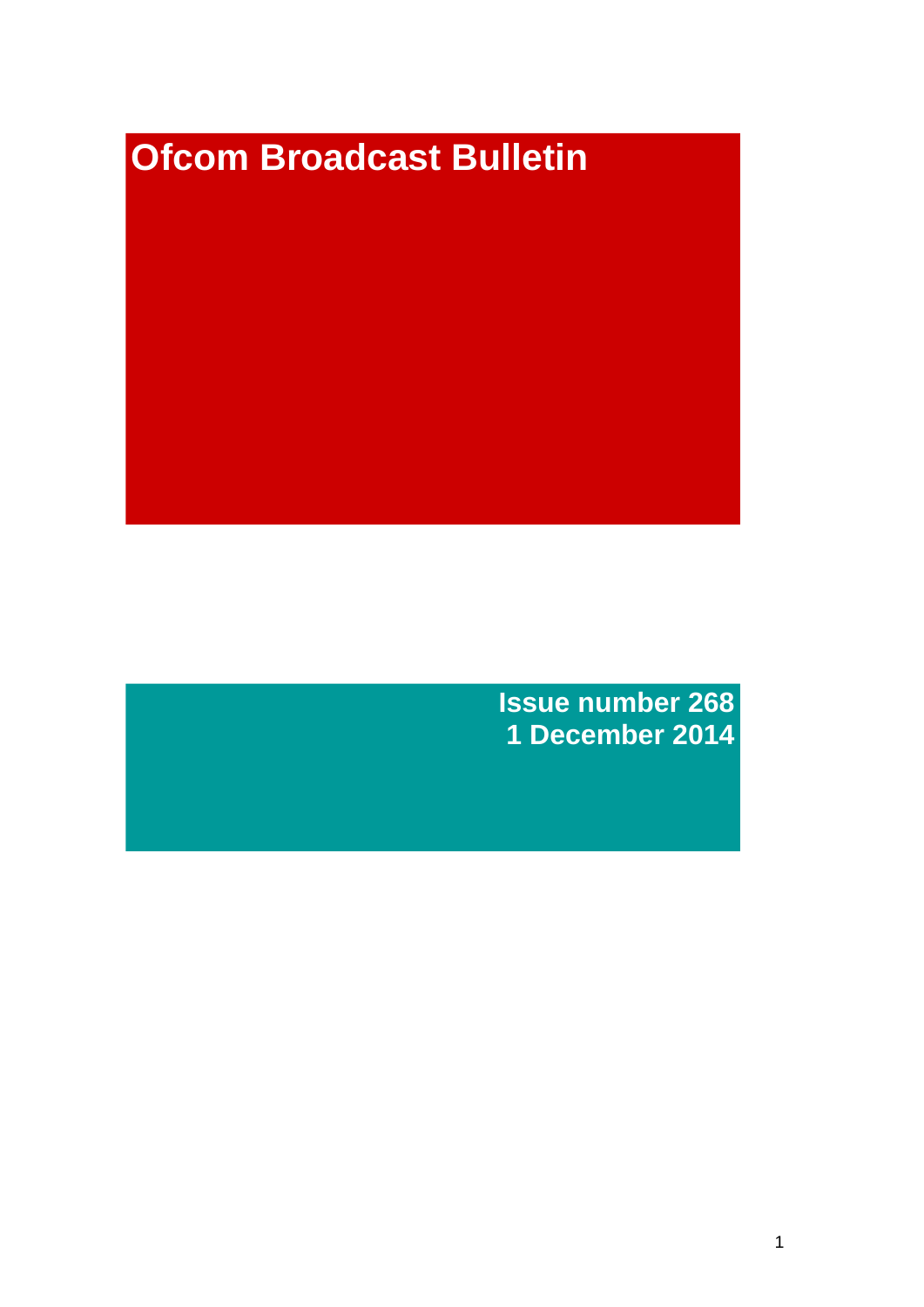# **Contents**

| Introduction                                                                                        | 3  |
|-----------------------------------------------------------------------------------------------------|----|
| <b>Standards cases</b>                                                                              |    |
| <u>In Breach</u>                                                                                    |    |
| <b>Items for Friends of AI Agsa</b><br>EAVA FM, 22 June to 31 July 2014, various times              | 6  |
| <b>Wills, Trusts &amp; Estate Planning Show</b><br>Sangat TV, 9 January 2014, 18:00                 | 12 |
| <b>Resolved</b>                                                                                     |    |
| <b>Saturday Breakfast Show</b><br>Metro Radio, 13 September 2014, 11:39                             | 15 |
| <b>Advertising Scheduling cases</b>                                                                 |    |
| In Breach                                                                                           |    |
| <b>Breach findings table</b><br>Code on the Scheduling of Television Advertising compliance reports | 17 |
| <b>Television Access Services cases</b>                                                             |    |
| Resolved                                                                                            |    |
| Under provision of audio description<br>Channel 5, January to December 2013                         | 18 |
| Under provision of audio description<br>S4C, January to December 2013                               | 20 |
| Under provision of audio description<br>Nickelodeon, January to December 2013                       | 22 |
| <b>Broadcast Licence Conditions cases</b>                                                           |    |
| <u>In Breach</u>                                                                                    |    |

| <b>Retention and production of recordings</b>     |    |
|---------------------------------------------------|----|
| Radio Ramadan (Huddersfield), 22 July 2014, 17:00 | 24 |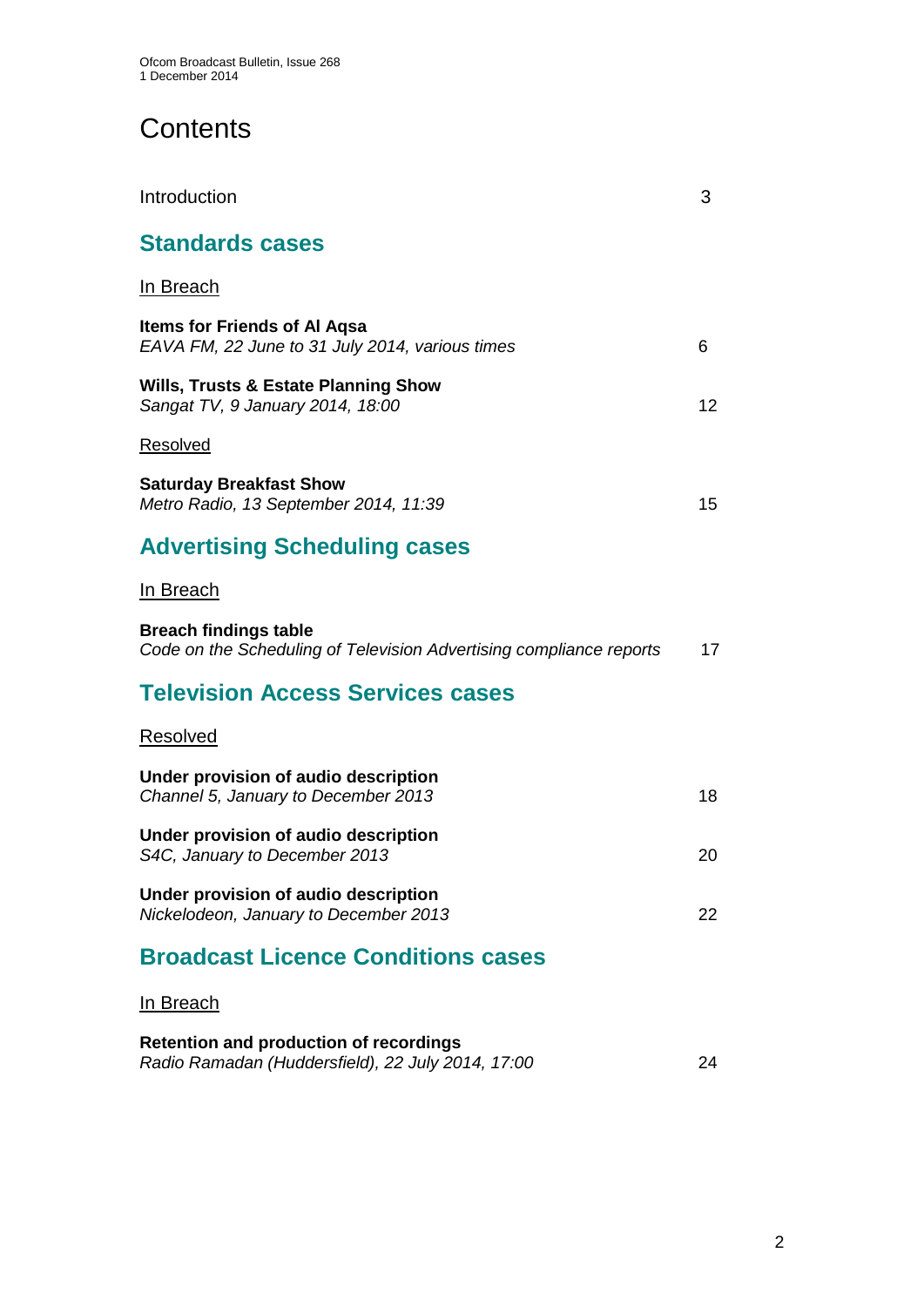# **Fairness and Privacy cases**

# Not Upheld

| <b>Complaint by Mr Barrie Barker</b><br>The Nightmare Neighbour Next Door, Channel 5, 15 April 2014 | 26 |
|-----------------------------------------------------------------------------------------------------|----|
| <b>Complaint by Mr Oliver Smith</b><br>Police Interceptors, Channel 5, 10 March 2014                | 38 |
| <b>Investigations Not in Breach</b>                                                                 | 48 |
| <b>Complaints Assessed, Not Investigated</b>                                                        | 49 |
| <b>Investigations List</b>                                                                          | 57 |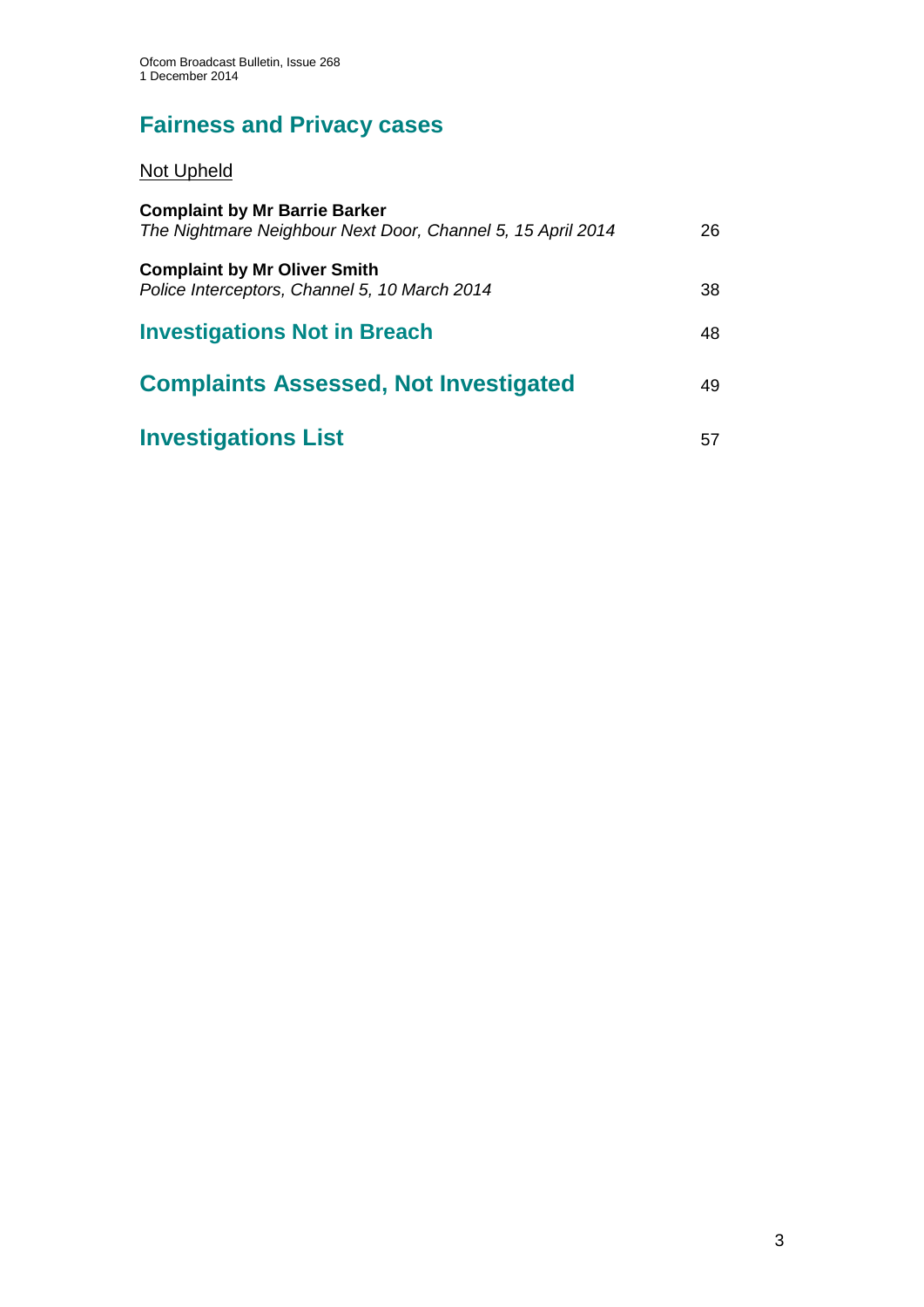# **Introduction**

Under the Communications Act 2003 ("the Act"), Ofcom has a duty to set standards for broadcast content as appear to it best calculated to secure the standards objectives<sup>1</sup>. Ofcom must include these standards in a code or codes. These are listed below. Ofcom also has a duty to secure that every provider of a notifiable On Demand Programme Services ("ODPS") complies with certain standards requirements as set out in the  $Act<sup>2</sup>$ .

The Broadcast Bulletin reports on the outcome of investigations into alleged breaches of those Ofcom codes below, as well as licence conditions with which broadcasters regulated by Ofcom are required to comply. We also report on the outcome of ODPS sanctions referrals made by ATVOD and the ASA on the basis of their rules and guidance for ODPS. These Codes, rules and guidance documents include:

- a) [Ofcom's Broadcasting Code](http://stakeholders.ofcom.org.uk/broadcasting/broadcast-codes/broadcast-code/) ("the Code").
- b) the Code on [the Scheduling of Television Advertising](http://stakeholders.ofcom.org.uk/broadcasting/broadcast-codes/advert-code/) ("COSTA") which contains rules on how much advertising and teleshopping may be scheduled in programmes, how many breaks are allowed and when they may be taken.
- c) certain sections of the [BCAP Code: the UK Code of Broadcast Advertising,](http://www.bcap.org.uk/Advertising-Codes/Broadcast-HTML.aspx) which relate to those areas of the BCAP Code for which Ofcom retains regulatory responsibility. These include:
	- the prohibition on 'political' advertising:
	- sponsorship and product placement on television (see Rules 9.13, 9.16 and 9.17 of the Code) and all commercial communications in radio programming (see Rules 10.6 to 10.8 of the Code);
	- 'participation TV' advertising. This includes long-form advertising predicated on premium rate telephone services – most notably chat (including 'adult' chat), 'psychic' readings and dedicated quiz TV (Call TV quiz services). Ofcom is also responsible for regulating gambling, dating and 'message board' material where these are broadcast as advertising<sup>3</sup>.
- d) other licence conditions which broadcasters must comply with, such as requirements to pay fees and submit information which enables Ofcom to carry out its statutory duties. Further information can be found on Ofcom's website for [television](http://licensing.ofcom.org.uk/tv-broadcast-licences/) and [radio](http://licensing.ofcom.org.uk/radio-broadcast-licensing/) licences.
- e) rules and guidance for both [editorial content and advertising content on ODPS.](http://www.atvod.co.uk/uploads/files/ATVOD_Rules_and_Guidance_Ed_2.0_May_2012.pdf) Ofcom considers sanctions in relation to ODPS on referral by the Authority for Television On-Demand ("ATVOD") or the Advertising Standards Authority ("ASA"), co-regulators of ODPS for editorial content and advertising respectively, or may do so as a concurrent regulator.

[Other codes and requirements](http://stakeholders.ofcom.org.uk/broadcasting/broadcast-codes/) may also apply to broadcasters and ODPS, depending on their circumstances. These include the Code on Television Access Services (which sets out how much subtitling, signing and audio description relevant

<sup>1</sup>  $1$  The relevant legislation is set out in detail in Annex 1 of the Code.

 $2$  The relevant legislation can be found at Part 4A of the Act.

 $3$  BCAP and ASA continue to regulate conventional teleshopping content and spot advertising for these types of services where it is permitted. Ofcom remains responsible for statutory sanctions in all advertising cases.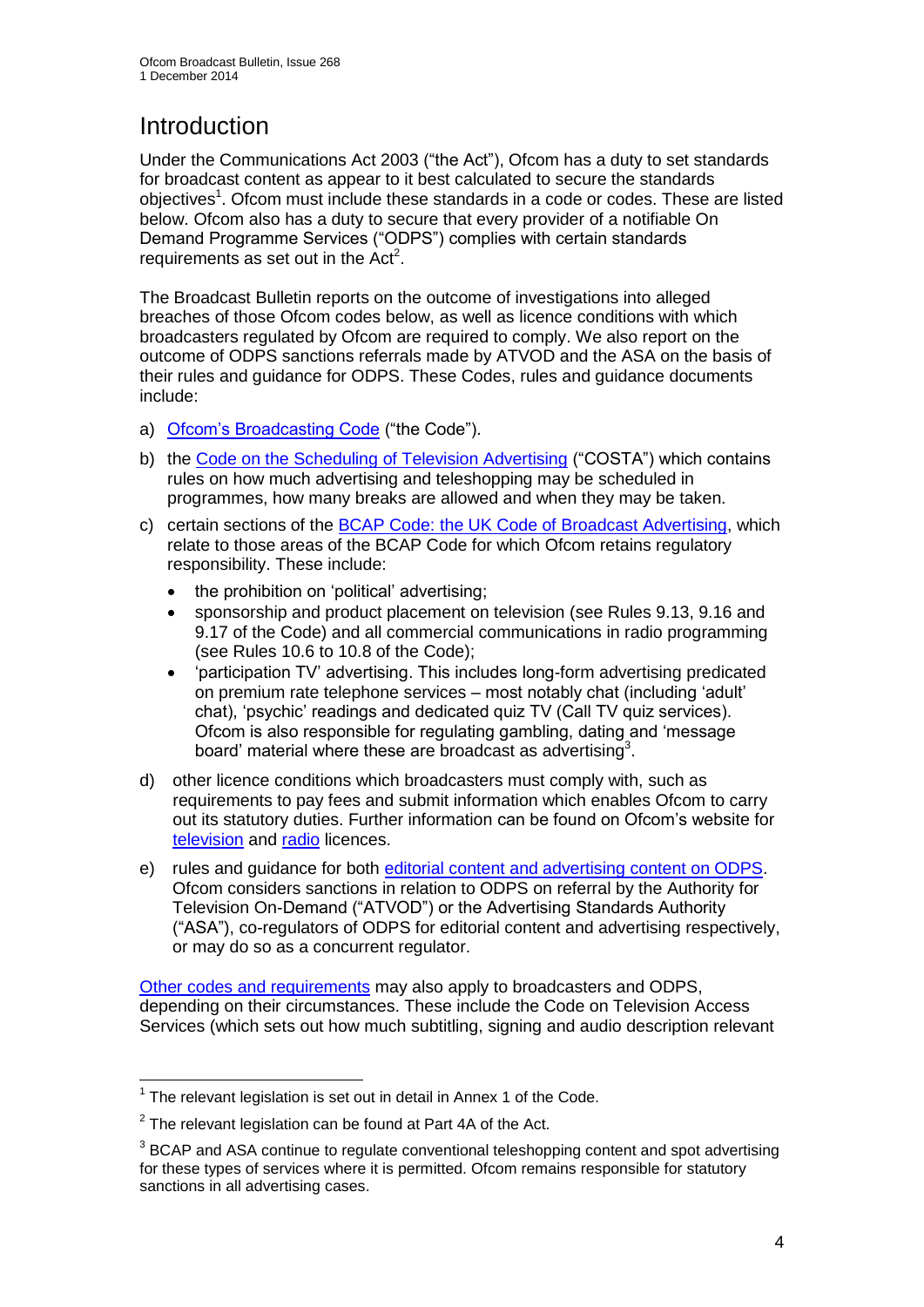licensees must provide), the Code on Electronic Programme Guides, the Code on Listed Events, and the Cross Promotion Code.

**It is Ofcom's policy to describe fully the content in television, radio and on demand content. Some of the language and descriptions used in Ofcom's Broadcast Bulletin may therefore cause offence.**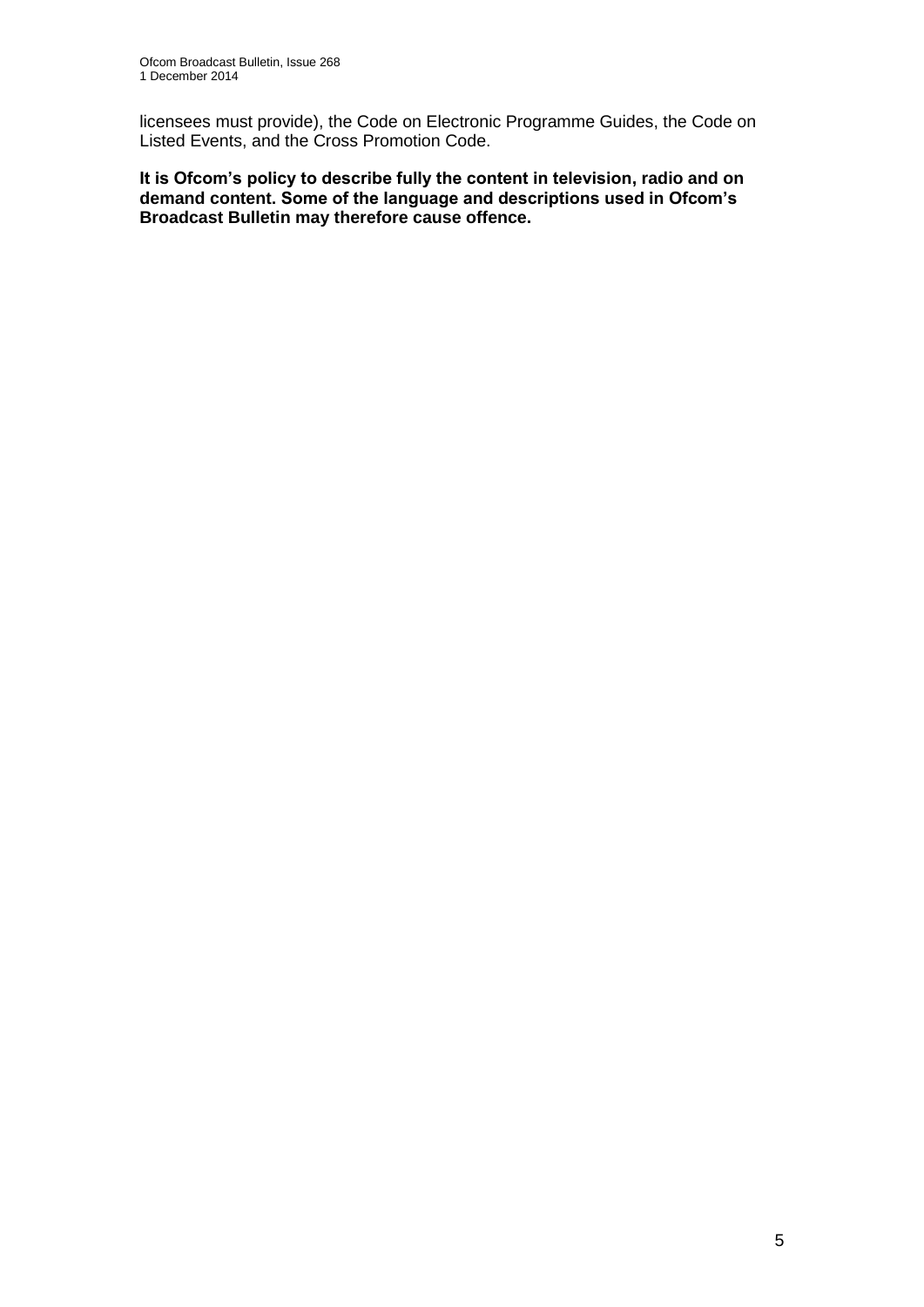# **Standards cases**

## **In Breach**

## **Items for Friends of Al Aqsa**

*EAVA FM, 22 June to 31 July 2014, various times*

#### **Introduction**

EAVA FM is a community radio station serving "inner-city Leicester's new migrant and refugee communities, particularly those from East Africa and related areas". The licence for EAVA FM is held by St Mathews Community Solution Centre Ltd ("SMCSC" or "the Licensee").

During routine monitoring Ofcom noted what appeared to be three advertisements for Friends of Al Aqsa (see below). Each item was broadcast only in commercial breaks, lasted 30 seconds and was as set out below:

National demonstration (broadcast 120 times during the five days, 13 to 17 July 2014)

*"Dear listeners, as the bombardment continues in Gaza*<sup>1</sup> *, where innocent civilians are being killed, and seriously injured daily, we have to stand up against this injustice. Friends of Al Aqsa have organised a national demonstration, in London, this Saturday, 19th of July. Coaches are leaving from the Friends of Al Aqsa office at* [address]*. Book your place by emailing* [email address] *or visit the Friends of Al Aqsa offices at* [address]*".* 

'I check the label' campaign (broadcast 476 times during the 40 days, 22 June to 31 July 2014)

*"This Ramadhan, check the label. During Ramadhan, Israel increases its supply of dates around the world. These dates may be grown on illegal Israeli settlements, built on stolen Palestinian land. Every Israeli date we buy helps them to continue their oppression. This Ramadhan, make sure you don't buy Israeli dates grown on stolen land. Thousands of people are boycotting Israeli dates. Will you join them? I check the label. Do you? 'I check the label' is a Friends of Al Aqsa campaign".*

Pledge day (broadcast 233 times during the 28 days, 22 June to 19 July 2014)

*"As'salaam walekum. Since last Ramadhan, Masjid Al Aqsa*<sup>2</sup> *has slipped further away from us all. For the first time, on June the 4th, Israel closed off Masjid Al Aqsa to all Muslims and, instead, allowed Israeli settlers to enter. Join Friends of Al Aqsa. Help us to achieve a solution to this conflict. Support the Friends of Al Aqsa pledge day on Sunday the 20th of July and follow us on Facebook, Twitter and the website,* [web address]. *Join Friends of Al Aqsa, to help Masjid Al Aqsa this Ramadhan".*

<sup>1</sup>  $<sup>1</sup>$  Ofcom understands this to be a reference to the then ongoing conflict in the Gaza strip</sup> involving Israeli armed forces in July and August 2014.

 $2$  Masjid Al Agsa is a mosque located in the Old City of Jerusalem.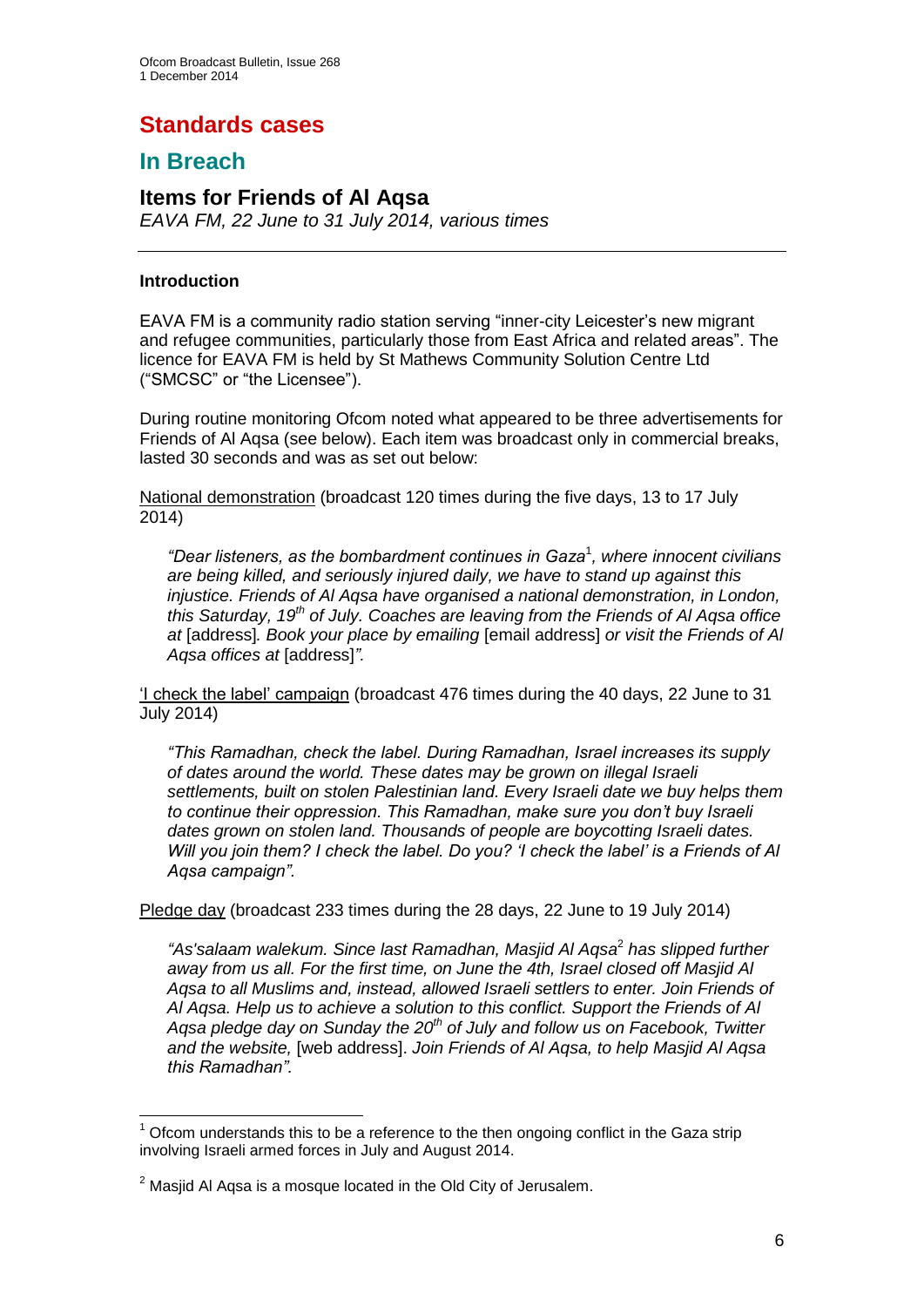Friends of Al Aqsa describes itself as "a UK based non-profit making NGO concerned with defending the human rights of Palestinians and protecting the sacred al-Aqsa Sanctuary in Jerusalem". Its aims include, "putting pressure on the British government to make Israel respect International Law and human rights", and "mobilising international condemnation for Israel's apartheid policies to be manifested through the boycott of Israel". Visitors to Friends of Al Aqsa's website are invited to join the organisation "in opposing this brutal occupation and working to achieve a Free Palestine by getting involved with your local branch".

We sought the Licensee's confirmation of the terms under which the above items had been included in EAVA FM's schedule. The Licensee informed us that it had broadcast none of the material in return for payment or other valuable consideration. As a result, Ofcom concluded that each item must be regarded as programme material, as opposed to advertising or a "commercial reference" in radio programming<sup>3</sup>, and was therefore subject to the Code.

As each item consisted solely of a message from an organisation with political aims and for reasons explained below, we considered it raised issues warranting investigation under Rule 5.13 of the Code, which states:

"Broadcasters should not give undue prominence to the views and opinions of particular persons or bodies on matters of political or industrial controversy and matters relating to current public policy in all the programmes included in any service (listed above) taken as a whole".

Further, as each item was only broadcast during breaks featuring one or more advertisements, Ofcom considered the material warranted investigation under Rule 10.2 of the Code, which states:

"Spot advertisements must be clearly separated from programming…".

We therefore sought SMCSC's views as to how the items complied with Rule 5.13 of the Code and how the spot advertisements that accompanied those items in commercial breaks complied with Rule 10.2 of the Code.

#### **Response**

1

SMCSC told us that it had an agreement with a third party for that organisation to broadcast programmes on EAVA FM in Ramadhan. The Licensee said it "did not give [the third party] permission to broadcast these adverts or run campaigns during Ramadhan". SMCSC added that it "had no awareness of any such content being promoted by an additional party", adding that it "operated on a TRUST basis" (its emphasis). The Licensee said the agreement with the third party had been "just [to] stick with in the Code of Practice and Ramadhan celebration programs". SMCSC apologised, adding that it had trusted in ignorance an organisation that it had considered professional and more experienced in Ramadhan broadcasting than itself.

 $3$  This is defined in Section Ten of the Code as "a reference in programming to a brand, trade mark, product and/or service that: is subject to a commercial arrangement; or promotes the station/broadcaster's own products or services".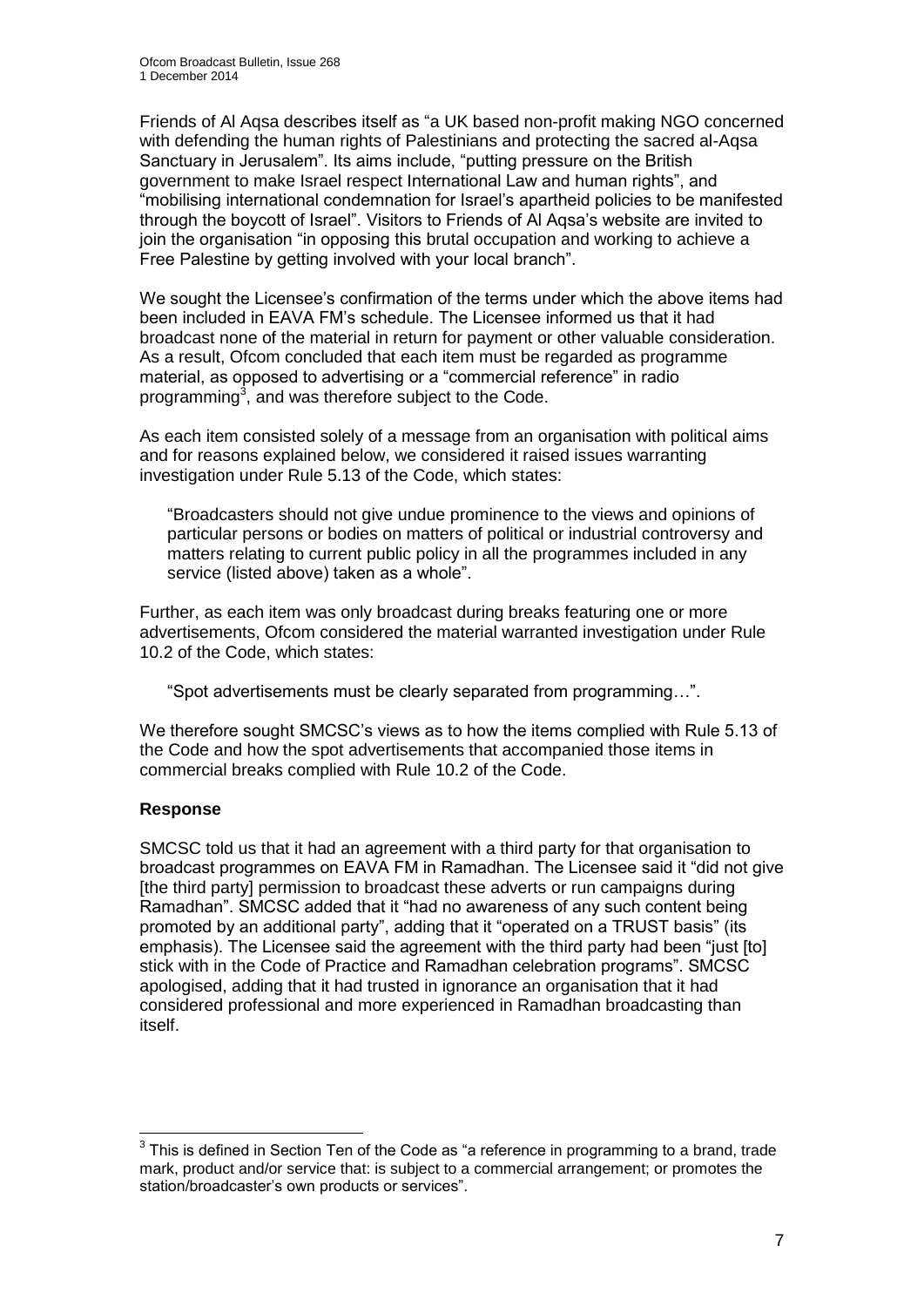#### **Decision**

Under the Communications Act 2003 ("the Act"), Ofcom has a statutory duty to set standards for broadcast content as appear to it best calculated to secure the standards objectives, including that the special impartiality requirements set out in section 320 of the Act are complied with. Under Section 320 of the Act, community radio services are required to prevent "the giving of undue prominence in the programmes included in the service to the views and opinions of particular persons or bodies on any of those matters". This standard is reflected in Section Five of the Code.

Ofcom also has a statutory duty to ensure "that the inclusion of advertising which may be misleading, harmful or offensive in ... radio services is prevented". This objective is reflected in a number of ways, including through Section Ten of the Code. This includes, among other rules, Rule 10.2, requiring spot advertisements to be kept separate from programming.

Ofcom therefore considered the Licensee's compliance with Rules 5.13 and 10.2 of the Code<sup>4</sup>.

However, its representations appeared to suggest that, throughout Ramadhan, the Licensee may have ceded its compliance responsibilities, and possibly its editorial responsibilities, to a third party. This is being considered by Ofcom separately.

#### Rule 5.13

This rule states:

"Broadcasters should not give undue prominence to the views and opinions of particular persons or bodies on matters of political or industrial controversy and matters relating to current public policy in all the programmes included in any service … taken as a whole".

It is not Ofcom's role to question or investigate the validity of the political views expressed in a case like the current one, but to require the broadcaster to comply with the relevant standards in the Code. The Code does not prohibit broadcasters from discussing any particular controversial subject or including any particular point of view in a programme. To do so would be an unacceptable restriction on a broadcaster's freedom of expression.

Ofcom recognises that Section Five of the Code, which sets out the requirement to ensure that no undue prominence is given to the views and opinions of particular persons or bodies on matters of political or industrial controversy and matters relating to current public policy, acts to limit freedom of expression. This is because its application necessarily requires non-national radio broadcasters to ensure that there is not a "significant imbalance of views within coverage of matters of political or industrial controversy and matters relating to current public policy"<sup>5</sup> . Therefore, although any Ofcom licensee has the freedom to discuss any controversial subject or

<sup>1</sup>  $4$  The Licensee's representations appeared to suggest that, throughout Ramadhan, it may have ceded its editorial control to a third party. This is being investigated by Ofcom separately.

<sup>&</sup>lt;sup>5</sup> This is the Code's definition of "undue prominence of views and opinions".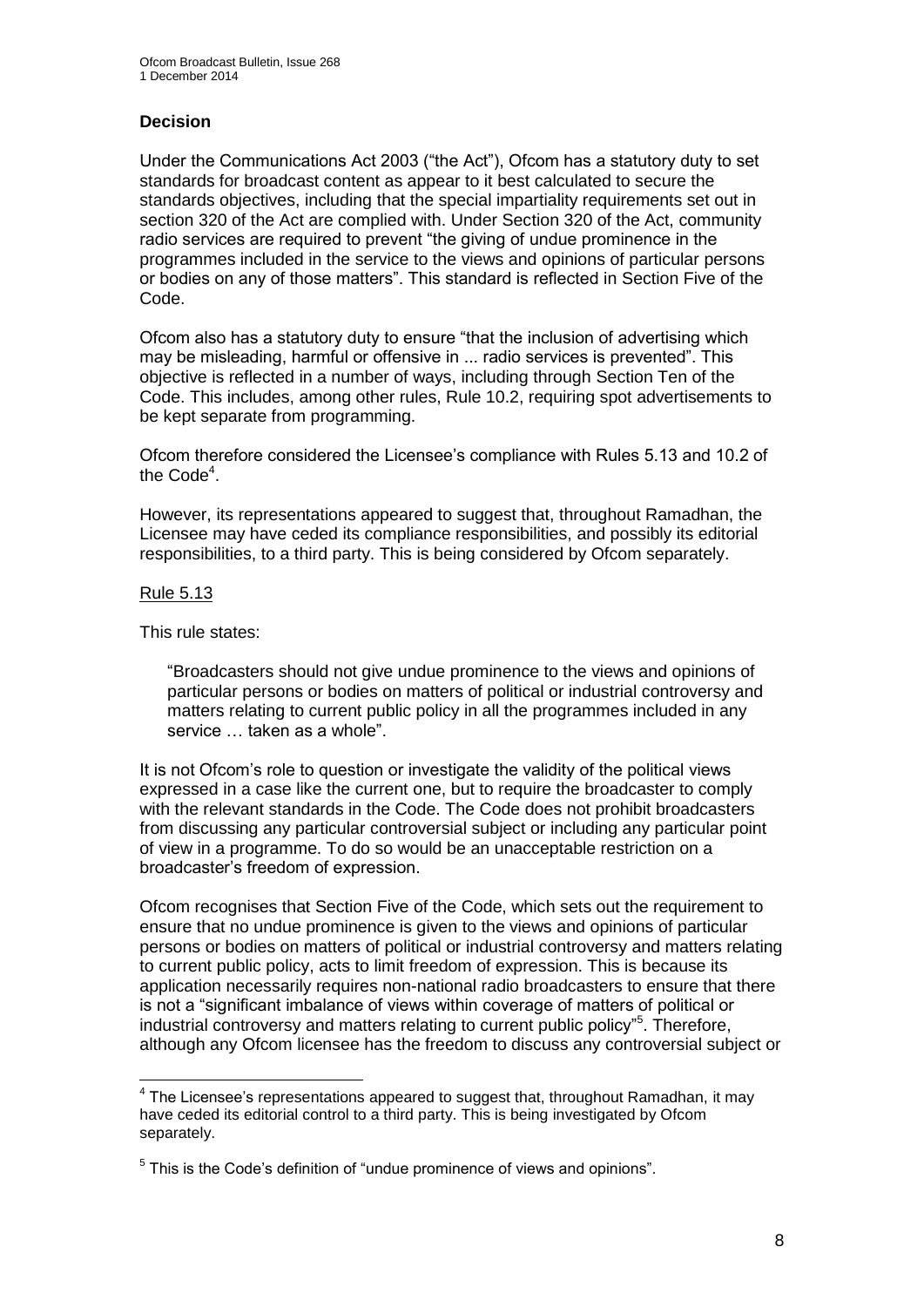1

include particular points of view in its programming, broadcasters must, in doing so, always comply with the Code.

In this case, Ofcom firstly had to ascertain whether the requirements of Section Five of the Code should be applied: that is, whether the content in this case was dealing with matters of political or industrial controversy and/or matters relating to current public policy. We noted that the items were brief statements that alerted EAVA FM's listeners to the existence of a boycott campaign, a forthcoming demonstration and fundraising campaign organised by Friends of Al Aqsa – a body with clear political objectives (for the reasons set out in the Introduction section above). Just because editorial content refers to such organisations does not necessarily mean that the rules in Section Five are applicable. Furthermore, in judging the applicability of Section Five in any case, Ofcom will take into account the manner in which political issues are dealt with, and how they are presented within programming.

In Ofcom's view, the items broadcast, although brief, clearly touched on matters of political controversy and public policy in the UK and the Middle East. One item promoted Friends of Al Aqsa's national demonstration against Israeli bombing of Gaza, *"to stand up against this injustice"*. A second item sought support for the Friends of Al Aqsa's 'I check the label' campaign to boycott Israeli dates, which *"may be grown on illegal Israeli settlements, built on stolen Palestinian land"*. A third item alerted listeners to a *"pledge day"* on behalf of Friends of Al Aqsa, to *"help* [it] *to achieve a solution to this conflict"* in which *"Israel closed off Masjid Al Aqsa to all Muslims and, instead, allowed Israeli settlers to enter"*.

We considered that these items clearly imparted particular viewpoints on controversial issue – i.e. Israeli Government policy towards the Palestinian community, including the actions of the Israeli armed forces in Gaza in July and August 2014 and settlement-building in the Palestinian Territories. As a result, Ofcom considered that the items dealt with matters of political controversy and matters relating to current public policy. Section Five was therefore applicable.

Unlike most other licensees, which are required to demonstrate due impartiality in their coverage of controversial matters either within a programme or over a series of programmes<sup>6</sup>, community services like EAVA FM and other non-national radio stations are afforded greater flexibility under Rule 5.13. The Code and relevant Guidance<sup>7</sup> makes clear that, for Rule 5.13 to be breached, Ofcom must be satisfied that:

- there has been a *significant* imbalance of views and opinions on a matter of political or industrial controversy and/or a matter relating to current public policy;
- the relevant views and opinions given prominence in this way are those of particular persons or bodies; and
- the relevant timeframe for a service to show compliance with Rule 5.13 is "all programming on a service dealing with the same or related issues within an appropriate period".

 $6$  For example, Rule 5.5 states that "due impartiality on matters of political and industrial controversy and matters relating to current public policy must be preserved on the part of any person providing a service… This may be achieved within a programme or over a series of programmes taken as a whole".

<sup>&</sup>lt;sup>7</sup> <http://stakeholders.ofcom.org.uk/binaries/broadcast/guidance/831193/section5.pdf>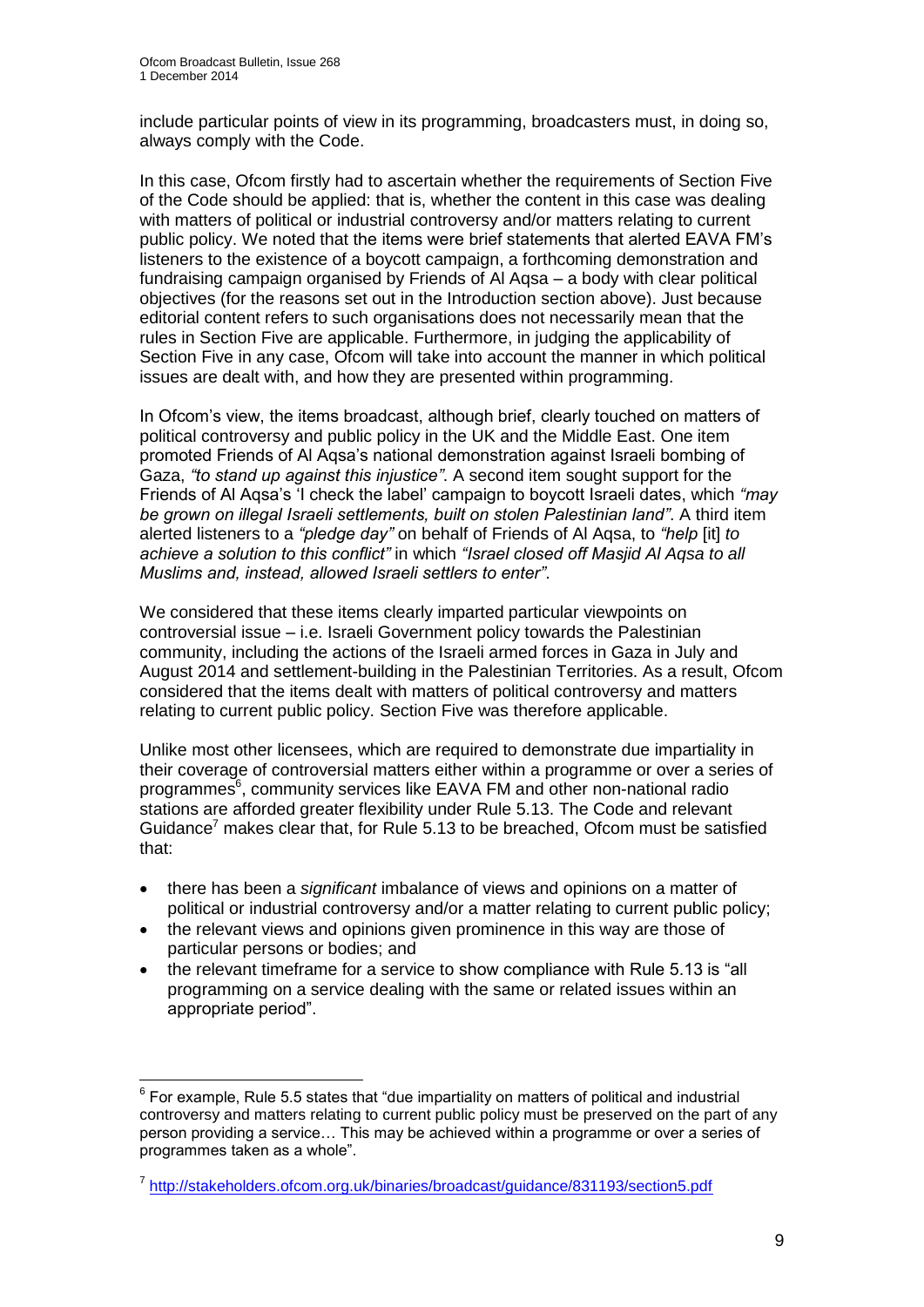We therefore went on to consider whether undue prominence to the views and opinions of Friends of Al Aqsa had been permitted by the Licensee. As the Code and the Guidance makes clear "undue prominence" does not mean that, across all programming, an equal division of time has to be given to every view, or that every argument and every facet of every argument has to be represented. The undue prominence of views on matters of major political or industrial controversy and major matters relating to current public may be avoided in a number of ways and it is an editorial decision for the broadcaster as to how it prevents the views and opinions of particular organisations from becoming unduly prominent. The context in which programme material appears, including the particular characteristics of the programmes in which opinions are expressed, are important to judgements of what may appear unduly prominent.

Ofcom considered that the items broadcast on EAVA FM were self-standing expressions of the specific viewpoint of Friends of Al Aqsa on particular matters of political controversy and matters relating to current public policy. The items did not contain any alternative views, which could be reasonably and adequately classed as critical or counter to those of Friends of Al Aqsa. We noted that the Licensee had not said in its responses that it had carried items containing opposing viewpoints.

Secondly, we noted that the Friends of Al Aqsa items contained calls to action – to demonstrate, boycott and provide financial support – rather than merely offer discussion of any particular points of view. Consequently, it was our view that any such items could only be viewed as self-standing, and therefore prominent pieces intended to promote a particular political interest. By their very nature, such items therefore presented no opportunity for matters of political controversy to be anything other than unduly prominent, particularly when broadcast, in total, 829 times – which amounted to almost seven hours of editorial – during Ramadhan.

Ofcom recognises that broadcasters serving particular communities will want to provide content that presents issues of topical interest to their target audience. In Ofcom's view, however, this cannot justify the repeated inclusion of inherently partial items concerning matters of political controversy or matters relating to public policy.

Given the above, Ofcom concluded that the items breached Rule 5.13 of the Code.

#### Rule 10.2

This rule states:

"Spot advertisements must be clearly separated from programming".

Each item was a self-standing message – of short duration and containing a call to action – that appeared to have been produced by or on behalf of Friends of Al Aqsa. No conventional programme elements were present – i.e. a presenter, a studio, programme titles etc. As such, each item strongly resembled a spot advertisement and was, in Ofcom's view, very much more likely to be perceived by listeners as a spot advertisement than as a programme, especially as every broadcast of each item was scheduled in a commercial break that contained other material – i.e. spot advertisements.

In light of the above, and because each item was broadcast within commercial breaks, Ofcom concluded that the accompanying advertisements in those breaks were not clearly separated from programming, in breach of Rule 10.2 of the Code.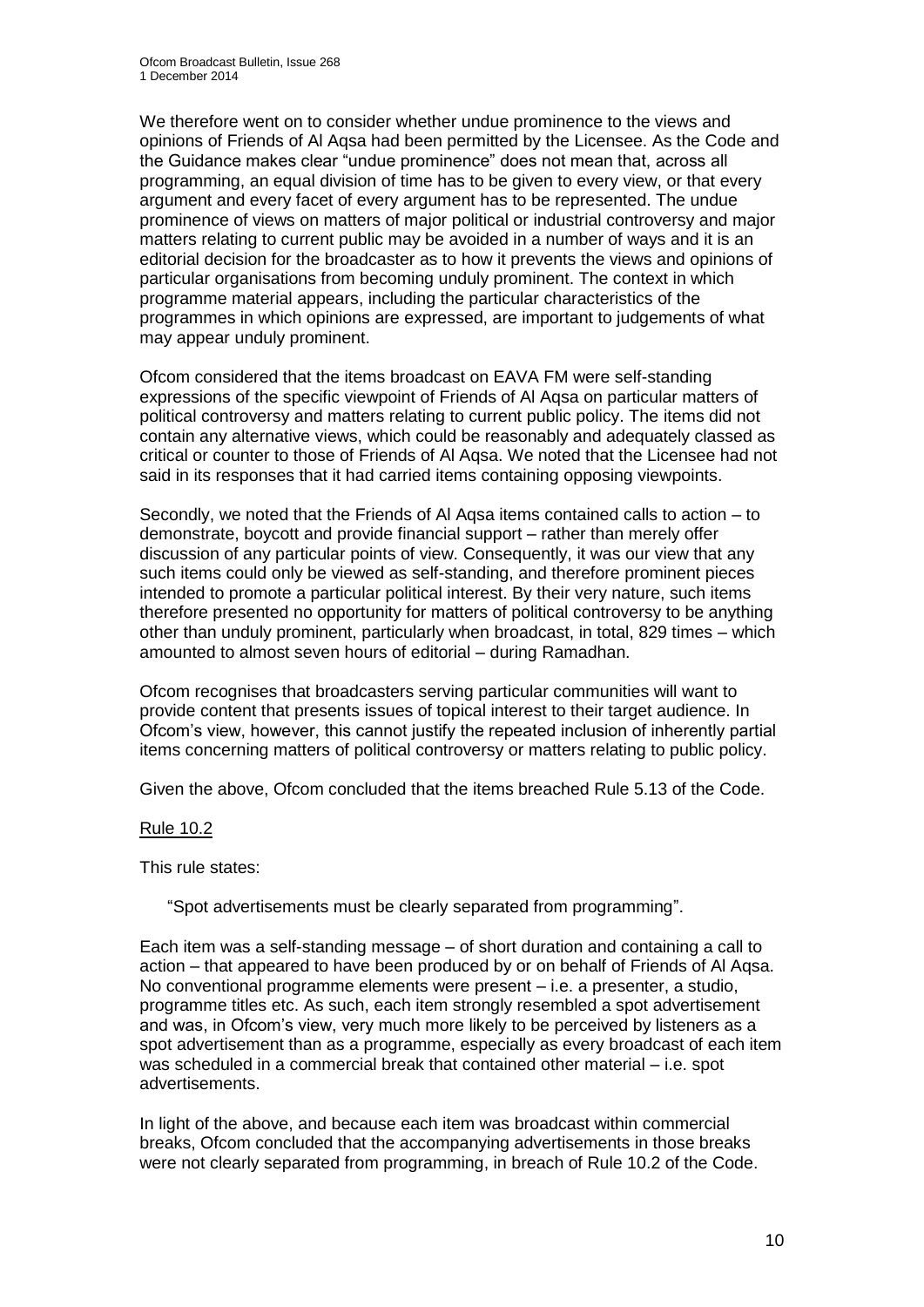The right to broadcast comes with responsibilities. It is important that community radio broadcaster does not use its licensed service as a platform to give undue prominence in it programmes, taken as a whole, to the views and opinions of particular persons or bodies on matters of major political controversy and major matters relating to current public policy.

Ofcom puts SMCSC on notice that if similar compliance issues arise we may take further regulatory action, including consideration of the imposition of a statutory sanction.

#### **Breaches of Rules 5.13 and 10.2**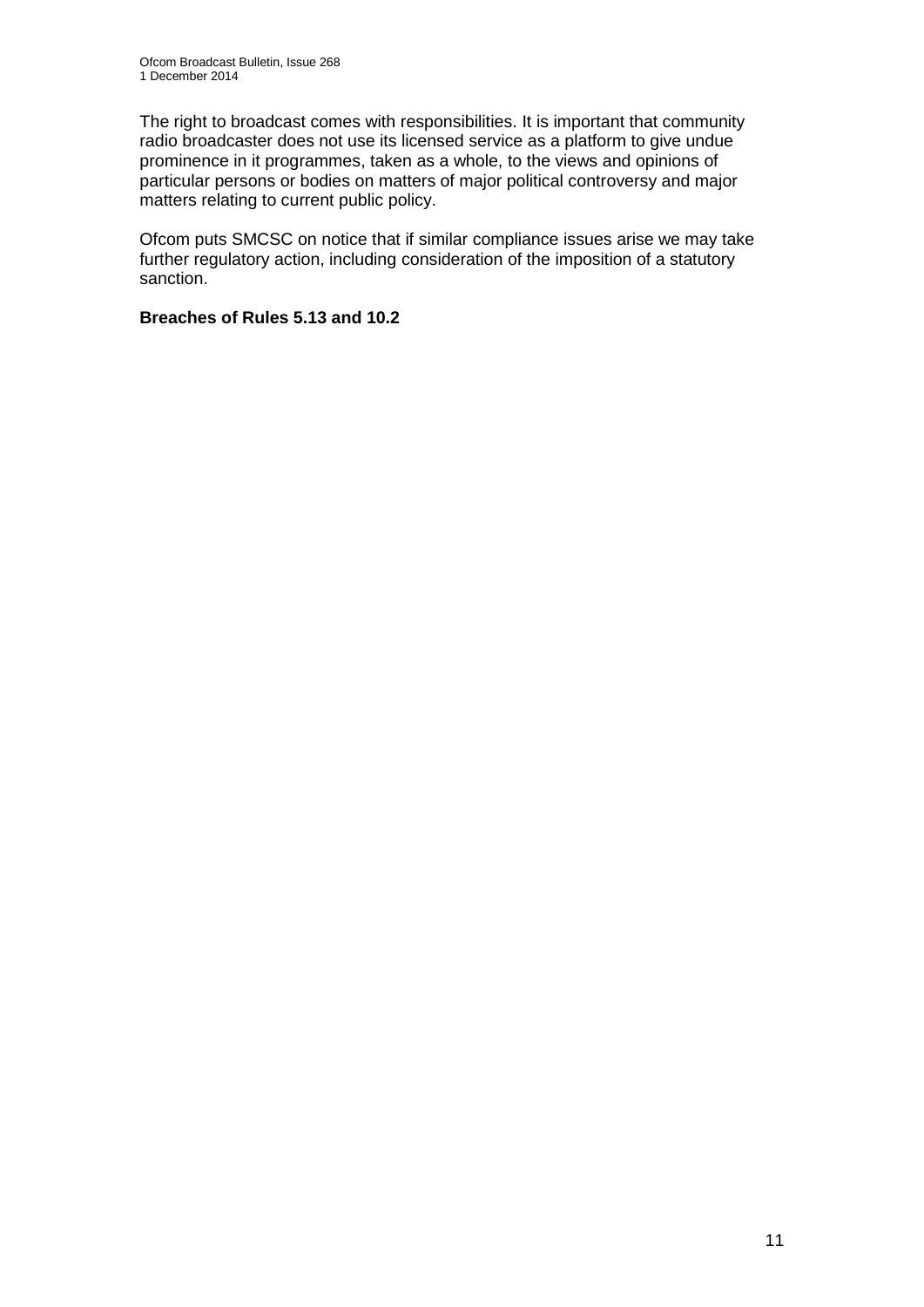# **In Breach**

## **Wills, Trusts & Estate Planning Show**

*Sangat TV, 9 January 2014, 18:00*

#### **Introduction**

Sangat TV broadcasts a religious and general entertainment service in English and Punjabi, which is primarily directed towards the Sikh community in the UK. The licence for Sangat TV is held by Regis 1 Limited ("Regis 1" or "the Licensee").

*Wills, Trusts & Estate Planning Show* was a programme lasting approximately an hour, broadcast in English and Punjabi. Ofcom commissioned an independent translation of the material broadcast in Punjabi.

During routine monitoring, Ofcom noted that the programme featured two regular presenters who discussed a range of issues relating to asset protection – e.g. why one should have a will, things to consider when making a will and how to provide protection against inheritance tax. Viewers were also invited to participate in the programmes by phone and the presenters responded to the questions they received.

Ofcom noted the two presenters not only appeared in the programme but also featured in an advertisement broadcast in commercial breaks during and around it. The advertisement was for Legacy Trusts and Estate Planning Limited ("Legacy"), which viewers were told *"specialises in wills, trusts, and estate planning"* and claimed to have *"a highly qualified team of solicitors and tax accountants"*. The two presenters of *Wills, Trusts & Estate Planning Show* featured in the advertisement, in which they appeared to be offering advice to the advertiser's clients. The advertisement was broadcast immediately before and after each half of the programme, the central commercial break containing three advertisements, of which Legacy's was the first and then repeated as the third.

Regis 1 confirmed that one of the presenters of *Wills, Trusts & Estate Planning Show* – Mr Dev Randhawa – was a director of the advertiser, Legacy, and the other presenter – Mr Michael Smith – was "a qualified Solicitor and a Partner in a Law Firm".

Ofcom considered *Wills, Trusts & Estate Planning Show* raised issues warranting investigation under Rule 9.2 of the Code, which states:

"Broadcasters must ensure that editorial content is distinct from advertising".

We therefore asked the Licensee for its comments, and those of Legacy, as to how the programme complied with Rule 9.2 of the Code.

#### **Response**

The Licensee said it did not consider it had breached the Code.

In relation to material broadcast in commercial breaks (which included during and around *Wills, Trusts & Estate Planning Show*), Regis 1 said "there [was] a generic "strap" of advertising which [went] out all day long" and "Legacy [had] an advert which [went] out several times a week in this generic strap".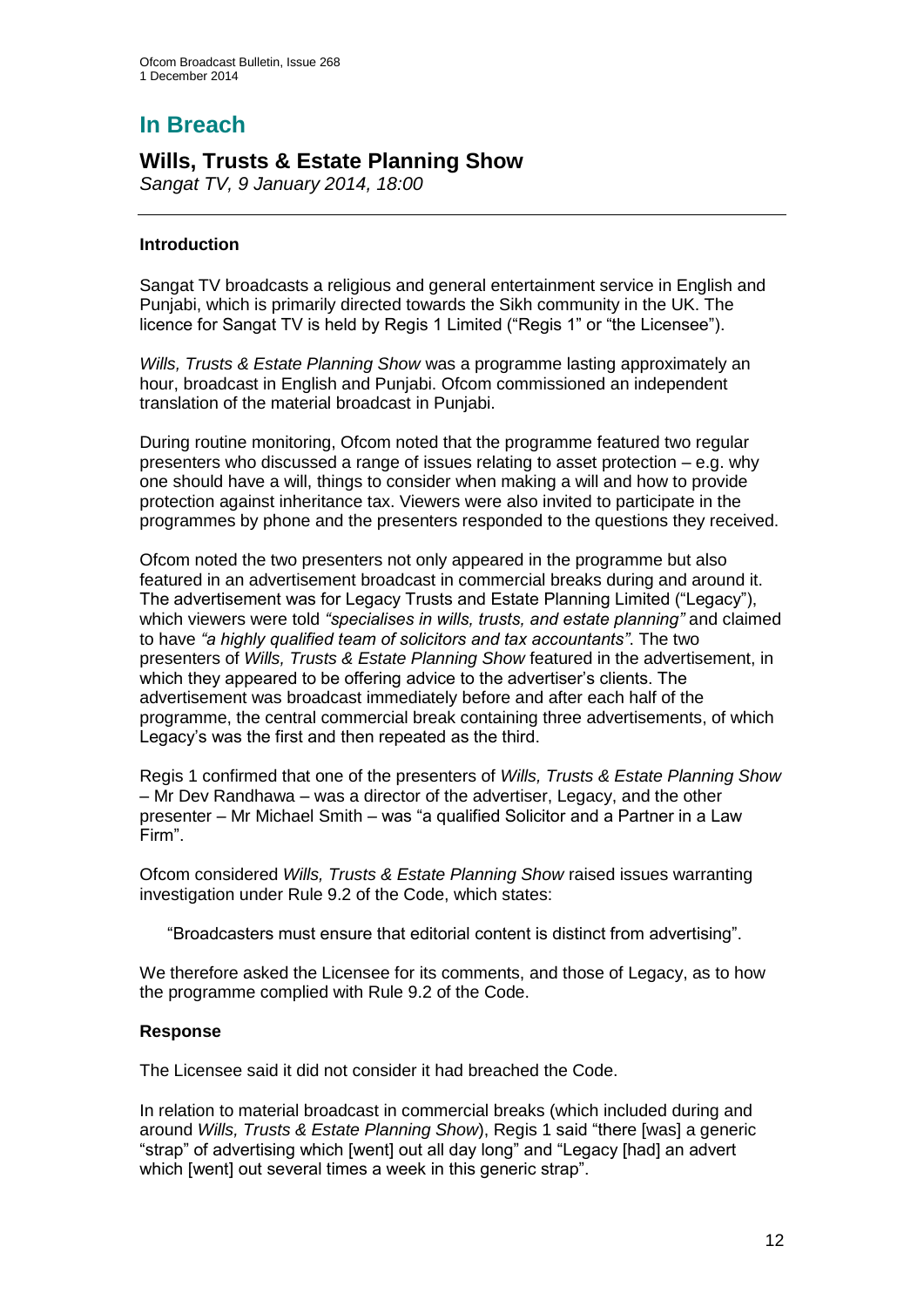The Licensee added that, "during the programme, there [was] no mention of 'Legacy' company and generic issues were being discussed by two experts in [the] field of law". Regis 1 stated that, if only an advertisement for Legacy had been broadcast, "there could [have been] a blurring of editorial-programme content and advertising". However, it considered that, "as the advert was part of a bundle … there [was] a clear distinction and … no deliberate positioning of the advert to influence the viewers".

Nevertheless, the Licensee said that, in response to Ofcom's concern, "and to ensure that there is no perception of any 'blurring' of editorial and advertising content", it had instructed its play-out operators "to ensure that no adverts containing any personal [sic] on shows is played before, during or after such show, even if part of a bundle".

Regis 1 provided no specific comment from Legacy.

#### **Decision**

Under the Communications Act 2003 ("the Act"), Ofcom has a statutory duty to set standards for broadcast content as appear to it best calculated to secure a number of standards objectives, one of which is "that the international obligations of the United Kingdom with respect to advertising included in television and radio services are complied with". These obligations include ensuring compliance with the Audiovisual Media Services ("AVMS") Directive.

The AVMS Directive contains a number of provisions designed to help maintain a distinction between advertising and editorial content, including a requirement that television advertising is kept visually and/or audibly distinct from programming.

The requirements of the AVMS Directive and the Act are reflected in Section Nine of the Code, including Rule 9.2, which requires that editorial content must be distinct from advertising.

Ofcom's Guidance Notes concerning Rule 9.2 state that its purpose "...is to prevent editorial content being distorted for advertising purposes, so ensuring that editorial control is reserved to the licensee and that programming is understood by viewers as not being subject to the control of advertisers".

Rule 9.2 seeks to ensure that viewers are easily able to differentiate between editorial material and advertising.

Ofcom noted Regis 1's views. However, in this instance, we also noted that:

- The programme, *Wills, Trusts & Estate Planning Show*, concerned expert advisors' provision of asset protection, which was also the business of the advertiser, Legacy;
- An advertisement for Legacy was broadcast in commercial breaks during and around *Wills, Trusts & Estate Planning Show*, immediately before and after each half of the programme; and
- *Wills, Trusts & Estate Planning Show* featured predominantly two expert advisors in asset protection, who featured in Legacy's advertisement in the same capacity.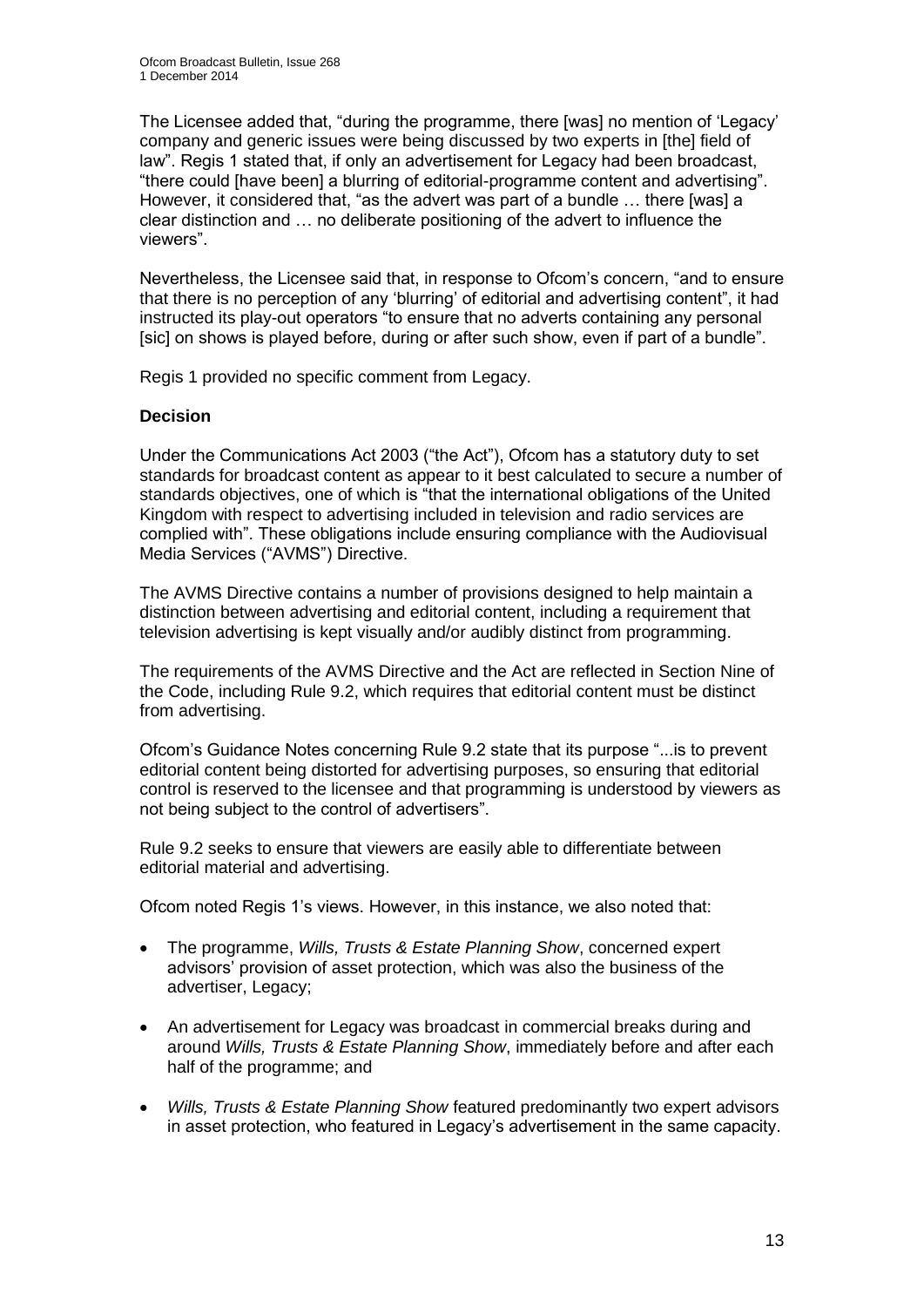*Wills, Trusts & Estate Planning Show* therefore provided the presenters, as expert advisors in asset protection, a platform on which to discuss matters central to Legacy's business. They were also instantly recognisable to viewers as experts performing the same function for that company in advertisements scheduled to run around each half of the programme.

Ofcom therefore considered that *Wills, Trusts & Estate Planning Show* blurred the distinction between editorial and advertising, and, as a result, Sangat TV's viewers would have been unlikely to be able to distinguish the programme content from Legacy's advertisement.

In Ofcom's view, the distinction between editorial and advertising content is unlikely to be maintained in circumstances where people feature as experts in advertisements for a promoted business and also appear in the same capacity in adjacent programming.

Although Ofcom noted Regis 1's comments that the advertising shown around *Wills, Trusts & Estate Planning Show* was part of a "generic strap" broadcast "all day long", we could not see how this served to maintain the distinction between the programme and the advertising material that surrounded it.

In this instance, and for the reasons noted above, Ofcom concluded that Sangat TV had failed to ensure *Wills, Trusts & Estate Planning Show* was distinct from advertising, in breach of Rule 9.2 of the Code. We therefore noted the action taken by Regis 1 to ensure no recurrence.

Television licensees should consider the possible implications of the content and scheduling of advertisements, where they feature individuals who appear in a similar capacity within programmes.

#### **Breach of Rule 9.2 of the Code**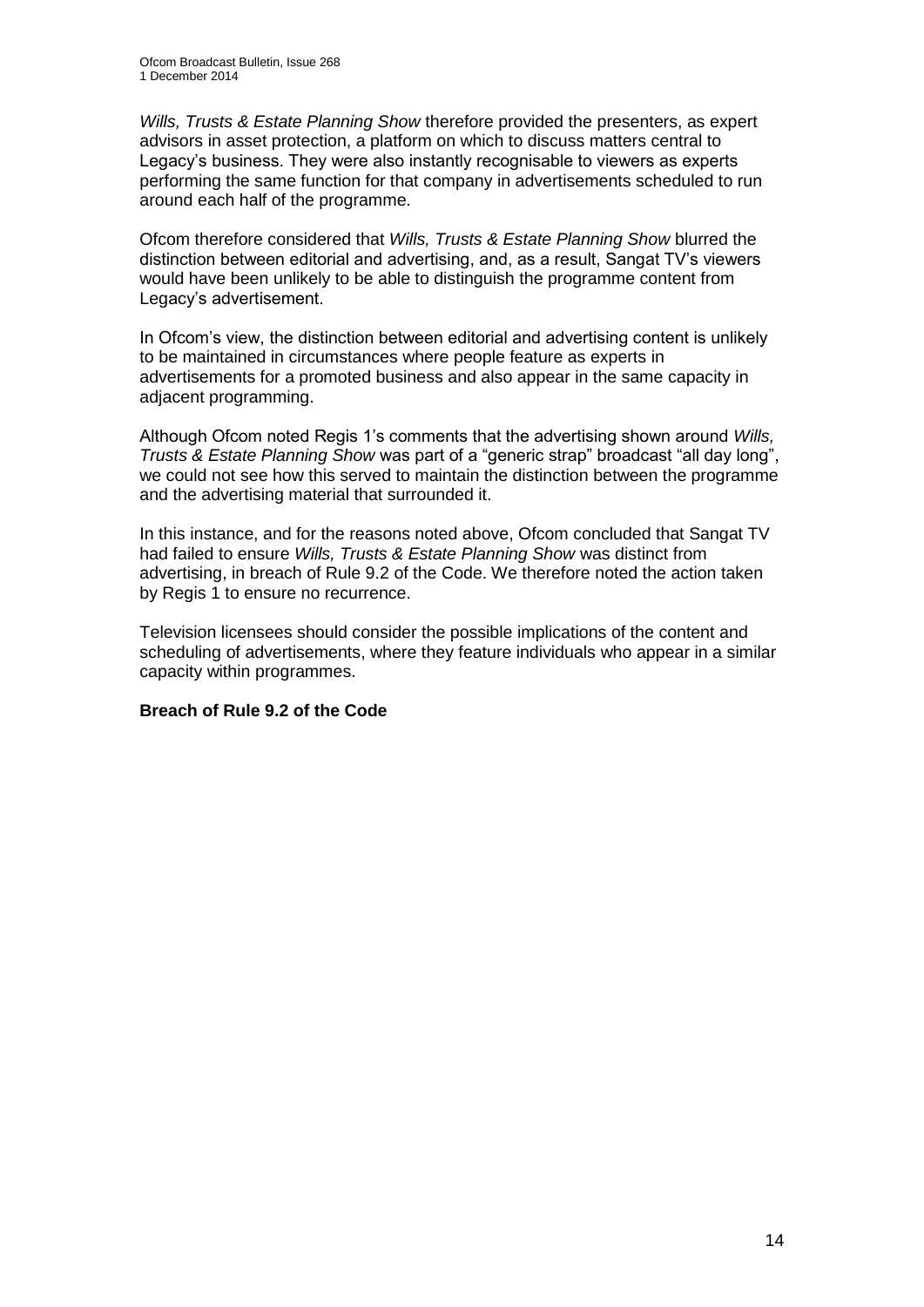# **Resolved**

### **Saturday Breakfast Show**

*Metro Radio, 13 September 2014, 11:39*

#### **Introduction**

Metro Radio is a local commercial radio station covering the Tyne and Wear area. The licence for Metro Radio is held by Metro Radio Limited ("or the Licensee").

Ofcom was alerted to an instance of offensive language broadcast at 11:40 during the Saturday breakfast show.

The two presenters, Stu and Kelly, discussed Stu's voice being featured in a promotional clip for *The X Factor* auditions, which were then taking place in Newcastle. Kelly berated Stu for repeatedly playing the clip of his voice:

| Kelly: | "I am sick of you playing it over and over again. It's the end now. It's<br>done. It's absolutely done. |
|--------|---------------------------------------------------------------------------------------------------------|
| Stu:   | You, seriously                                                                                          |
| Kelly: | I seriously have deleted it.                                                                            |
| Stu:   | You fucking better not have                                                                             |
| Kelly: | Oh dear                                                                                                 |
| Stu:   | Hang on. I've got it, I've got it, I've got it!"                                                        |
|        |                                                                                                         |

At 11:54, a third voice interrupted the music being broadcast, and said:

*"Hi. Afternoon. A few moments ago a certain word went out on air that should not have done, that was a genuine mistake. We would just like to offer our sincere apologies for any offence that might have been caused during that error on our part just a few moments ago. We will be back immediately after this break with the Celebrity Take Over and our sincere apologies once again".*

Ofcom considered the material raised issues warranting investigation under Rule 1.14 of the Code, which states:

"The most offensive language must not be broadcast...when children are particularly likely to be listening (in the case of radio)".

We therefore requested comments from the Licensee as to how the programme complied with this rule.

#### **Response**

The Licensee explained that the material was broadcast by mistake. The show was pre-recorded and the material, featuring the offensive language, was a rehearsal link which should not have been included in the final broadcast version. As soon as the radio station realised that this rehearsal link had been broadcast, senior management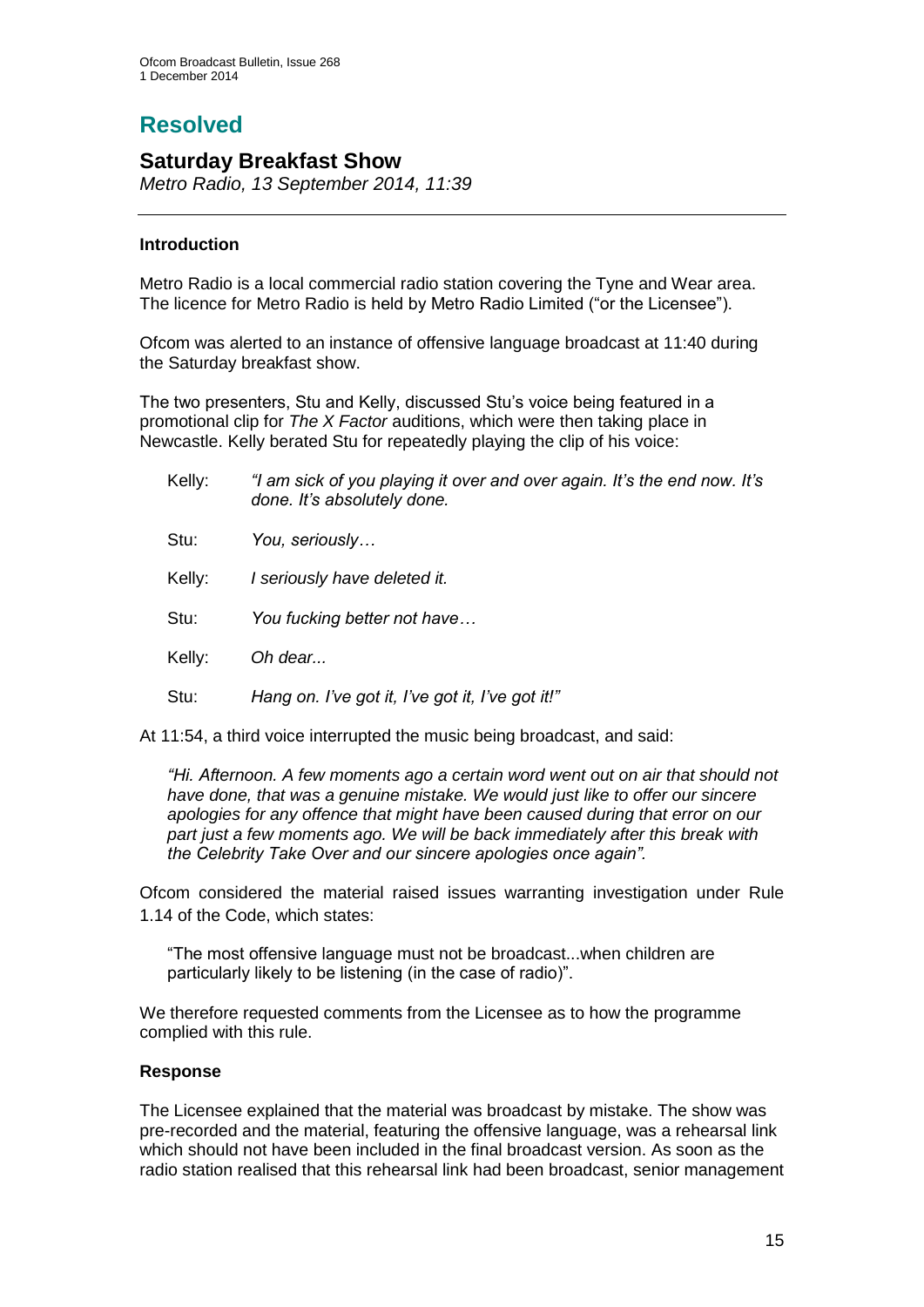was informed and steps were taken to draft an apology. This was read on-air at the first available opportunity at 11:54.

The Licensee explained that the station and presenter were "mortified" that this error occurred. The Content Director and the team at Metro Radio apologised "unreservedly" for the incident and expressed regret that the station's "usual high standards" had not been met.

The Licensee said that since the incident stringent controls have now been put in place to prevent a similar incident happening again. All presenters have been reminded not to use inappropriate language in the studio so such errors do not recur and technical staff members have been reminded that they should double check for errors prior to broadcast.

#### **Decision**

Under the Communications Act 2003, Ofcom has a statutory duty to set standards for broadcast content as appear to it best calculated to secure the standards objectives, one of which is that "persons under the age of eighteen are protected". This objective is reflected in Section One of the Code.

Rule 1.14 of the Code states that "the most offensive language must not be broadcast…when children are particularly likely to be listening (in the case of radio)". Ofcom research on offensive language<sup>1</sup> notes that the word "fuck" and other variations of this word are considered by audiences to be amongst the most offensive language. Ofcom guidance on offensive language makes clear that for the purpose of determining when children are particularly likely to be listening, Ofcom will take account of all the relevant information but that "broadcasters should have particular regard to broadcasting content…between 06:00 and 19:00 at weekends all year around..."<sup>2</sup> .

In this case, the most offensive language was broadcast on a Saturday morning when children were particularly likely to be listening. Therefore this was a clear breach of Rule 1.14 of the Code.

However, Ofcom noted the action taken by the Licensee to broadcast an apology once it became aware that the pre-recorded rehearsal link containing an example of the most offensive language was broadcast in error. We also took account of the improved compliance procedures the Licensee said it had put in place. We therefore considered the matter resolved.

#### **Resolved**

<sup>1</sup> 1 Audience attitudes towards offensive language on television and radio, August 2010 [\(http://stakeholders.ofcom.org.uk/binaries/research/tv-research/offensive-lang.pdf\)](http://stakeholders.ofcom.org.uk/binaries/research/tv-research/offensive-lang.pdf).

<sup>&</sup>lt;sup>2</sup> [http://stakeholders.ofcom.org.uk/binaries/broadcast/guidance/831193/offensive](http://stakeholders.ofcom.org.uk/binaries/broadcast/guidance/831193/offensive-language.pdf)[language.pdf](http://stakeholders.ofcom.org.uk/binaries/broadcast/guidance/831193/offensive-language.pdf)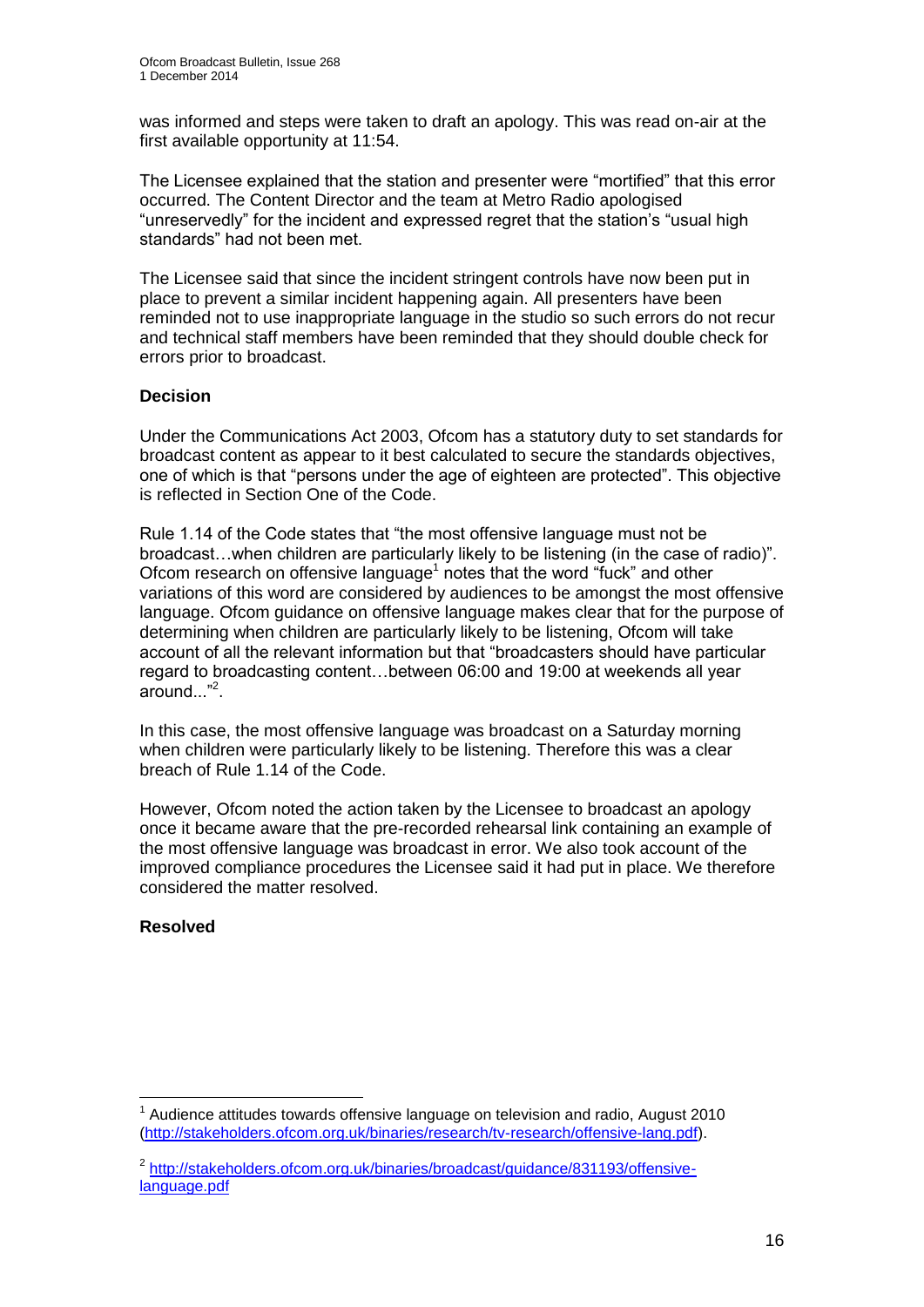# **Advertising Scheduling cases**

## **In Breach**

## **Breach findings table**

*Code on the Scheduling of Television Advertising compliance reports*

Rule 4 of the Code on the Scheduling of Television Advertising ("COSTA") states:

"... time devoted to television advertising and teleshopping spots on any channel must not exceed 12 minutes".

| <b>Channel</b>    | <b>Transmission date</b><br>and time | Code and<br>rule /<br>licence<br>condition | <b>Summary finding</b>                                                                                                                                                                  |
|-------------------|--------------------------------------|--------------------------------------------|-----------------------------------------------------------------------------------------------------------------------------------------------------------------------------------------|
| Travel<br>Channel | 4 August 2014, 17:00<br>and 19:00    | <b>COSTA</b><br>Rule 4                     | Ofcom noted, during monitoring, that<br>Travel Channel exceeded the<br>permitted advertising allowance on<br>this date by 120 and 30 seconds<br>respectively.<br><b>Finding: Breach</b> |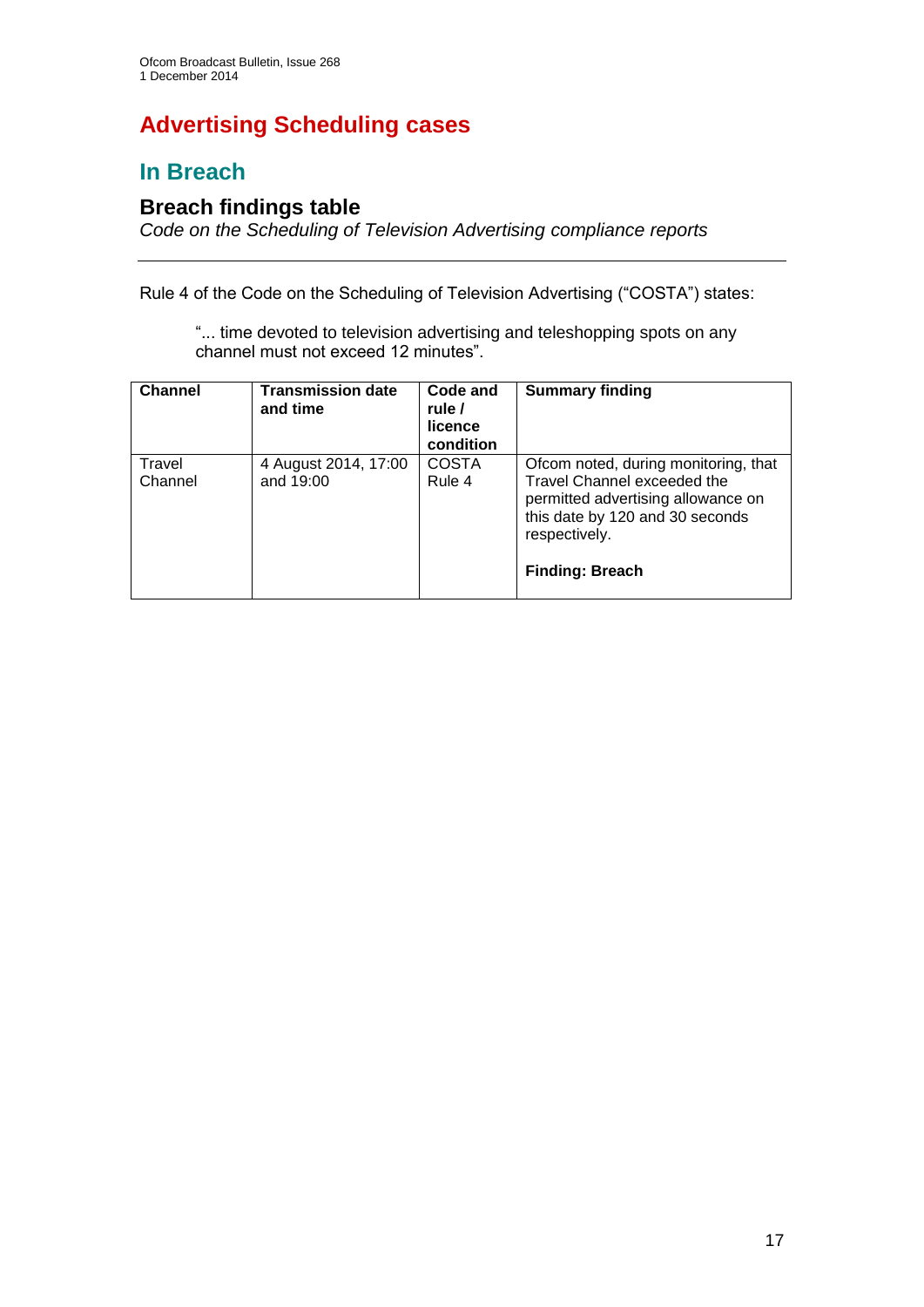# **Television Access Services cases**

## **Resolved**

## **Under provision of audio description**

*Channel 5, January to December 2013*

#### **Introduction**

Ofcom's Code on Television Access Services ("the Television Access Services Code<sup>1</sup>") requires television broadcasters to provide access services (subtitling, signing and audio description) on a proportion of their programming. Specifically Rule 9 of the Television Access Services Code states that "broadcasters are required to meet the targets set out below:"

| Anniversary of<br>relevant date <sup>2</sup> | <b>Subtitling</b> | <b>Signing</b> | <b>Audio Description</b> |
|----------------------------------------------|-------------------|----------------|--------------------------|
| First                                        | 10%               | 1%             | 2%                       |
| Second                                       | 10%               | 1%             | 4%                       |
| <b>Third</b>                                 | 35%               | 2%             | 6%                       |
| Fourth                                       | 35%               | 2%             | 8%                       |
| Fifth                                        | 60%               | 3%             | 10%                      |
| Sixth                                        | 60%               | 3%             | 10%                      |
| Seventh                                      | 70%               | 4%             | 10%                      |
| Eighth                                       | 70%               | 4%             | 10%                      |
| Ninth                                        | 70%               | 4%             | 10%                      |
| Tenth                                        | 80%               | 5%             | 10%                      |

Under Rule 9 of the Television Access Services Code Channel 5 was required to provide audio description on 10% of its content during 2013. Ofcom informed Channel 5 of this requirement in June 2012. Subsequently, on 27 June 2012 Ofcom published its report *Television Channels Required to Provide Access Services in 2013*<sup>3</sup> which also set out that Channel 5 had an obligation in 2013 to provide audio description in line with the Television Access Services Code.

In February 2014 Channel 5 reported to Ofcom that against the 10% target it had provided audio description on 9.6% of its content in 2013, therefore falling short of the target by 0.4%. Ofcom considered that this shortfall raised a potential issue under Rule 9 of the Television Access Services Code. We therefore asked Channel 5 how it had complied with this rule.

<sup>1</sup> 1 [http://stakeholders.ofcom.org.uk/broadcasting/broadcast-codes/tv-access-services/code-tv](http://stakeholders.ofcom.org.uk/broadcasting/broadcast-codes/tv-access-services/code-tv-access-services-2013/)[access-services-2013/](http://stakeholders.ofcom.org.uk/broadcasting/broadcast-codes/tv-access-services/code-tv-access-services-2013/)

 $2$  The relevant date is the later of the date the channel commenced broadcasting, or the date of introduction of the Communications Act 2003.

<sup>3</sup> <http://stakeholders.ofcom.org.uk/binaries/broadcast/guidance/access-services-13.pdf>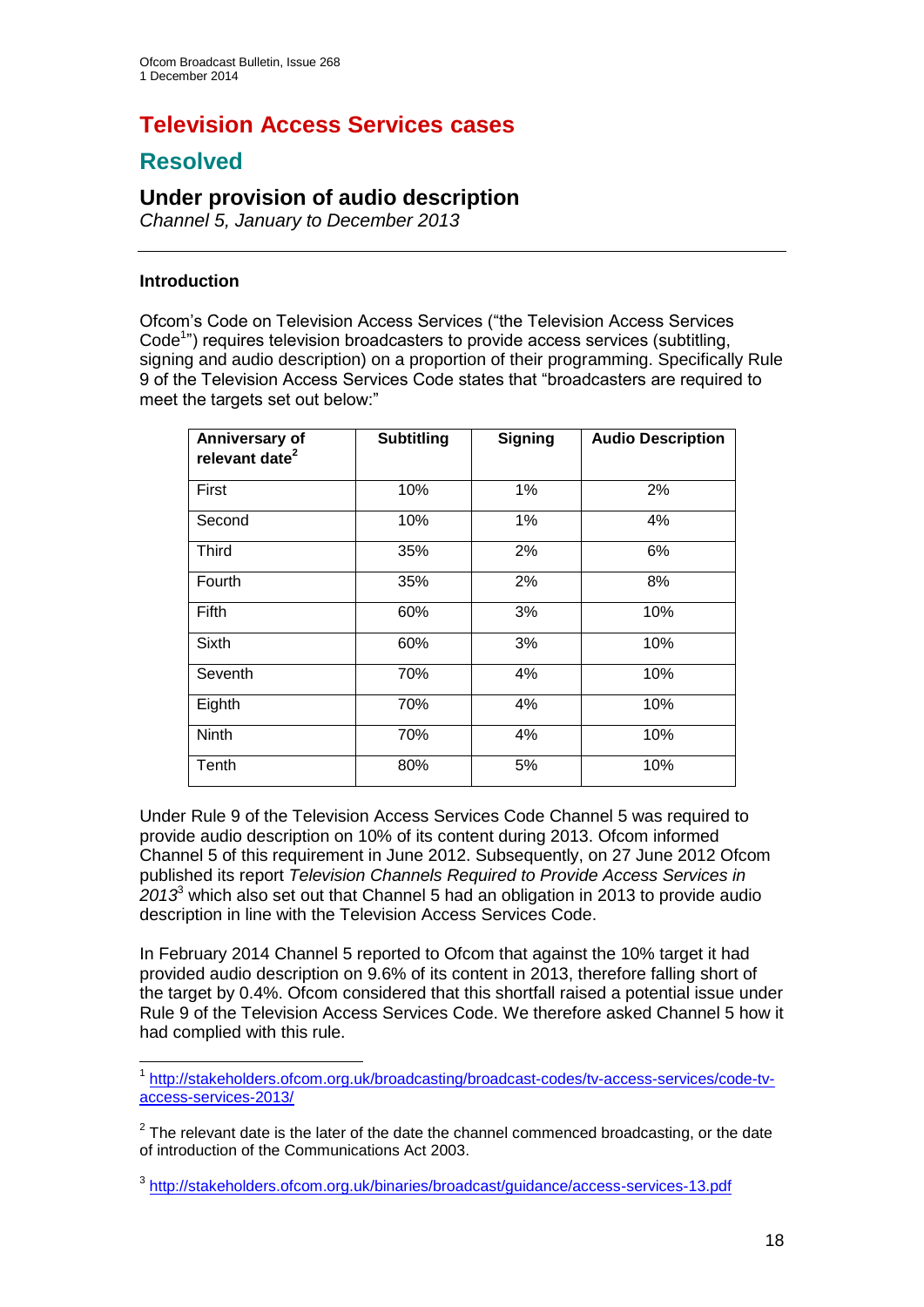#### **Response**

Channel 5 explained that the shortfall was due to its inadvertent use of programme slot time rather than programme running time in calculating the necessary amount of audio description to comply with the target. As a result, Channel 5 had inadvertently underestimated the hours of audio described programming needed. It stated that in future it would be calculating the necessary levels of access services required based on programme running time. Channel 5 accepted it needed to make up the 0.4% shortfall over 2014 by audio describing more than 10% of its content over the year ahead, and intended this to help mitigate the under provision the previous year.

#### **Decision**

Ofcom's and television broadcasters' responsibilities in relation to the accessibility of broadcast content are set out in sections 303 to 305 of the Communications Act 2003. These sections make specific mention of audio description and set statutory targets for broadcasters for its provision. The obligations are reflected in the rules set out in the Television Access Services Code.

Under Rule 9 of the Television Access Service Code Channel 5 was required to audio describe 10% of its output in 2013. It in fact audio described 9.6% that year. Channel 5 therefore clearly breached Rule 9 of the Television Access Services Code.

Ofcom noted that Channel 5's use of programme slot time to plan its audio description provision for 2013 resulted in this 0.4% shortfall. Importantly we also took account of Channel 5's commitment to provide audio description on at least an additional 0.4% of its content over 2014, aiming for this to go some way to making up the under provision in 2013 to sensory impaired consumers.

In light of these factors and on condition that Channel 5 fulfils its commitment to exceed its 10% audio description target for 2014 by at least 0.4%, Ofcom considered this matter resolved.

Ofcom reminds broadcasters subject to access services obligations that, while the quotas set under the Television Access Services Code are expressed as a percentage of the services, certain types of content are excluded, such as advertisements. Broadcasters must ensure that they understand their obligations under the Television Access Services Code and that the correct amounts of access services are calculated against the relevant hours of content. A misunderstanding of the requirements is never a justification for under provision.

#### **Resolved**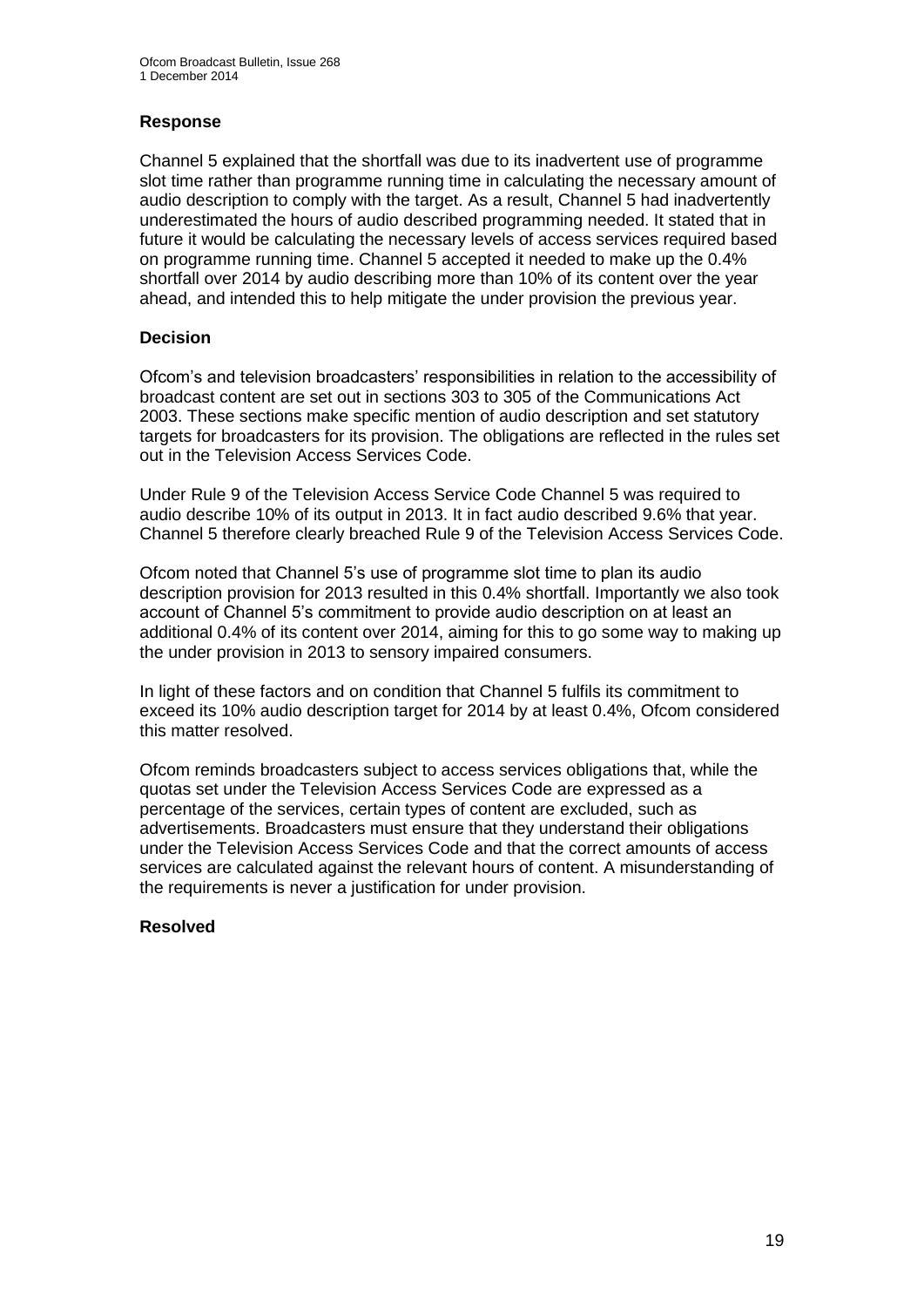# **Resolved**

## **Under provision of audio description**

*S4C, January to December 2013*

#### **Introduction**

Ofcom's Code on Television Access Services ("the Television Access Services Code<sup>1</sup>") requires television broadcasters to provide access services (subtitling, signing and audio description) on a proportion of their programming. Specifically Rule 9 of the Television Access Services Code states that "broadcasters are required to meet the targets set out below:"

| Anniversary of<br>relevant date <sup>2</sup> | <b>Subtitling</b> | <b>Signing</b> | <b>Audio Description</b> |
|----------------------------------------------|-------------------|----------------|--------------------------|
| First                                        | 10%               | 1%             | 2%                       |
| Second                                       | 10%               | 1%             | 4%                       |
| Third                                        | 35%               | 2%             | 6%                       |
| Fourth                                       | 35%               | 2%             | 8%                       |
| Fifth                                        | 60%               | 3%             | 10%                      |
| Sixth                                        | 60%               | 3%             | 10%                      |
| Seventh                                      | 70%               | 4%             | 10%                      |
| Eighth                                       | 70%               | 4%             | 10%                      |
| Ninth                                        | 70%               | 4%             | 10%                      |
| Tenth                                        | 80%               | 5%             | 10%                      |

Under Rule 9 of the Television Access Services Code S4C was required to provide audio description on 10% of its content during 2013. Ofcom informed S4C of this requirement in June 2012. Subsequently, on 27 June 2012 Ofcom published its report *Television Channels Required to Provide Access Services in 2013*<sup>3</sup> which also set out that S4C had an obligation in 2013 to provide audio description in line with the Television Access Services Code.

In February 2014, S4C reported to Ofcom that against the 10% target, it had provided audio description on 9.2% of its content in 2013, therefore falling short of the target by 0.8%. Ofcom considered that this shortfall raised a potential issue under Rule 9 of the Television Access Services Code. We therefore asked S4C how it had complied with this rule.

<sup>1</sup> 1 [http://stakeholders.ofcom.org.uk/broadcasting/broadcast-codes/tv-access-services/code-tv](http://stakeholders.ofcom.org.uk/broadcasting/broadcast-codes/tv-access-services/code-tv-access-services-2013/)[access-services-2013/](http://stakeholders.ofcom.org.uk/broadcasting/broadcast-codes/tv-access-services/code-tv-access-services-2013/)

 $2$  The relevant date is the latter of date the channel commenced broadcasting or the introduction of the Communication Act 2003.

<sup>3</sup> <http://stakeholders.ofcom.org.uk/binaries/broadcast/guidance/access-services-13.pdf>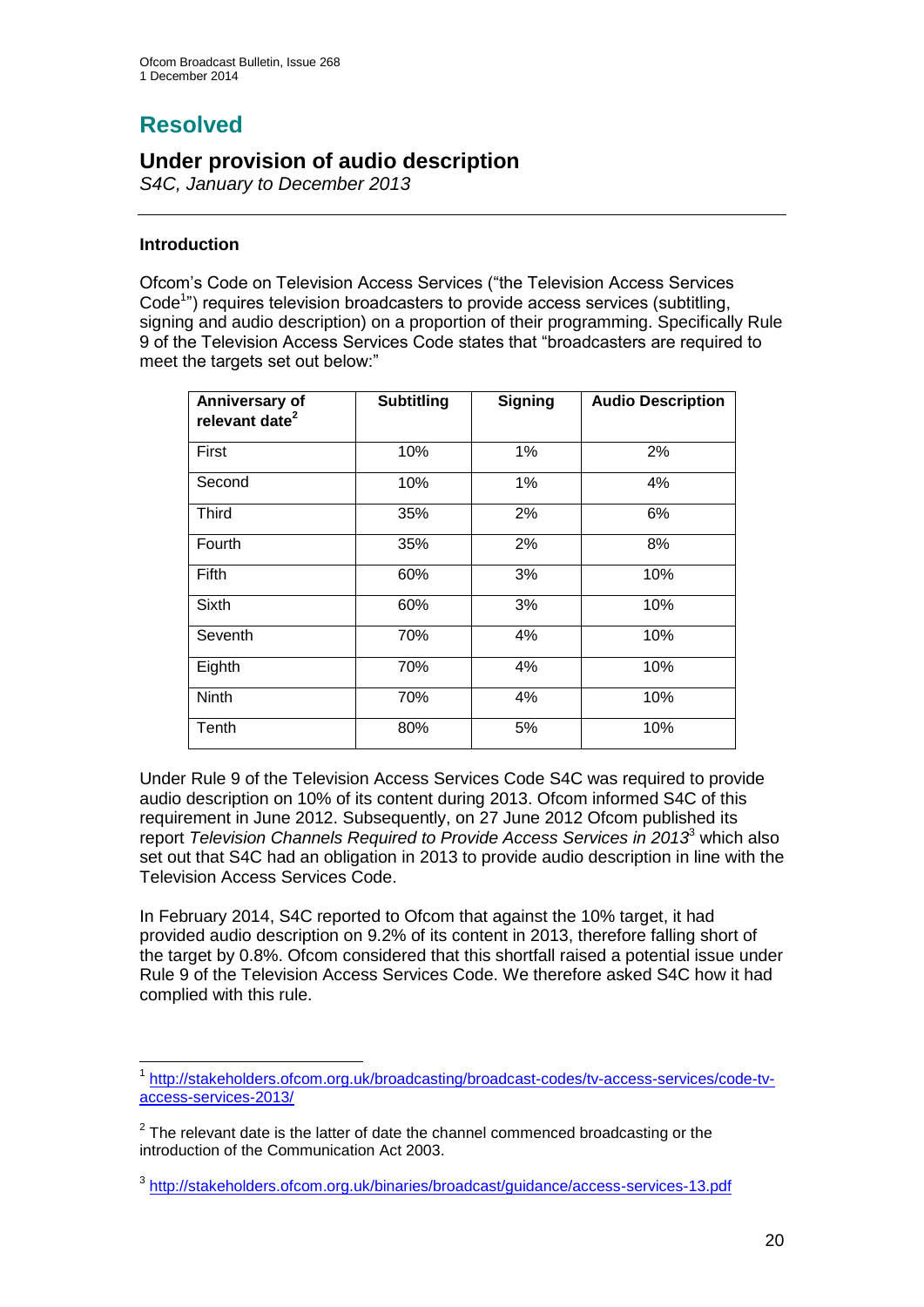#### **Response**

In response to Ofcom's request for comments, S4C noted that "a shortage of programmes which were deemed suitable for audio description" was in part responsible for the under provision of audio description over 2013. It also noted that the programmes within a particular series, which due to its nature were scheduled for broadcast shortly after production, were "delivered too close to transmission" to enable audio description to be arranged.

S4C also stated: "we are committed to achieving this year's [2014's] target of 10% as well as making up the shortfall of 0.8% from 2013. We are monitoring the situation on a regular basis and are confident that this can be achieved".

#### **Decision**

Ofcom's and television broadcasters' responsibilities in relation to the accessibility of broadcast content are set out in sections 303 to 305 of the Communications Act 2003. These sections make specific mention of audio description and set statutory targets for broadcasters for its provision. The obligations are reflected in the rules set out in the Television Access Services Code.

Under Rule 9 of the Television Access Services Code S4C was required to audio describe 10% of its output in 2013. It in fact audio described 9.2% that year. S4C therefore clearly breached Rule 9 of the Television Access Services Code.

Ofcom acknowledges that certain content does not lend itself to the provision of audio description and accordingly it may be exempted under the Television Access Services Code<sup>4</sup>. We accept that production companies will often need to deliver content close to the point of transmission and that this is especially true when programmes are relevant to recent events. Importantly, Ofcom also took account of S4C's commitment to making up the short fall over 2014, aiming for this to go some way to making up the under provision in 2013 to sensory impaired consumers.

In light of these factors and on the condition that S4C fulfils its commitment to exceed its 10% audio description target for 2014 by at least 0.8%, Ofcom considered this matter resolved.

Ofcom reminds broadcasters to take account of the likelihood of content being delivered late in their planning of access services and that this may result in the required audio description not being provided. To do so may mean broadcasters planning additional audio description above their annual quota to ensure their overall provision does not drop below the required amount.

#### **Resolved**

 4 See paragraph 21 of the Television Access Services Code.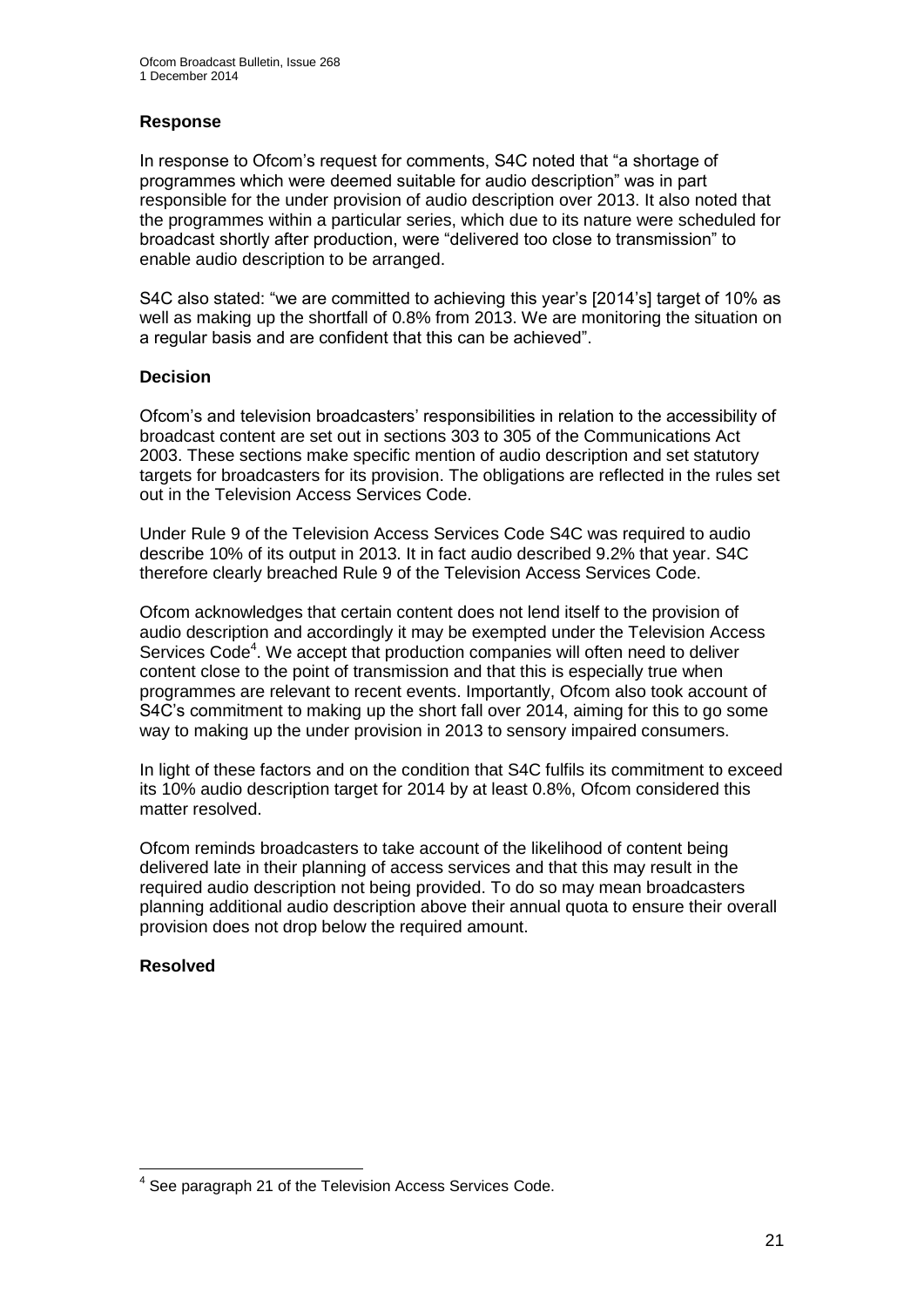# **Resolved**

## **Under provision of audio description**

*Nickelodeon, January to December 2013*

#### **Introduction**

Ofcom's Code on Television Access Services ("the Television Access Services Code<sup>1</sup>") requires television broadcasters to provide access services (subtitling, signing and audio description) on a proportion of their programming. Specifically Rule 9 of the Television Access Services Code states that "broadcasters are required to meet the targets set out below:"

| Anniversary of<br>relevant date <sup>2</sup> | <b>Subtitling</b> | <b>Signing</b> | <b>Audio Description</b> |
|----------------------------------------------|-------------------|----------------|--------------------------|
| First                                        | 10%               | 1%             | 2%                       |
| Second                                       | 10%               | 1%             | 4%                       |
| <b>Third</b>                                 | 35%               | 2%             | 6%                       |
| Fourth                                       | 35%               | 2%             | 8%                       |
| Fifth                                        | 60%               | 3%             | 10%                      |
| Sixth                                        | 60%               | 3%             | 10%                      |
| Seventh                                      | 70%               | 4%             | 10%                      |
| Eighth                                       | 70%               | 4%             | 10%                      |
| <b>Ninth</b>                                 | 70%               | 4%             | 10%                      |
| Tenth                                        | 80%               | 5%             | 10%                      |

The Ofcom licence for Nickelodeon is held by Nickelodeon U.K. Limited ("Nickelodeon UK" or "the Licensee"). Under Rule 9 of the Television Access Services Code Nickelodeon UK was required to provide audio description on 10% of Nickelodeon's content over 2013. Ofcom informed Nickelodeon UK of this requirement in June 2012. Subsequently, on 27 June 2012 Ofcom published its report *Television Channels Required to Provide Access Services in 2013*<sup>3</sup> which also set out that the Licensee had an obligation in 2013 to provide audio description in line with the Television Access Services Code.

In February 2014 Nickelodeon UK reported to Ofcom that against the 10% target it had provided audio description on 9.5% of its content in 2013 on Nickelodeon, therefore falling short of the target by 0.5%. Ofcom considered that this shortfall raised a potential issue under Rule 9 of the Television Access Services Code. We therefore asked Nickelodeon UK how it had complied with this rule.

1 1 [http://stakeholders.ofcom.org.uk/broadcasting/broadcast-codes/tv-access-services/code-tv](http://stakeholders.ofcom.org.uk/broadcasting/broadcast-codes/tv-access-services/code-tv-access-services-2013/)[access-services-2013/](http://stakeholders.ofcom.org.uk/broadcasting/broadcast-codes/tv-access-services/code-tv-access-services-2013/)

 $2$  The relevant date is the latter of date the channel commenced broadcasting or the introduction of the Communication Act 2003.

3 <http://stakeholders.ofcom.org.uk/binaries/broadcast/guidance/access-services-13.pdf>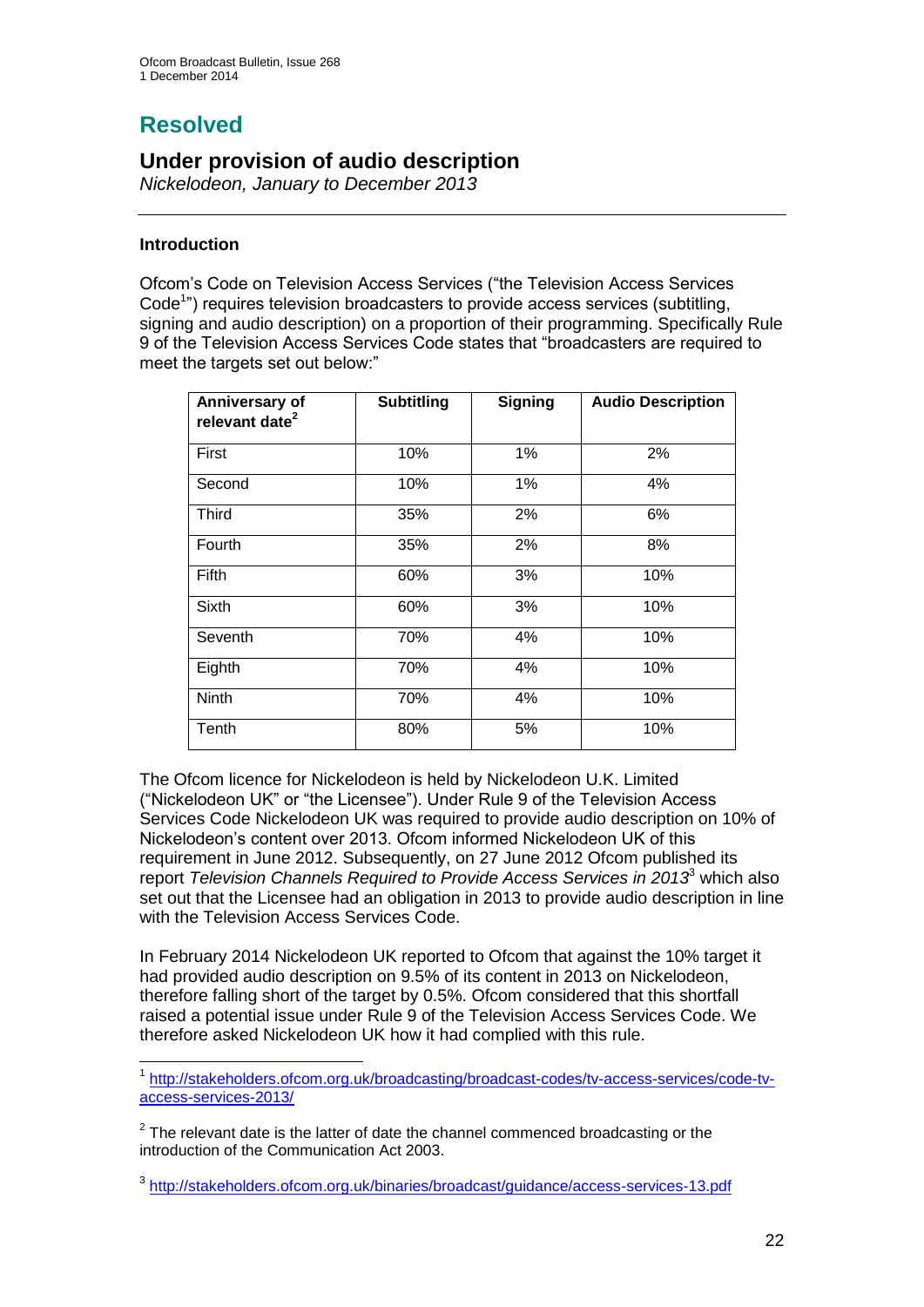#### **Response**

The Licensee explained that the shortfall was due to a "combination of a late schedule change that moved some previously-described programming out of the schedule, and a knock-on effect of some time-consuming technical problems with subtitling, which impacted our ability to produce some previously-planned additional AD [audio description] soundtracks".

Nickelodeon UK confirmed that it: "fully expects to make up the shortfall across 2014".

#### **Decision**

Ofcom's and television broadcasters' responsibilities in relation to the accessibility of broadcast content are set out in sections 303 to 305 of the Communications Act 2003. These sections make specific mention of audio description and set statutory targets for broadcasters for its provision. The obligations are reflected in the rules set out in the Television Access Services Code.

Under Rule 9 of the Television Access Service Code Nickelodeon UK was required to audio describe 10% of Nickelodeon's output in 2013. It in fact audio described 9.5% that year. The Licensee therefore clearly breached Rule 9 of the Television Access Services Code.

Ofcom acknowledged that Nickelodeon UK said it was required to make last minute changes to its schedule and that this resulted in some access services not being broadcast. Importantly, Ofcom also took account of the Licensee's commitment to making up the short fall of 0.5% over 2014, aiming for this to go some way to making up the under provision in 2013 to sensory impaired consumers.

In light of these factors, and on the condition that the Licensee fulfils its commitment to exceed its 10% audio description target for 2014 by at least 0.5%, Ofcom considered this matter resolved.

Ofcom reminds broadcasters to take account of the likelihood of late scheduling changes in their planning of access services and that such changes may result in the required audio description not being provided. To do so may mean broadcasters planning additional audio description above their annual quota to ensure their overall provision does not drop below the required amount.

#### **Resolved**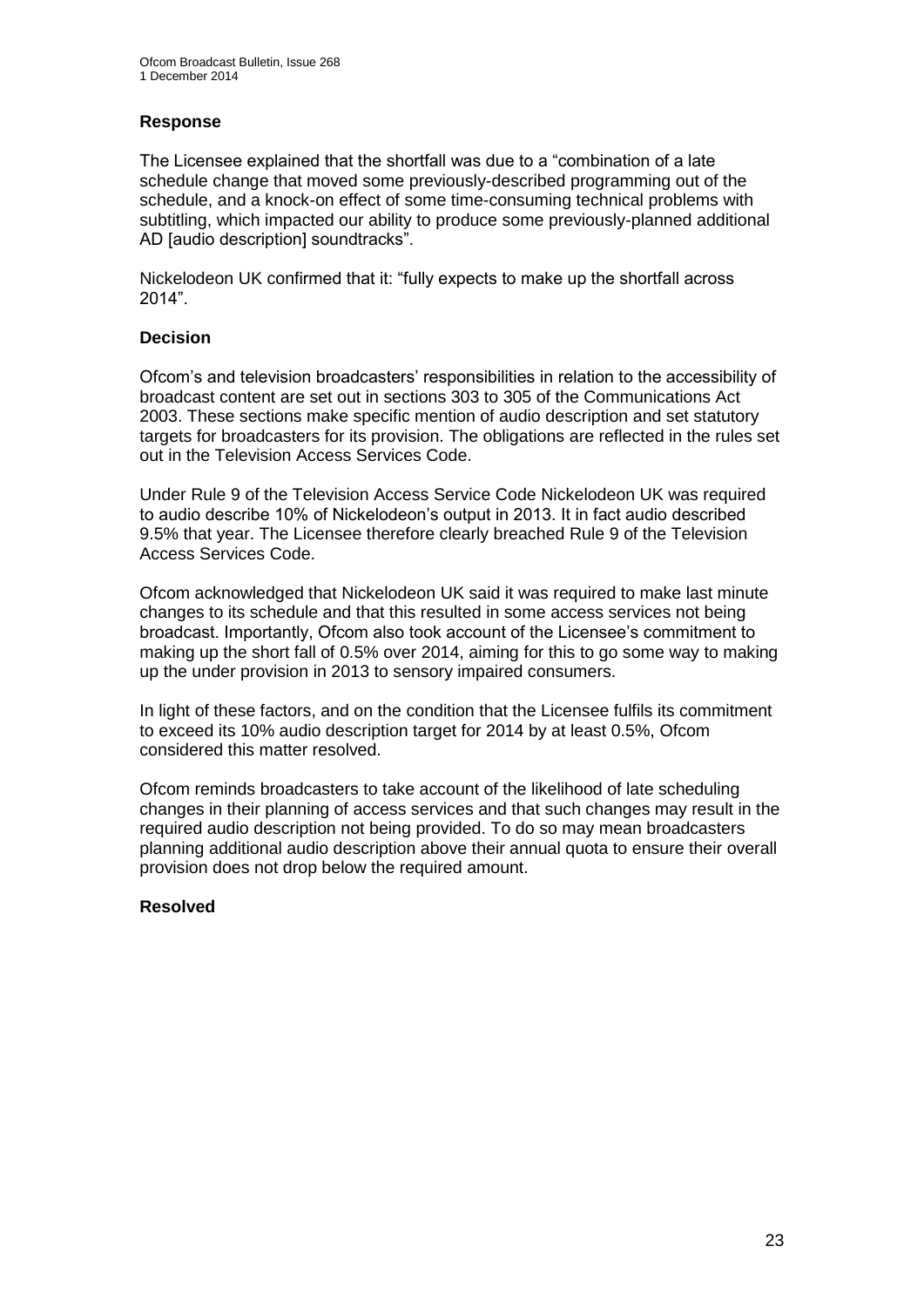# **Broadcast Licence Conditions cases**

## **In Breach**

## **Retention and production of recordings**

*Radio Ramadan (Huddersfield), 22 July 2014, 17:00*

#### **Introduction**

Radio Ramadan was a radio service broadcast in Huddersfield from 28 June to 28 July 2014, provided under a Restricted Service Licence. The service was dedicated to covering the religious festival of Ramadan.

A listener alerted Ofcom to a broadcast between 17:00 and 20:00 on 22 July 2014, alleging that particular comments that were likely to cause religious offence were made by presenters concerning a forthcoming community radio service in the area.

Ofcom wrote to the Licensee to request a recording of the relevant content. The Licensee did not provide the recording by the deadline specified, and so we reminded it that the recording was outstanding.

Subsequently, the Licensee acknowledged the recording request and said that it would provide the material by a specified date. However, it did not do so.

Ofcom considered that this raised issues warranting investigation under Conditions 8(2)(a) and (b) of Radio Ramadan's licence, which require the Licensee to:

- "(a) make and retain, for a period of 42 days from the date of its inclusion, a recording of every programme included in the Licensed Service...
- (b) at the request of Ofcom forthwith produce to Ofcom any...recording for examination or reproduction...".

Ofcom therefore asked the Licensee for its formal comments on how it had complied with these Licence Conditions.

#### **Response**

The Licensee did not provide any comments.

#### **Decision**

Under the Communications Act 2003, Ofcom has a duty to ensure that in each broadcaster's licence there are conditions requiring the licensee to retain recordings of each programme broadcast, in a specified form and for a specific period after broadcast, and to comply with any request to produce such recordings issued by Ofcom. Restricted Service Licences enshrine these obligations in Licence Conditions 8(2)(a) and (b).

Under Licence Condition 8(2)(a), Ofcom requires licensees to make a recording of every programme included in the service, and to retain these for 42 days after broadcast. Under Licence Condition 8(2)(b) Ofcom requires licensees to produce such recordings forthwith upon request.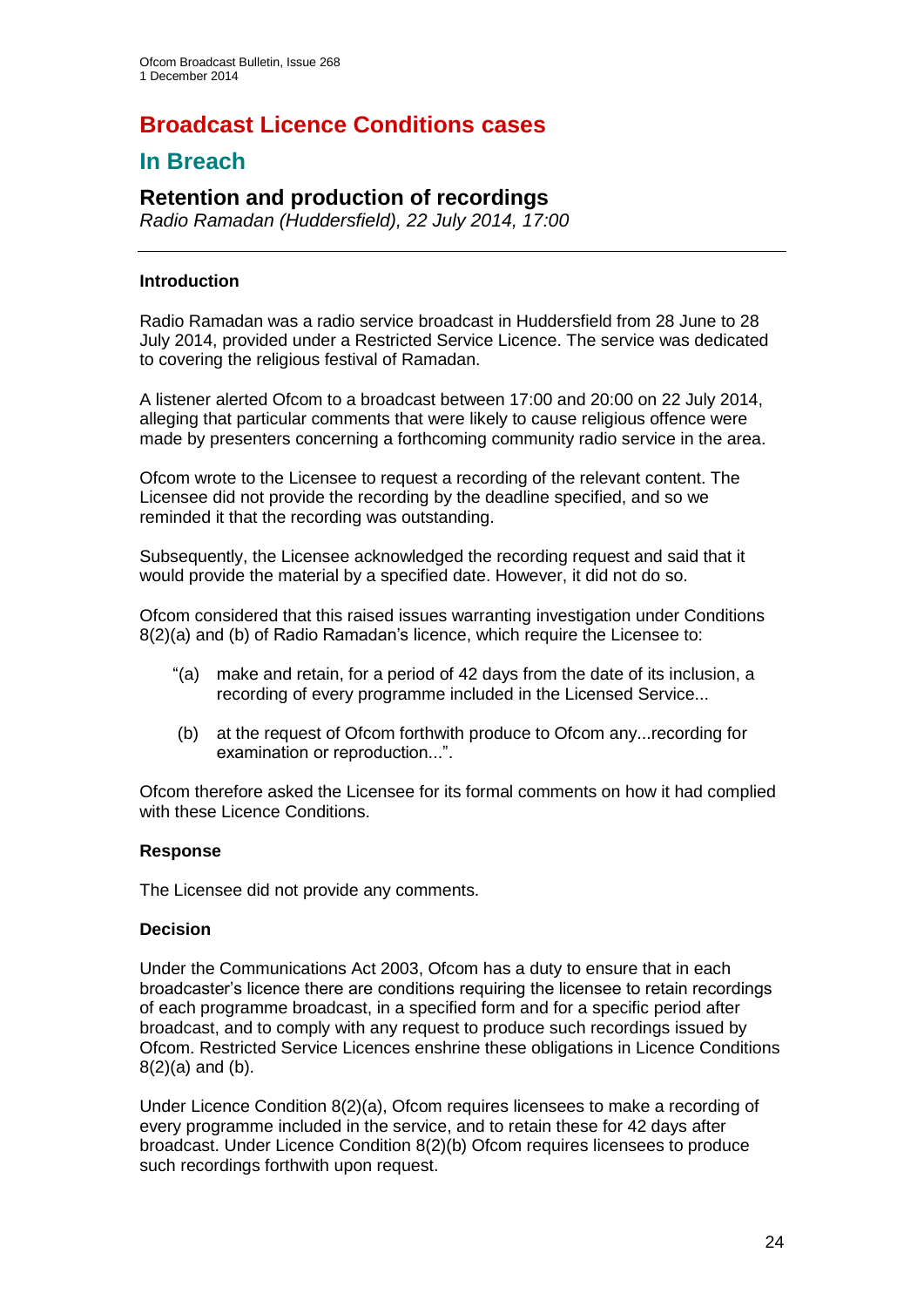It is a condition of all radio licences that the licensee adopts procedures for the retention of recordings and produces recordings to Ofcom forthwith on request.

In this case, Radio Ramadan failed to provide evidence to demonstrate that it had made a recording of the relevant content, and failed to produce the recording, in breach of Conditions 8(2)(a) and (b) of its licence.

These breaches are significant because they resulted in Ofcom being unable to fulfil its statutory duty properly to assess and regulate broadcast content in this case.

This failure will be held on record and taken into account should the Licensee make any future licence applications.

#### **Breaches of Licence Conditions 8(2)(a) and (b)**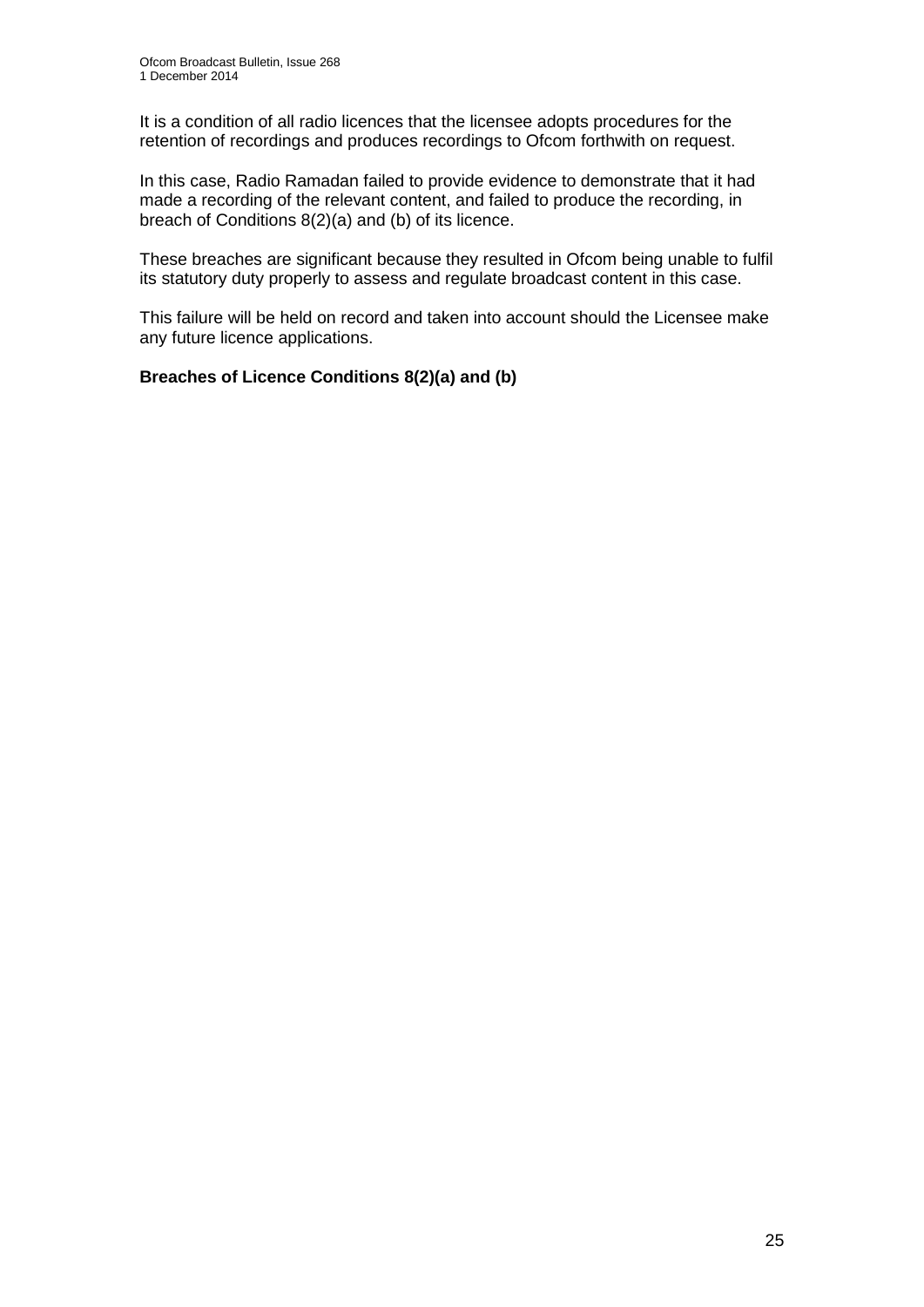# **Fairness and Privacy cases**

## **Not Upheld**

## **Complaint by Mr Barrie Barker**

*The Nightmare Neighbour Next Door, Channel 5, 15 April 2014*

#### **Summary**

Ofcom has not upheld this complaint of unjust or unfair treatment and of unwarranted infringement of privacy in the programme as broadcast made by Mr Barrie Barker. The programme considered disputes between neighbours. One of the disputes featured was that between Mr Barker and his neighbours, Mr Barry Roddis and Mrs Phyllis Roddis. The programme included Mr and Mrs Roddis' recollections of Mr Barker's behaviour towards them over a ten-year period as well as images of and information about Mr Barker.

Ofcom found that:

- Mr Barker was not treated unfairly in the programme as broadcast. This was because the broadcaster took reasonable care to satisfy itself that the programme did not present, disregard or omit material facts with regard to Mr Barker in a way that resulted in unfairness to him. Also, Mr Barker was given an appropriate and timely opportunity to respond to the claims made about him in the programme.
- There was no unwarranted infringement of Mr Barker's privacy in the programme or in the programme as broadcast. This was because Mr Barker did not have a legitimate expectation of privacy with regard to the broadcast of the relevant images, footage and information in the programme.

#### **Introduction and programme summary**

On 15 April 2014, Channel 5 broadcast an edition of *The Nightmare Neighbour Next Door*, a series of programmes that featured a number of stories of neighbour disputes told largely by the protagonists themselves. One such dispute was between the complainant, Mr Barker, and his neighbours, Mr Barry Roddis and Mrs Phyllis Roddis. Mr and Mrs Roddis were shown relaying their recollection of the dispute in the programme. Mr Barker's recollection of events was not included.

The programme included a number of claims about Mr Barker's behaviour towards Mr and Mrs Roddis. For example, the programme said that Mr Barker had: *"turned his driveway into a junkyard"*; displayed *"graphic messages"* aimed at Mr and Mrs Roddis on car number plates; and played loud music at anti-social hours. It also said that despite receiving ASBOs as a result of his behaviour towards Mr and Mrs Roddis, Mr Barker *"continued to harass them"* initially by staring over his fence and then by setting up a CCTV camera directed towards their property to intimidate them.

These claims were based at least in part on the testimony of Mr and Mrs Roddis who had experienced these events first-hand. Claims were also included about Mr Barker's behaviour based on one a number of ASBOs and convictions for breaching the ASBO's in relation to his behaviour towards his neighbours.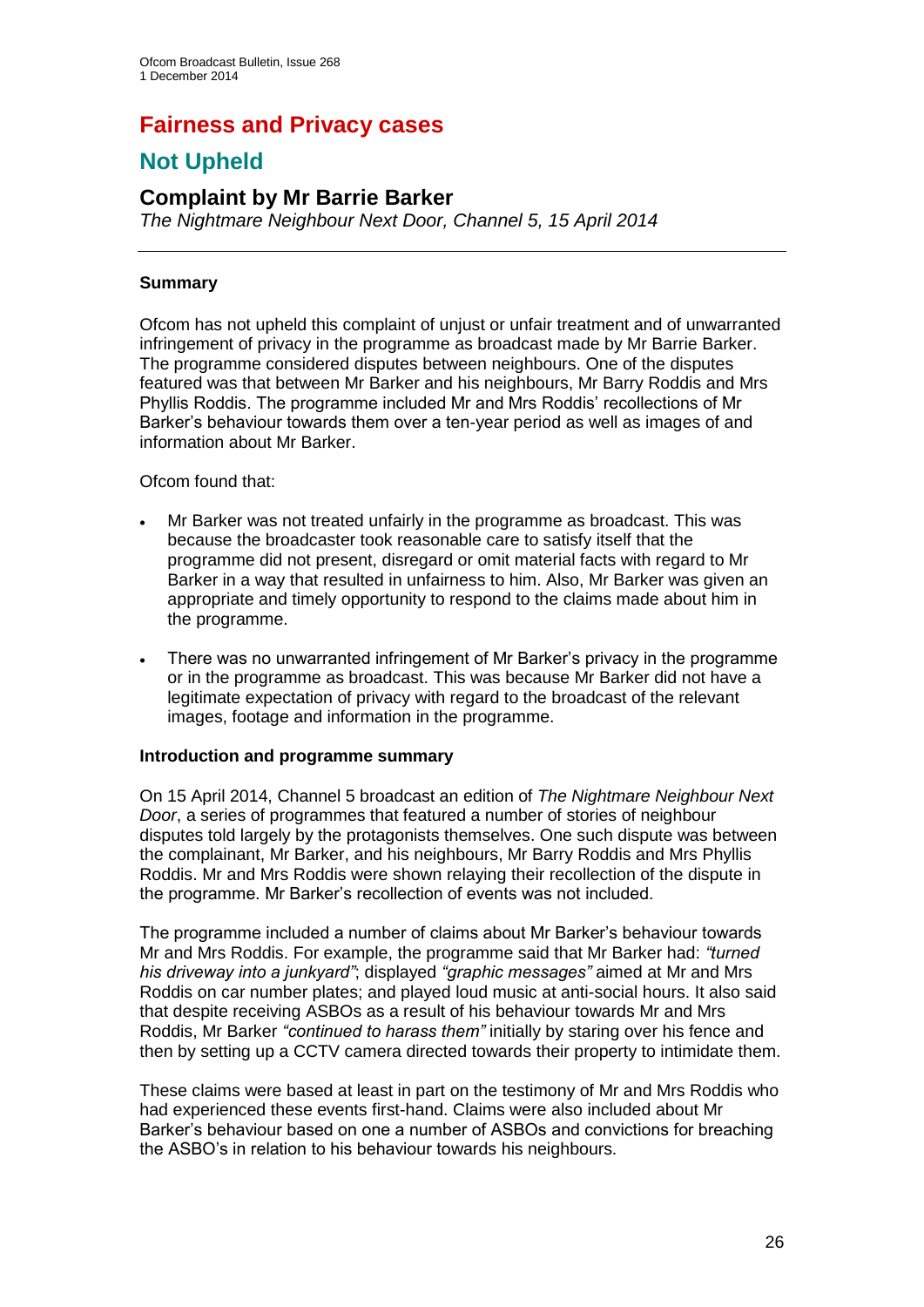One incident dealt with in the programme related to an altercation about some work on a boundary wall between the two properties. Mr Roddis recounted the incident and said that he received verbal abuse from Mr Barker who then hit him with a spade before walking away. Mrs Roddis said that there was blood all up Mr Roddis' arm. Mr Roddis then said of Mr Barker that: *"He's a total coward, he'll hide behind things. He's evil, absolutely evil"*. The narrator said that the police were called and that Mr Barker said in his witness statement that he had struck his neighbour by accident and that Mr Roddis had grabbed his hair. The programme also stated that Mr Roddis did not press charges against Mr Barker on this occasion.

The programme claimed the behaviour of Mr Barker had affected Mr Roddis' health and gave details of the arrest and conviction of Mr Barker for five breaches of the terms of his ASBO, including harassment, intimidation, damage to Mr and Mrs Roddis' fence, and taking pictures of them. The programme stated that Mr Barker was sent to prison for 12 months.

The item concluded with Mr and Mrs Roddis saying that they hoped to get a new neighbour and the programme's narrator stated: *"Mr Barker declined to tell his side of the story. His house is now up for sale"*. Mrs Roddis ended this part of the programme by stating: "*we got him in the end"*.

#### **Summary of the complaint and the broadcaster's response**

#### *Unjust or unfair treatment*

Mr Barker complained that he was treated unjustly or unfairly in the programme as broadcast because:

a) It contained "lies" and was biased in favour of Mr and Mrs Roddis. Mr Barker said that no research had been done into the programme and it was all "so called" allegations from the other party [i.e. Mr and Mrs Roddis]. In particular, Mr Barker cited the incident in which he hit Mr Roddis with a spade. Mr Barker said that Mr Roddis had grabbed hold of his hair and would not let go. Mr Barker said that he had telephoned the police about this incident, but was told that no further action would be taken. He said that he was portrayed as a "bully, picking on an old aged pensioner" when, in fact, Mr Roddis had assaulted him.

In response, Channel 5 said that in his complaint Mr Barker accepted that he had hit Mr Roddis with a spade but claimed that this resulted from Mr Roddis provoking him by grabbing hold of his hair over the fence. Channel 5 said that the script (the relevant section of which was set out in its response) showed that Mr Barker's side of the story was included in the programme. It argued that in these circumstances and given the absence of any pre-broadcast response from Mr Barker to this claim, which was included in a letter to him from the programme makers (see response to heads b) and c) below for details), the programme took reasonable care to ensure that material facts with regard to this matter were not presented, disregarded or omitted in a way that was unfair to Mr Barker.

With regard to the other claims made about Mr Barker during the programme, Channel 5 said that there was a documented history of anti-social behaviour by Mr Barker towards Mr and Mrs Roddis over a ten year period. The broadcaster provided details of various court proceedings against Mr Barker as a result of his behaviour towards Mr and Mrs Roddis. Each of these proceedings resulted in either the imposition of an ASBO on Mr Barker, or concerned his contravention of an ASBO. In April 2007, Mr Barker was given a five-month prison sentence,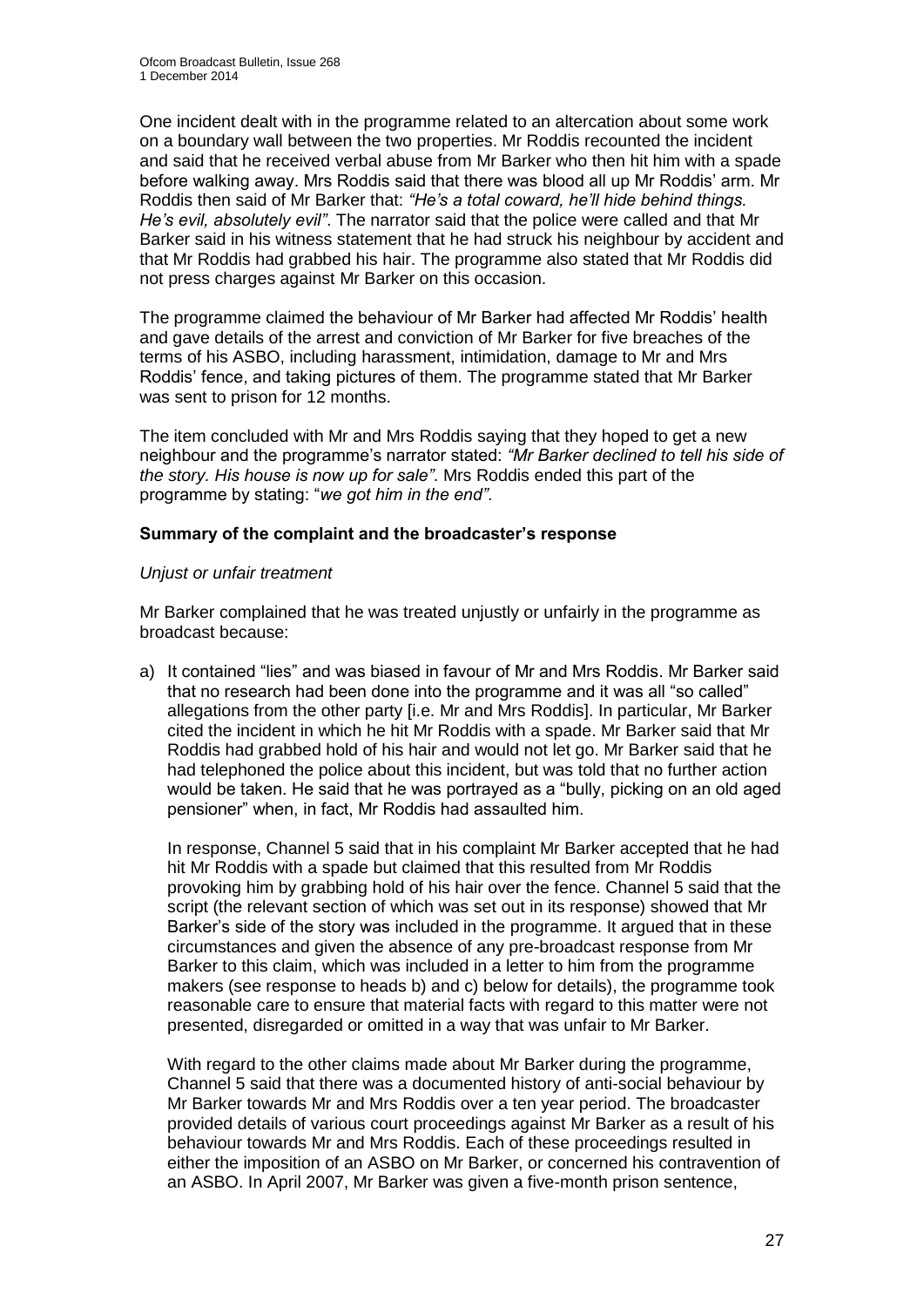suspended for 12 months, and a 12 month probation order as result of his behaviour towards Mr and Mrs Roddis and his repeated breaches of the ASBO imposed on him. In March 2010 he was given a four month prison sentence. On 13 December 2011, a new ASBO was placed upon Mr Barker and in May 2013 he was given a 12 month prison sentence.

Channel 5 said most of these other claims related to matters which were proved for the purposes of the imposition of the ASBOs or related to convictions for breaches of the ASBOs. The broadcaster said that although Mr Barker appeared to be protesting his innocence in relation to such matters, the convictions stood and were not subject to any appeal by Mr Barker. Channel 5 also said that it was not open to Mr Barker to seek to circumvent the judgments made by the court by asking Ofcom to determine that those convictions against him were incorrect, and that it was entitled to rely upon those court convictions.

The broadcaster further stated that, to the extent that Mr Barker had suggested that "lies" were included in the programme which related to matters not already determined by a court, Mr Barker did not bring those matters to the programme makers attention prior to the broadcast, in response to the programme maker's correspondence. The broadcaster also said that Mr Barker had not specified what these "lies" were within his complaint, so enabling Channel 5 to respond to them.

Channel 5 also argued that, in any case, given Mr Barker's behaviour towards Mr and Mrs Roddis over the preceding decade, even if there was a minor inaccuracy in the programme in relation to a claim about his behaviour (which it denied was the case), it would be unlikely to have affected viewers' understanding of Mr Barker in a way that was unfair to him.

- b) The programme unfairly stated that he had refused to comment, however, this was untrue as he knew nothing of the programme. Mr Barker said that because the programme had stated that he had refused to comment, people had told him that "well it must be true what Mr and Mrs Roddis have said".
- c) He was not notified about the programme in which he featured. Mr Barker said that had he known that the programme was being made he would have provided evidence that the story told by Mr and Mrs Roddis in the programme was a "lie".

By way of background to his complaint, Mr Barker said he was experiencing difficulty in selling his house and that he had received threats as a result of the programme which he said had "made my life hell".

Channel 5 responded to heads b) and c) of this complaint together.

It said that Mr Barker was made aware of the programme and the claims that were likely to be included in it about him, and was given an appropriate and timely opportunity to respond. Mr Barker did not take up the opportunity to respond. Channel 5 then set out the details of the programme makers' attempts to give Mr Barker an opportunity to respond to the claims which the programme intended to make about him.

It said that the programme makers first contacted Mr Barker about the programme via Facebook on 9 December 2013. Mr Barker sent a brief response but then blocked his profile. On 7 January 2014, the programme makers wrote to Mr Barker. The letter set out the claims that had been made to the programme makers about Mr Barker and indicated that the claims may be included in a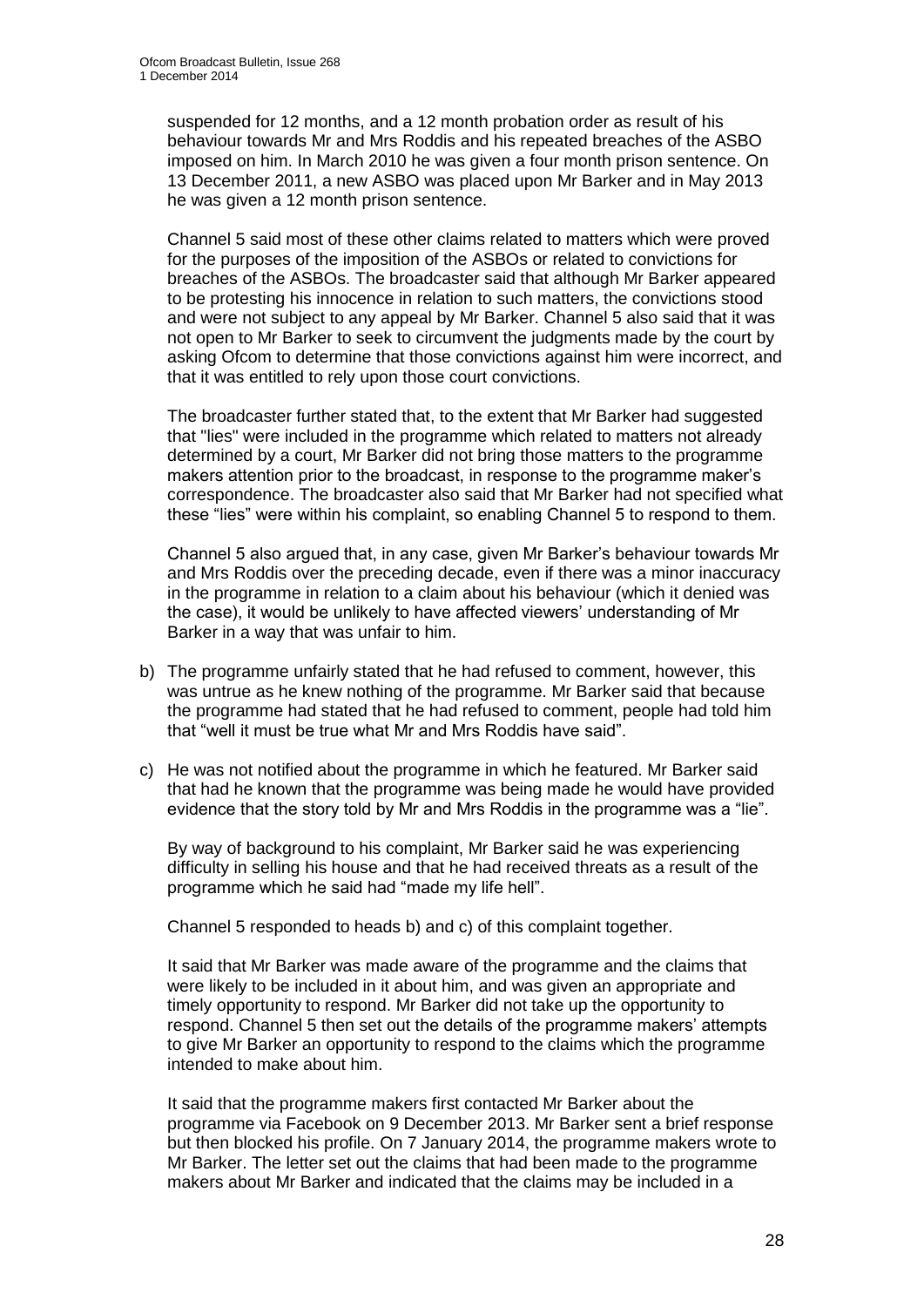programme provisionally entitled Neighbour Disputes which was being made for Channel 5 and was due for broadcast in 2014. The letter offered Mr Barker an opportunity to respond to the allegations either by way of a filmed interview or in writing (a copy of this letter was provided to Ofcom). On the same day (7 January 2014) the programme makers tried to send the letter to Mr Barker via Facebook. However, the message was blocked. The programme maker sent the letter by special delivery to Mr Barker at his home address. The letter was signed for on 8 January 2014 by a person called "Ward". On 9 January 2014, the programme maker also sent a letter to Mr Barker via the firm of solicitors which had represented him in 2013 requesting it to forward the letter to Mr Barker.

Given that the programme makers had not heard from Mr Barker in response to the letters of 7 and 9 January 2014, they telephoned the Barnsley branch of "Your Move" estate agents, which was listed on the "For Sale" sign outside Mr Barker's property, to ask if it could provide an address for Mr Barker. The estate agents said that could not do so for Data Protection reasons but offered to pass a copy of the letter on to Mr Barker directly. On 14 January 2014, the programme makers sent a copy of the letter by special delivery to the estate agents. The letter to the estate agent was signed for on 15 January 2014.

In addition, on 14 January 2014, the programme makers called two telephone numbers (one mobile number and one landline) listed on a private "For Sale" sign outside Mr Barker's property. A man, whom the programme makers believed was Mr Barker, answered the mobile number. He asked: "is this to do with that TV programme? I don't want anything to do with it". He then hung up the phone.

A woman, who did not give her name or connection to Mr Barker, answered the landline. She confirmed that: the mobile number was Mr Barker's; he had received the programme makers' letters, and, that he was not interested in being involved in the programme and did not want to respond to any of the claims. She said he needed to move on with his life. She said that although Mr Barker was living in a caravan rather than his home address, the latter was still the best address to which to send correspondence. She also advised the programme maker to call Mr Barker on his mobile number. (A transcript of this conversation – which was recorded – was provided to Ofcom).

On 19 January 2014, the programme makers received a telephone call from a woman who said that she was Mr Barker's daughter. She said that they wanted all the letters and all the contact about the programme to stop. She said that: Mr Barker did not wish to comment on the claims; he did not want the programme makers to contact him or his family; and, that neither she nor Mr Barker wanted anything to do with the programme. (A transcript of this conversation – which was recorded – was provided to Ofcom).

Channel 5 denied Mr Barker's claim that the programme said that he had "refused to comment" and quoted the following comments made by the narrator during the programme to support its position:

*"Barrie Barker declined to comment about this"*

and

*"Mr Barker declined to tell his side of the story".*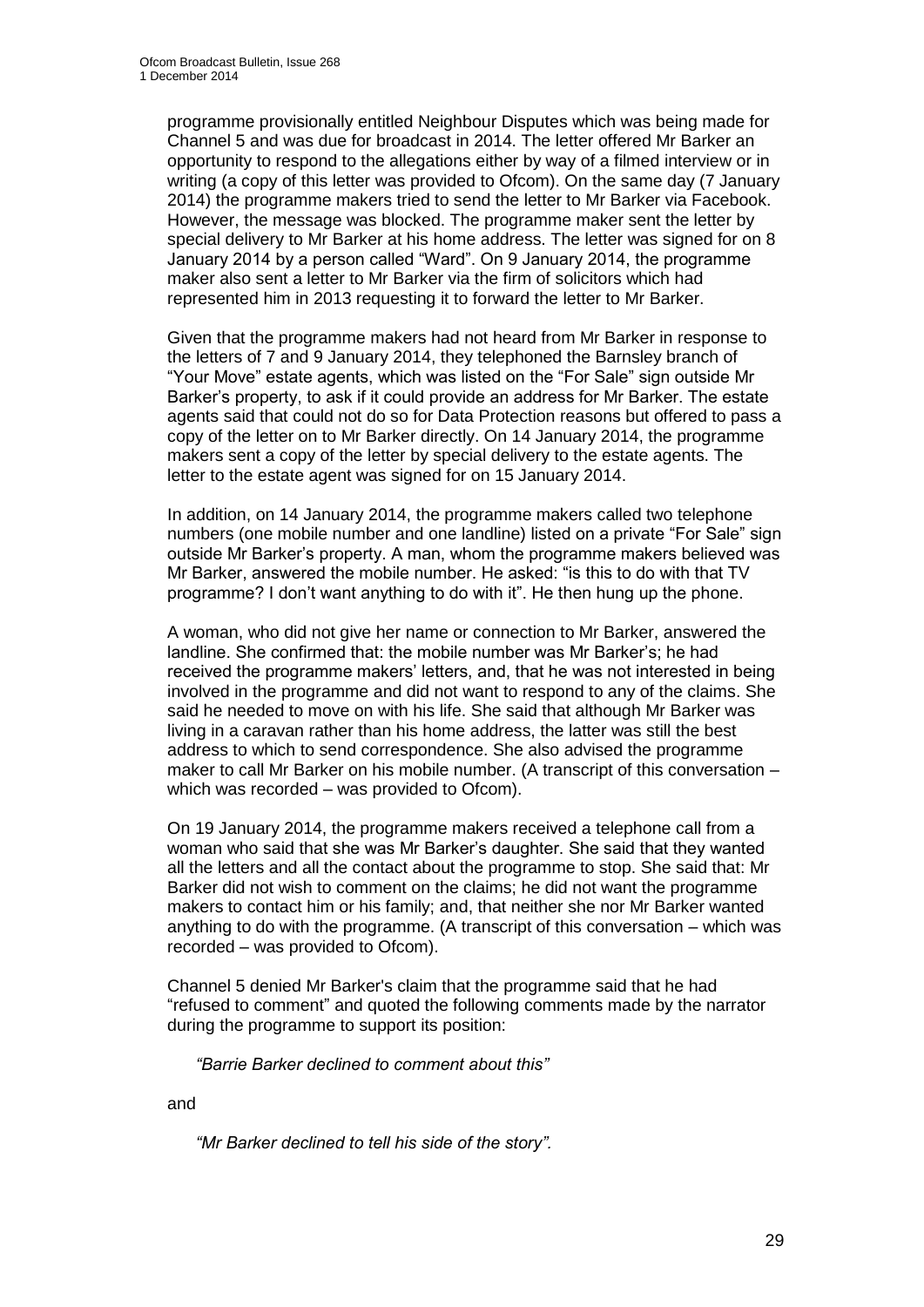Channel 5 said that, contrary to what Mr Barker said in his complaint to Ofcom, he did receive copies of the programme makers' letter and that his daughter had complained to the programme makers that they were trying too hard to contact Mr Barker - adding that she and Mr Barker wanted the efforts to stop and that Mr Barker did not wish to comment on the claims.

The broadcaster also said that, in light of the fact that Mr Barker clearly had received correspondence from the programme makers and that the programme did not receive a response from Mr Barker to this correspondence, the inclusion of the above comments did not misrepresent the position.

#### *Unwarranted infringement of privacy*

d) Mr Barker also complained that his privacy was unwarrantably infringed in the programme as broadcast because photographs of him, as well as footage of his house and cars, were shown without his permission. He also said that his full name was disclosed in the programme.

Channel 5 argued that Mr Barker did not have a legitimate expectation of privacy in relation to the broadcast of his photograph, or of his name in connection with his dispute with Mr and Mrs Roddis.

This was because over the course of Mr Barker's public court appearances in relation to his dispute with Mr and Mrs Roddis, both his name and photographs of him had appeared in numerous media reports. It provided links to seven newspaper articles about Mr Barker and his convictions for harassing Mr and Mrs Roddis. Channel 5 said that this dispute and Mr Barker's documented and public court appearances could not be said to be an aspect of Mr Barker's private life. Given the media coverage of Mr Barker's behaviour (including an article in the Mail Online in which Mr Barker appeared happy to pose with the "rude number plates") Mr Barker's name and photographs of him in connection with this dispute were already in the public domain before the broadcast of this programme.

Channel 5 also argued that Mr Barker did not have a legitimate expectation of privacy in relation to the broadcast of footage of Mr Barker's house and the cars in the driveway at the time the footage was filmed.

The broadcaster accepted that a person can have a legitimate expectation of privacy in relation to their home. However, it said that given that Mr Barker had not lived at the house in Lundwood, Barnsley for two years (as set out in his complaint to Ofcom) the property could not be said to be Mr Barker's home and Mr Barker would not have had a legitimate expectation of privacy in relation to it.

It added that, in any case, all filming undertaken by the programme maker of Mr Barker's house and any cars that were in his driveway at the time, took place from the public highway or from Mr and Mrs Roddis' property. Care was taken to ensure that neither the house number nor the registration plates of the cars at the property were legible and none of the footage broadcast disclosed anything of a private or sensitive nature or anything that was not readily apparent to anyone walking or driving past.

Channel 5 said that if Ofcom considered that there was some limited expectation of privacy in relation to Mr Barker's name, photograph, property or the vehicles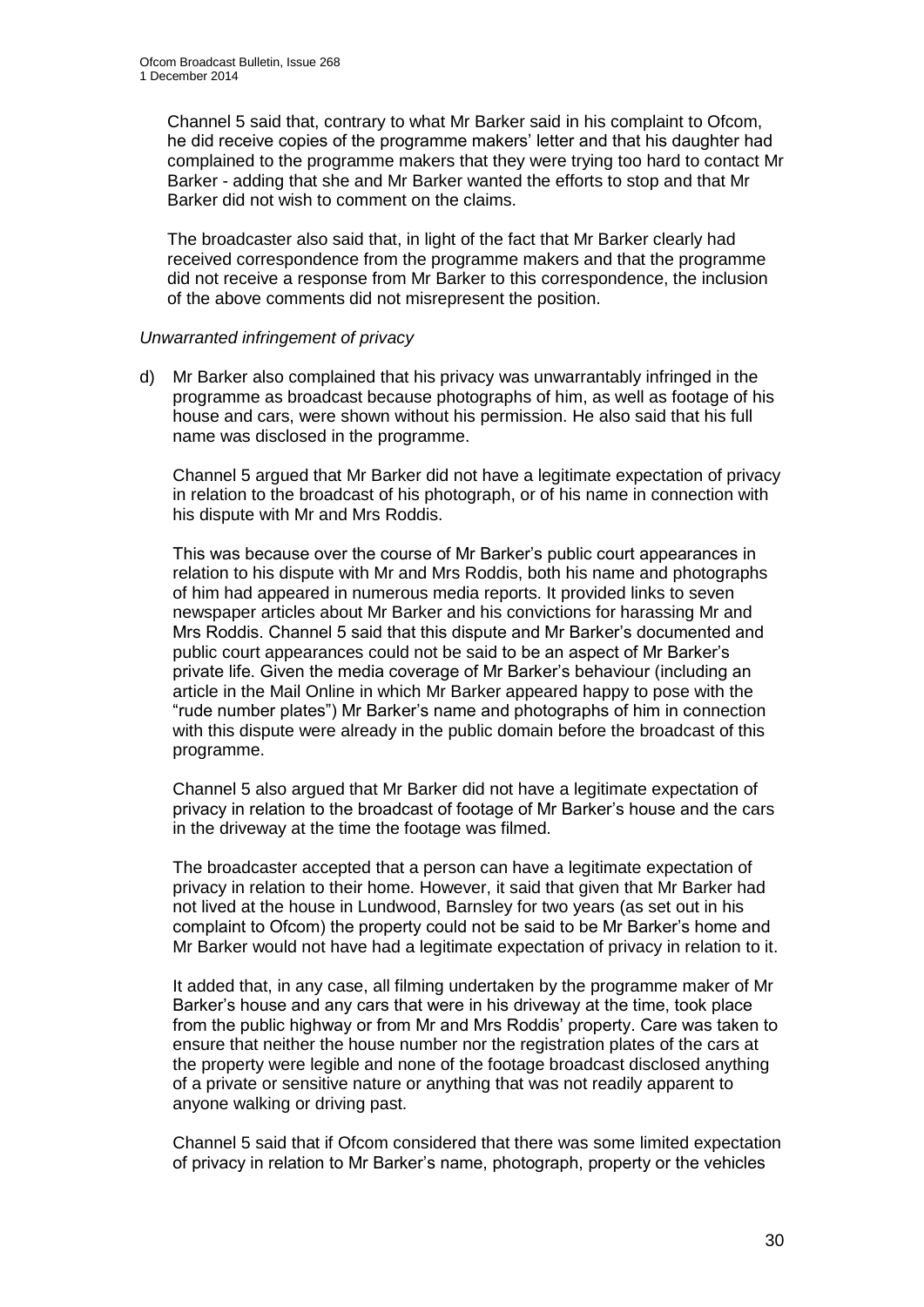at the property, this was outweighed in this case by the public interest in reporting this matter and Channel 5's right to freedom of expression.

Channel 5 added that case law recognises that courts must give some latitude to the view of the publisher/broadcaster about what is appropriate to be published or broadcast. Channel 5 said that such latitude should be afforded to broadcasters who disseminate information to the public about crime and the prevention and consequences of crime.

#### **Decision**

Ofcom's statutory duties include the application, in the case of all television and radio services, of standards which provide adequate protection to members of the public and all other persons from unjust or unfair treatment and unwarranted infringement of privacy in, or in connection with the obtaining of material included in, programmes in such services.

In carrying out its duties, Ofcom has regard to the need to secure that the application of these standards is in the manner that best guarantees an appropriate level of freedom of expression. Ofcom is also obliged to have regard, in all cases, to the principles under which regulatory activities should be transparent, accountable, proportionate and consistent and targeted only at cases in which action is needed.

In reaching this Decision, we carefully considered all the relevant material provided by both parties. This included a recording of the programme as broadcast and transcript and both parties' written submissions – including pre-broadcast communication between the broadcaster and the complainant and other people linked to him, and copies of documents relating to ASBOs against Mr Barker and subsequent convictions as a result of breaches of these ASBOs. Neither Mr Barker nor Channel 5 chose to make any representations in response to Ofcom's Preliminary View on this complaint.

#### *Unjust or unfair treatment*

When considering complaints of unfair treatment, Ofcom has regard to whether the broadcaster's actions ensured that the programme as broadcast avoided unjust or unfair treatment of individuals and organisations, as set out in Rule 7.1 of Ofcom's Broadcasting Code ("the Code"). Ofcom took this Rule into account when reaching its Decision on the individual heads of Mr Barker's fairness complaint detailed below.

a) Ofcom first considered Mr Barker's complaint that he was treated unjustly or unfairly because the programme contained "lies", was biased in favour of Mr and Mrs Roddis and that no research had been done. Mr Barker refers specifically to an incident in which he hit Mr Roddis with a spade. The further detail of this part of Mr Barker's complaint is set out above under "Summary of complaint".

Ofcom had regard to Practice 7.9 of the Code which provides that before broadcasting a factual programme, broadcasters should take reasonable care to satisfy themselves that material facts have not been presented, disregarded or omitted in a way that is unfair to the individual or organisation.

Mr Barker complained that the programme makers failed to carry out any research to substantiate the claims made about him in the programme. However, from Channel 5's response to this complaint, it is clear that the programme makers not only interviewed Mr and Mrs Roddis but found and assessed a wide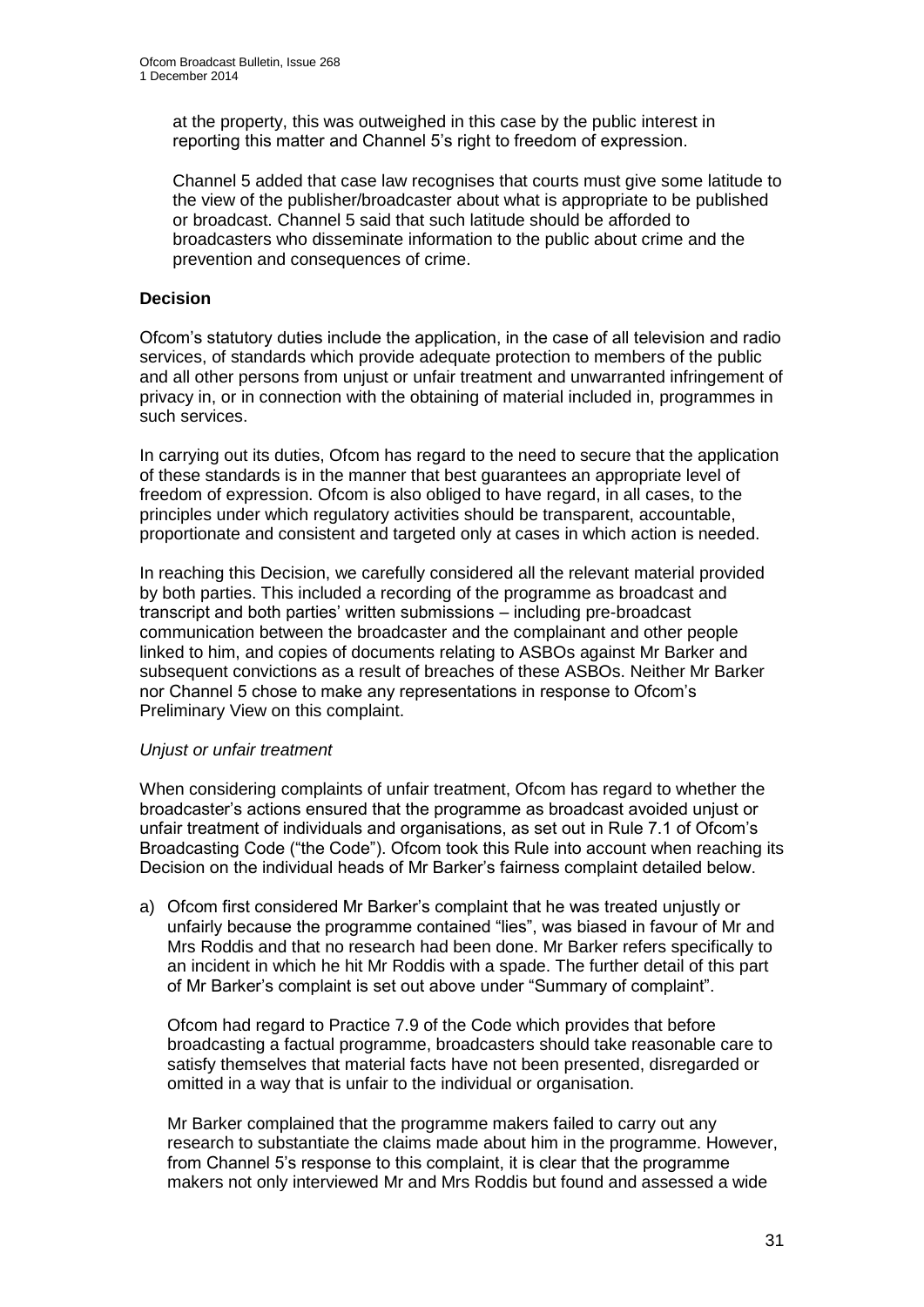range of material regarding the civil and criminal proceedings against Mr Barker in relation to his treatment of Mr and Mrs Roddis over a long period. This material included: a Noise Nuisance Abatement Notice, two ASBOs, and the relevant court cases relating to the breach of those ASBOs and Mr Barker's resulting terms of imprisonment. In addition, we observed that in his complaint Mr Barker did not challenge the accuracy of any of the statements made about these proceedings in the programme.

The programme included a section in which Mr Roddis claimed that after asking Mr Barker to ensure that he did not damage the boundary wall between their properties (which Mr Barker was working on), Mr Barker had abused him verbally and then hit him (Mr Roddis) with a spade before walking away.

As detailed in Channel 5's response and the transcript submitted to Ofcom, the relevant section of the programme was as follows:

- Narrator: *"As the spokesperson who helped get the illegal scrap business shut down, Barry* [Roddis] *felt he was the focus of Mr Barker's anger. From then on things took a turn for the worse when Barry discovered his neighbour doing some work on a boundary wall.*
- Mr Roddis: *I said, 'Make sure that you don't damage the wall, it's our boundary wall,' and I got quite a lot of verbal abuse. I wasn't looking at him then. He'd got a-, a spade and lifted it high, and the next minute I knew it had hit me on-, on the arm. And he just walked away.*
- Mrs Roddis: *And he was coming up the drive here with blood all over his arm and it was dripping onto the drive here, and I said to him, 'What on earth's happened?' and he said, 'Mr Barker has hit me with a spade' I-, I just-, I just couldn't believe that someone would do that to someone else, hit them with a spade.*
- Mr Roddis: *He is a total coward, he'll hide behind things, and he's evil, absolutely evil.*
- Narrator: *The police were called. In his witness statement Mr Barker claimed that he struck his neighbour by accident and that Barry had grabbed his hair.*
- Mrs Roddis: *Which is an impossibility because we've got a metal ornamental fence on top of our wall with spikes, and if he'd have leaned over he would've got a spike in his stomach.*
- Narrator: *Despite the attack Barry Roddis chose not to press charges.*
- Mrs Roddis: *He says, 'I've got to live here, just, you know, let it go. Might be a one-off thing'"*.

From this section of the programme it was clear that Mr Roddis claimed that Mr Barker had hit him on the arm with a spade and that Mrs Roddis said that as a result her husband had blood all over his arm.

Ofcom noted that prior to the broadcast the programme makers wrote to Mr Barker setting out the claims about him which the programme intended to make and that this was one of the claims included in that letter. We also noted that Mr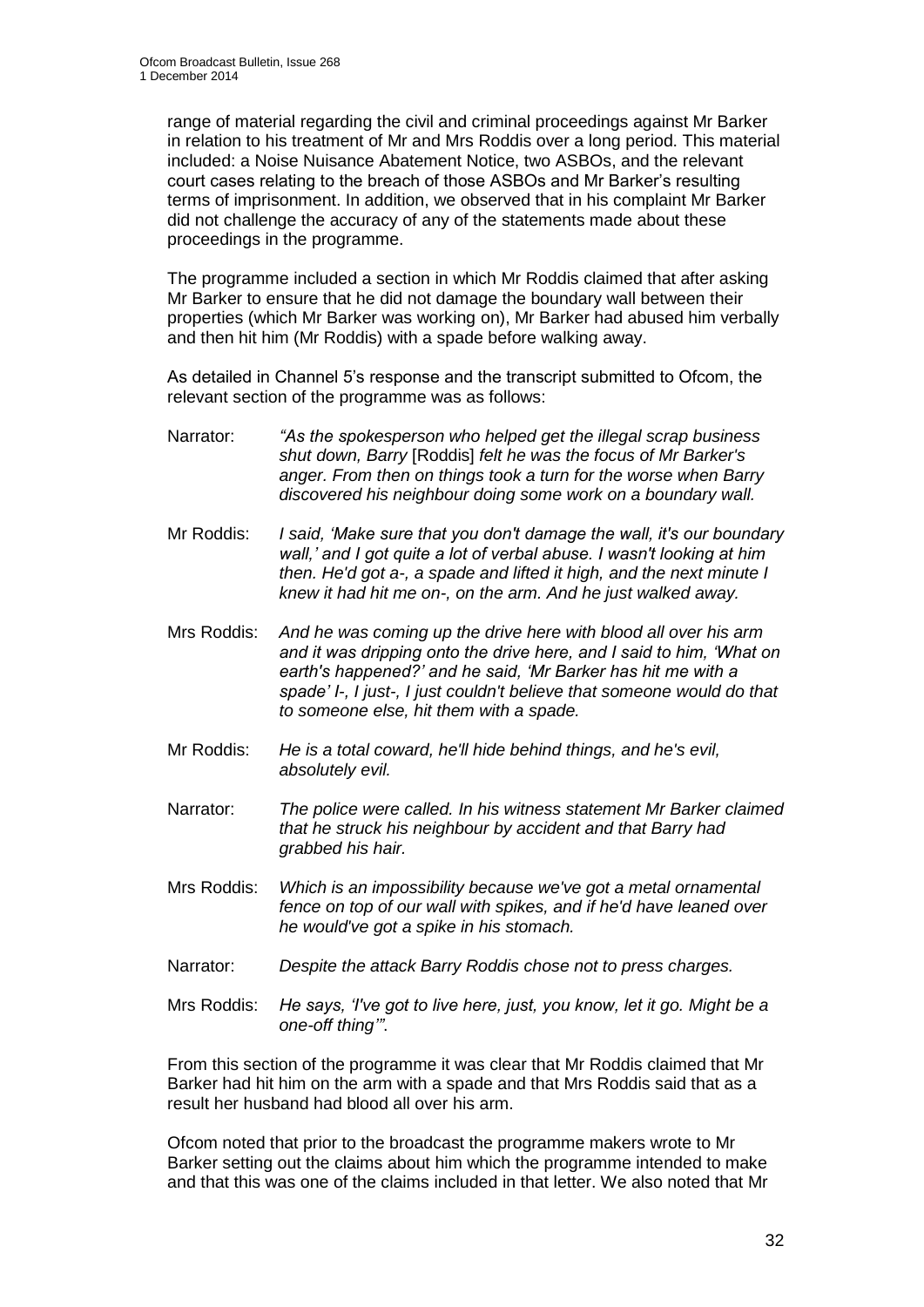Barker did not respond to this letter. (Please see the Decision at heads b) and c) below for more details).

Notwithstanding the fact that Mr Barker did not give the programme makers a response to this claim, the programme set out Mr Barker's position on this matter. Specifically, the programme said that when talking to the police about this incident Mr Barker did not deny hitting Mr Roddis with a spade but said that he had *"struck"* Mr Roddis *"by accident"* after he (Mr Roddis) had *"grabbed his* [Mr Barker's] *hair"*. The programme also made it clear that Mrs Roddis disputed Mr Barker's claim that her husband had grabbed Mr Barker's hair.

Given this information in the programme, we considered that viewers would have understood both the nature of this incident and that there was some disagreement between the parties with regard to precisely what occurred.

For all the reasons above, we concluded that the manner in which this incident was represented in the programme would not have resulted in unfairness to the complainant.

The programme also included a number of other claims about Mr Barker's behaviour towards Mr and Mrs Roddis. For example, the programme said that Mr Barker had: *"turned his driveway into a junkyard"*; displayed *"graphic messages"* aimed at Mr and Mrs Roddis on car number plates; and played loud music at antisocial hours. It also said that despite receiving ASBOs as a result of his behaviour towards Mr and Mrs Roddis, Mr Barker *"continued to harass them"* initially by staring over his fence and then by setting up a CCTV camera directed towards their property to intimidate them. We observed that, as with the 'spade incident', these claims were based at least in part on the first-hand testimony of Mr and Mrs Roddis. We also noted that, over the decade prior to the broadcast of this programme, Mr Barker was given two ASBOs, and found guilty on at least two occasions of breaching those ASBOs as a result of his continuing anti-social behaviour towards Mr and Mrs Roddis. On the information available to Ofcom, it appears that many of the claims about Mr Barker's behaviour included in the programme were based on one of Mr Barker's ASBOs, or a subsequent conviction for breaching one of them, as discovered by the programme makers when carrying out their research (as set out above).

Ofcom also carefully assessed all the parts of the programme relating specifically to Mr Barker as a whole, to reach a view as to whether the programme in its entirety resulted in unfairness to him because of alleged "lies" about him. We noted in particular that, although the complainant said that the programme contained various "lies" about him, he did not (with the exception of the 'spade incident') set out any specific claim which allegedly resulted in unfairness to him. Nor did Mr Barker provide Ofcom with evidence indicating that any of the claims made about him, including those relating to the 'spade incident', was false or unfairly represented.

For all the reasons set out above, it is Ofcom's view that the broadcaster took reasonable care to satisfy itself that material facts were not presented, disregarded or omitted in a way that resulted in unfairness to Mr Barker. Therefore, Ofcom found that the portrayal of Mr Barker did not result in unfairness to him under head a) of his complaint.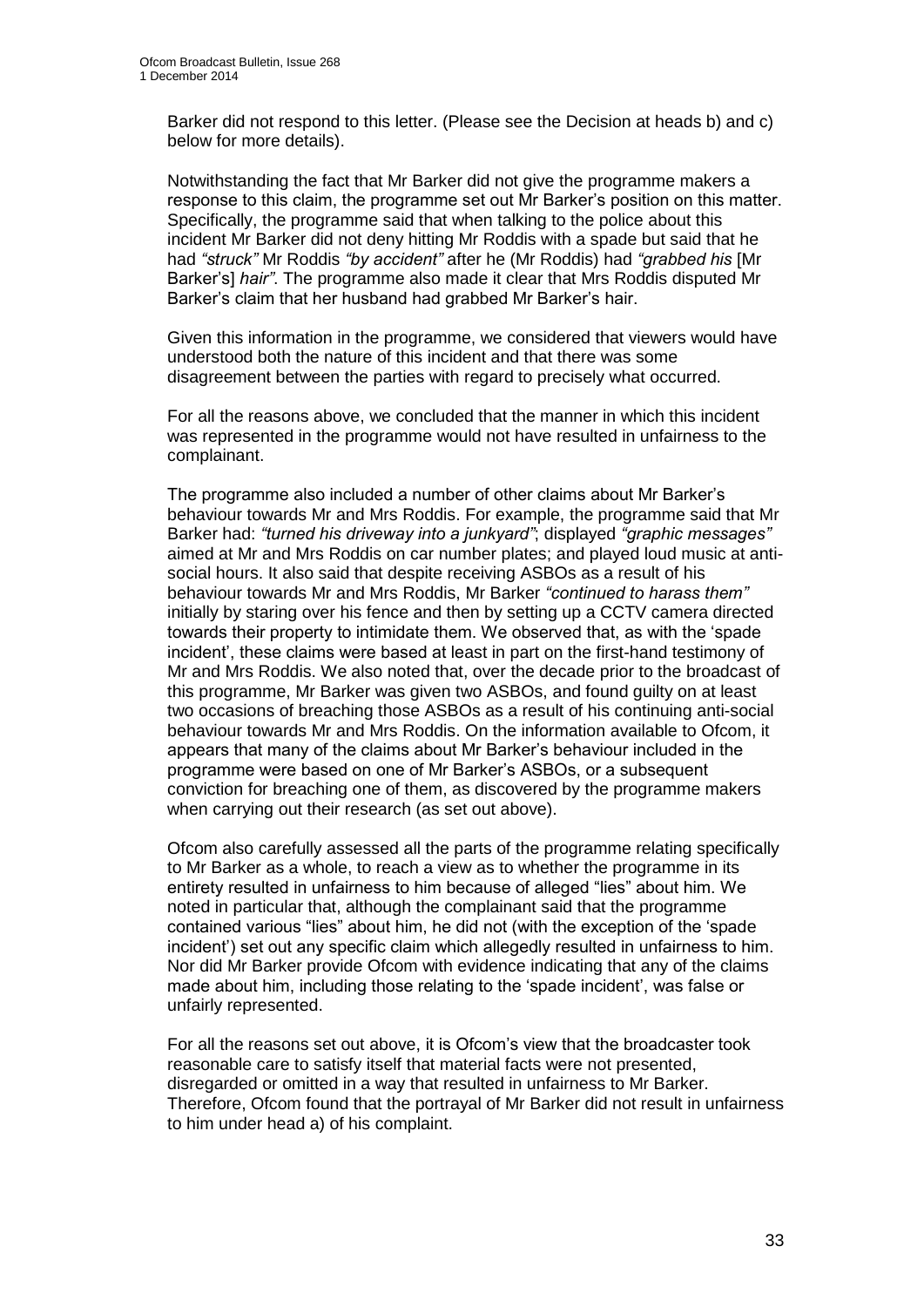#### b) & c)

As Mr Barker's complaints of unfair treatment at heads b) and c) are closely linked, Ofcom considered it appropriate to deal with these together.

We first considered Mr Barker's complaint that he was not notified about the programme in which he featured. Mr Barker said that had he known that the programme was being made he would have provided evidence that the story told by Mr and Mrs Roddis in the programme was a "lie".

In assessing this part of the complaint, Ofcom had regard to Practice 7.11 of the Code which which states that, if a programme alleges wrongdoing or incompetence or makes other significant allegations, those concerned should normally be given an appropriate and timely opportunity to respond.

As noted above at head a) the programme included several allegations about the way in which Mr Barker behaved towards Mr and Mrs Roddis. We considered that, given their serious nature, the programme makers needed to offer Mr Barker an appropriate opportunity to respond to these claims.

It is clear from the submissions of the parties to this complaint that they disagree over whether or not the programme gave Mr Barker an appropriate and timely opportunity to respond.

Ofcom assessed the available evidence to reach a view on this point, namely the correspondence from the programme makers to Mr Barker provided to Ofcom by Channel 5, and the broadcaster's account of the circumstances surrounding this correspondence.

We noted that the programme makers made numerous attempts to contact Mr Barker. In particular, as set out in Channel 5's response to these heads of complaint, between 7 January and 14 January 2014, the programme makers sent copies of a letter to Mr Barker through different media and to several different addresses in order to try to reach him. The letter set out the nature of the programme, listed the claims which the programme intended to make about Mr Barker and invited him to respond to these claims either through a filmed interview or in writing. The programme makers also made several attempts to contact Mr Barker by telephone.

In his complaint Mr Barker said that he was not notified about the programme. However, on the information available, we consider that the programme makers made significant efforts to contact Mr Barker to tell him about the programme and give him an appropriate and timely opportunity to respond to the claims which it planned to make about him. Given all the circumstances (see Channel 5's response to these heads of complaint above for details), it was reasonable in Ofcom's view for the broadcaster to have concluded that Mr Barker knew about the programme and did not want to respond to the claims which it planned to make about him.

We then turned to Mr Barker's complaint that the programme unfairly stated that he had refused to comment.

Here we took account of both Practice 7.9 (as set out above) and Practice 7.12. This latter Practice states that where a person approached to contribute to a programme chooses to make no comment or refuses to appear in a broadcast,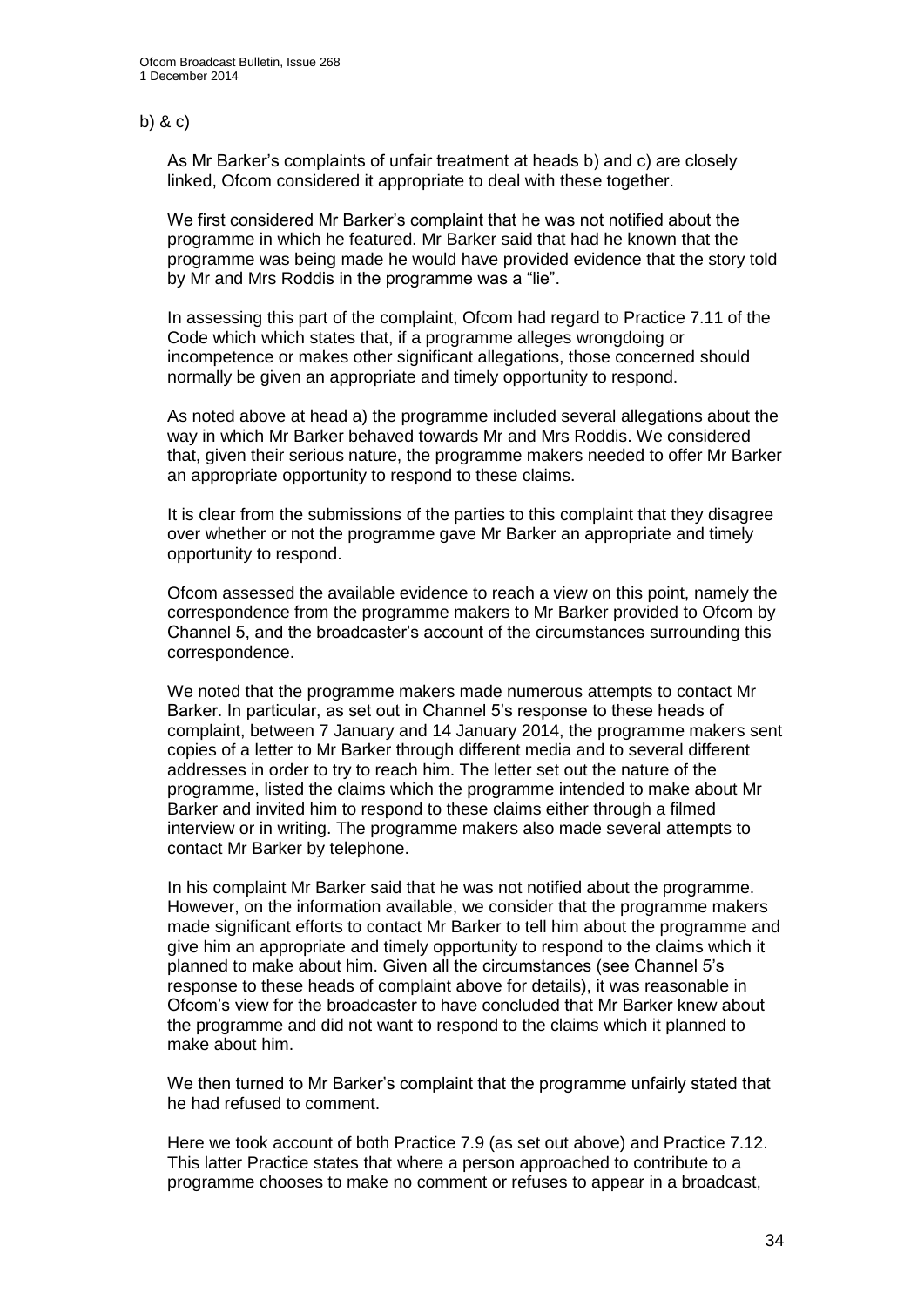the broadcast should make clear that the individual concerned has chosen not to appear and should give their explanation if it would be unfair not to do so.

As noted above, we considered that it was reasonable for the broadcaster to have concluded that Mr Barker knew about the programme and did not want to respond to the claims which it planned to make about him. We therefore assessed the way in which this was presented in the programme.

The programme said that *"Barrie Barker declined to comment about"* Mrs Roddis' claim that Mr Barker *"painted some of the panels"* in his greenhouse to make *"spy holes so he could look through* [them to spy on Mr and Mrs Roddis] *and not be seen by the camera* [i.e. the Roddis' CCTV camera]". Mrs Roddis added that this was another way for Mr Barker to intimidate them.

Later the programme said: *"Mr Barker declined to tell his side of the story".* Given both the wording of this comment and its position at the end of the last section of the programme looking at the Roddis' dispute with Mr Barker, we considered that viewers would have understood this comment to have related to all the claims made about Mr Barker in the programme.

Taking into account all of the factors set out above, Ofcom concluded that Mr Barker was given an appropriate and timely opportunity to respond to the claims made about him in the programme. We also concluded that programme made it clear that Mr Barker had chosen neither to appear in the programme nor to respond to the claims which the programme made about him and that the broadcaster took reasonable care to satisfy itself that material facts were not presented, disregarded or omitted in a way that resulted in unfairness to Mr Barker in this regard.

Therefore, Ofcom concluded that Mr Barker was not treated unjustly or unfairly in these respects.

#### *Unwarranted infringement of privacy*

d) We then considered Mr Barker's complaint that his privacy was unwarrantably infringed in the programme as broadcast because photographs of him, as well as footage of his house and cars, were shown without his permission. He also said that his full name was disclosed in the programme.

In Ofcom's view, the individual's right to privacy has to be balanced against the competing rights of the broadcasters to freedom of expression. Neither right as such has precedence over the other and, where there is a conflict between the two, it is necessary to intensely focus on the comparative importance of the specific rights. Any justification for interfering with or restricting each right must be taken into account and any interference or restriction must be proportionate.

This is reflected in how Ofcom applies Rule 8.1 of the Code which states that any infringement of privacy in programmes, or in connection with obtaining material included in programmes, must be warranted.

Ofcom considered the complaint that Mr Barker's privacy was unwarrantably infringed in the programme as broadcast because footage of him was included without his consent. In doing so, Ofcom had particular regard to Practice 8.6 of the Code. This states that, if the broadcast of a programme would infringe the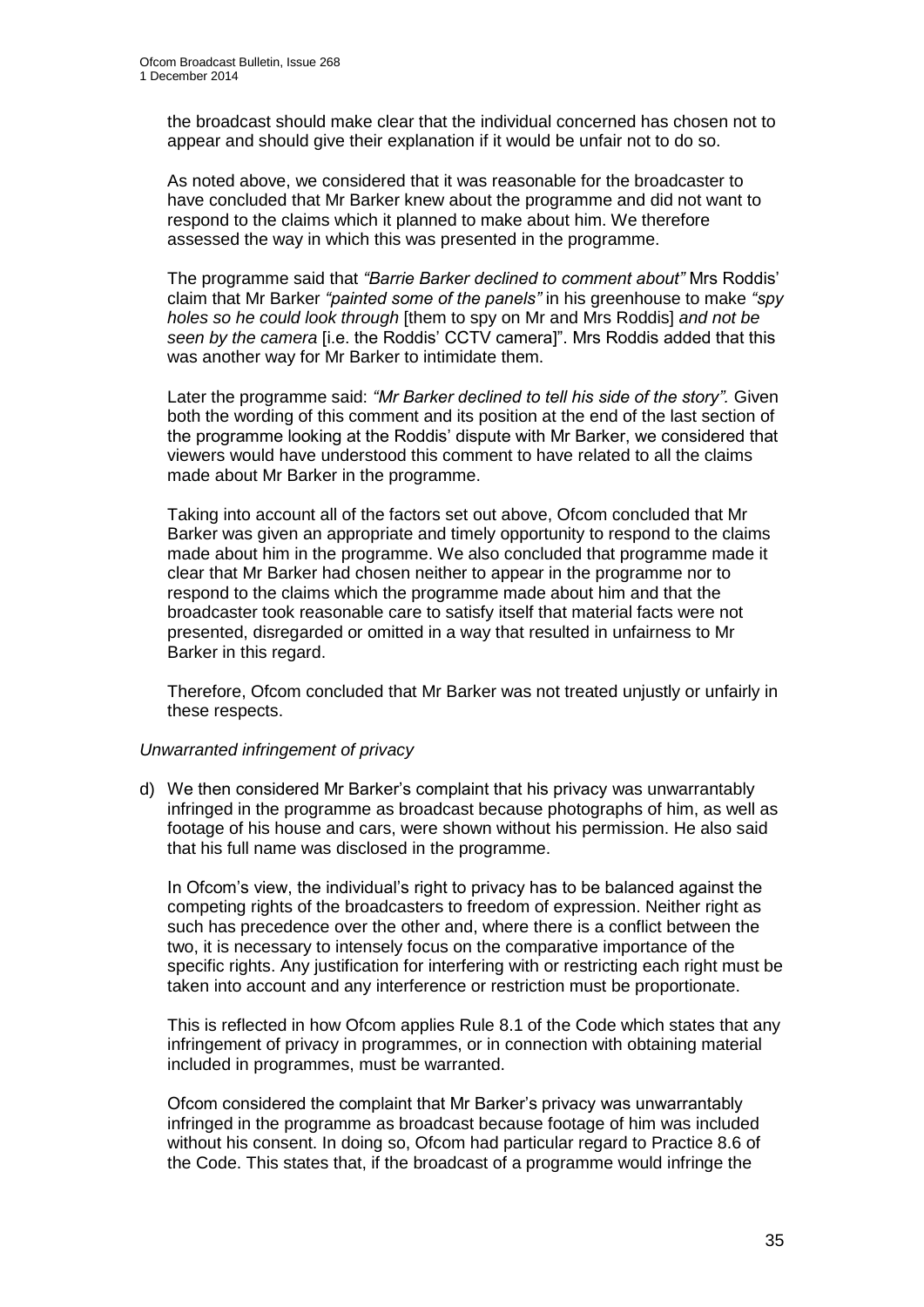privacy of a person, consent should be obtained before the relevant material is broadcast, unless the infringement of privacy is warranted.

We first assessed the extent to which the complainant had a legitimate expectation of privacy in respect of the material which was broadcast.

The programme included two photographs of Mr Barker, and footage of the outside of his house (including images of the front of the house, and of a car in the driveway). It also included still images of cars which Mr Barker had previously owned and CCTV footage of a person standing on part of the boundary wall between Mr Barker's property and Mr and Mr Roddis'. Viewers were informed that this person was Mr Barker and that the footage, which had been recorded by Mr and Mrs Roddis, showed him staring at their property in order to intimidate them.

Mr Barker's face was clearly visible in both photographs and the programme identified him as *"Barrie Barker"*. We observed that at least one of these photographs had previously been included in an article in a national newspaper about Mr Barker. The photograph in which Mr Barker was shown holding number plates with graphic messages on them was included in an article about Mr Barker's most recent conviction for breaching one of his ASBOs, published in *The Daily Mail* on 24 May 2013. This article, as well as several others published either around this time or at the time of Mr Barker's previous convictions, also included Mr Barker's full name, the nature of the relevant conviction and details about the location of Mr Barker's property, including the name of the road on which it is located.

With regard to the footage of Mr Barker's property, from our own observation (confirmed by Channel 5's submissions), it appeared that the majority of this footage was filmed from the public highway. We noted that neither the house number, nor the registration plate of the car at the property at the time the relevant footage was filmed, was shown in the programme, and that the programme did not include the name of the road on which Mr Barker's property was located. In our view this footage did not include anything of a sensitive or private nature to Mr Barker.

We considered the images of cars which Mr Barker had previously owned (notably those which were partially disassembled on Mr Barker's driveway) and the CCTV footage of Mr Barker standing on the boundary wall which was recorded by Mr and Mrs Roddis. In our view, there was nothing sensitive or private to Mr Barker about the images of cars in his driveway. In particular, the number plates were not discernible and these cars would have been visible to people on the street who walked past Mr Barker's property.

We then assessed the CCTV footage of Mr Barker which was shown in the programme. We observed that the two clips showed Mr Barker indistinctly and from a considerable distance only. Although the programme identified the person in this footage as Mr Barker, he was not identifiable from the visual footage alone. In the first clip Mr Barker was shown looking over a boundary fence, and in the second he was shown next to a boundary fence lifting up and dropping an item. We noted that in the programme Mrs Roddis said that Mr Barker had *"ripped apart"* the old fence between their properties and the programme clearly indicated that the second clip showed Mr Barker in the process of doing so. However, in our view, it was unclear precisely what action Mr Barker was taking in this footage.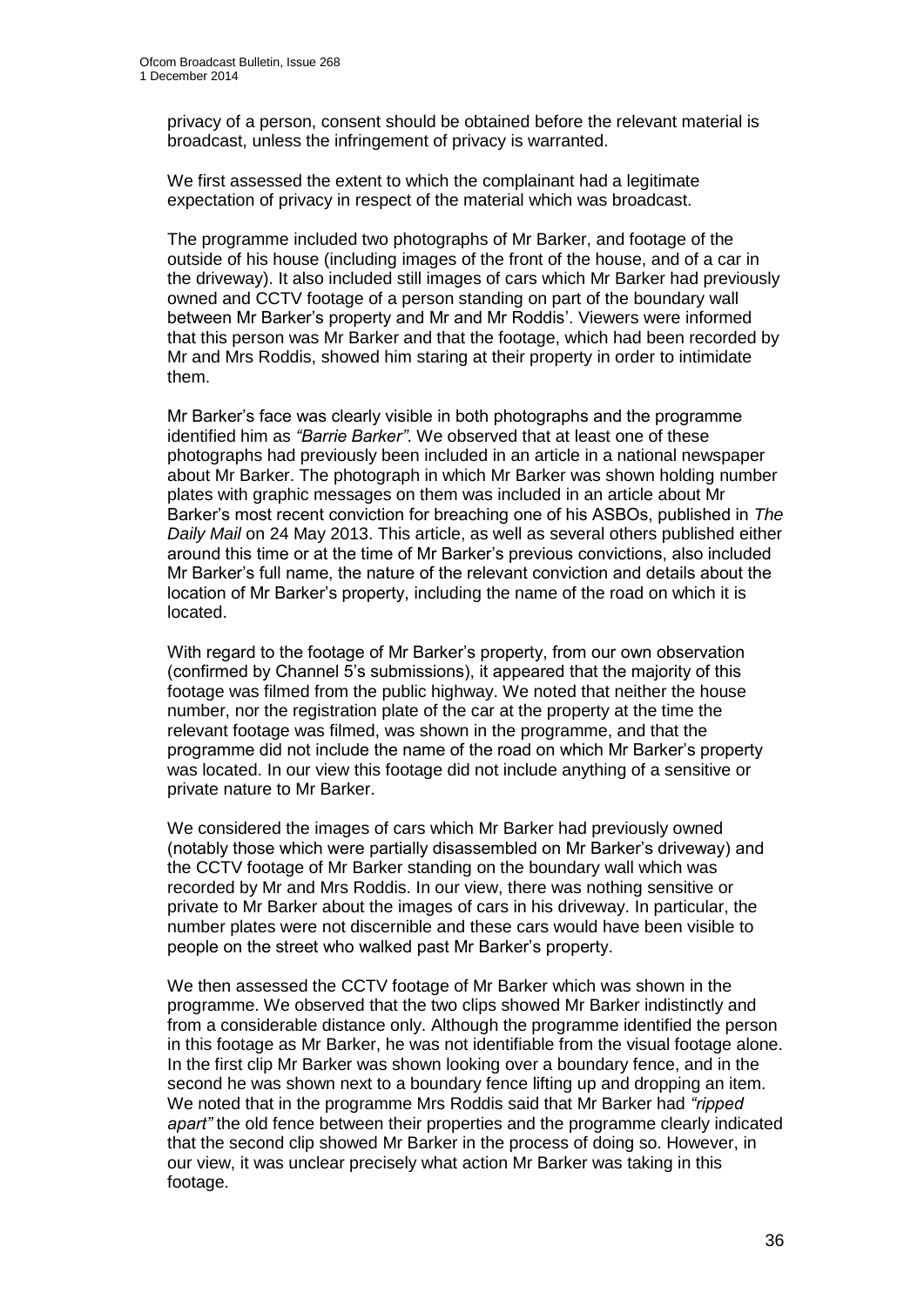In our opinion, the broadcast of footage of an individual in their back garden recorded by CCTV camera could potentially attract a legitimate expectation of privacy. However, we observed that the footage in question had been filmed from a low vantage point and was principally of Mr and Mrs Roddis' boundary fence. To the extent that the footage showed Mr Barker's activities, it was because they took place when he had climbed up and was either looking over the boundary fence towards Mr and Mrs Roddis' property or was standing in such close proximity to it that his head and shoulders were visible above it from his neighbour's property.

The footage itself did not appear to convey any information of a private or sensitive nature to Mr Barker. However, the programme did indicate that it showed Mr Barker engaged in activities (i.e. watching Mr and Mrs Roddis' property and damaging their fence) which resulted in Mr Barker being found guilty of *"five breaches of his ASBO"* and being *"sent back to prison for 12 months"*.

We noted that Mr Barker did not dispute the programme's claim about the content of this footage. We also noted that in its response to the complaint Channel 5 observed that in March 2010, during proceedings that resulted in three breaches of Mr Barker's ASBO, Sheffield Magistrates Court heard that Mr Barker "had stood at the top of Mr and Mrs Roddis' wall and shouted abuse". It also said that in May 2013 "Mr Barker was convicted of further breaches of his ASBO including that he smashed [their] garden fence…[and that he] was given a 12-month prison sentence".

Taking into account of all of factors set out above, in the circumstances of this case, we concluded that, on balance, Mr Barker did not have a legitimate expectation of privacy with regard to the inclusion of any of the relevant material in the programme as broadcast. It was therefore not necessary for Ofcom to go on to consider whether any infringement of Mr Barker's privacy in regard to the broadcast of this material was warranted.

Ofcom concluded that Mr Barker's privacy was not unwarrantably infringed in the programme as broadcast.

**Therefore, Ofcom has not upheld Mr Barker's complaint of unfair treatment, and of unwarranted infringement of privacy in the programme as broadcast.**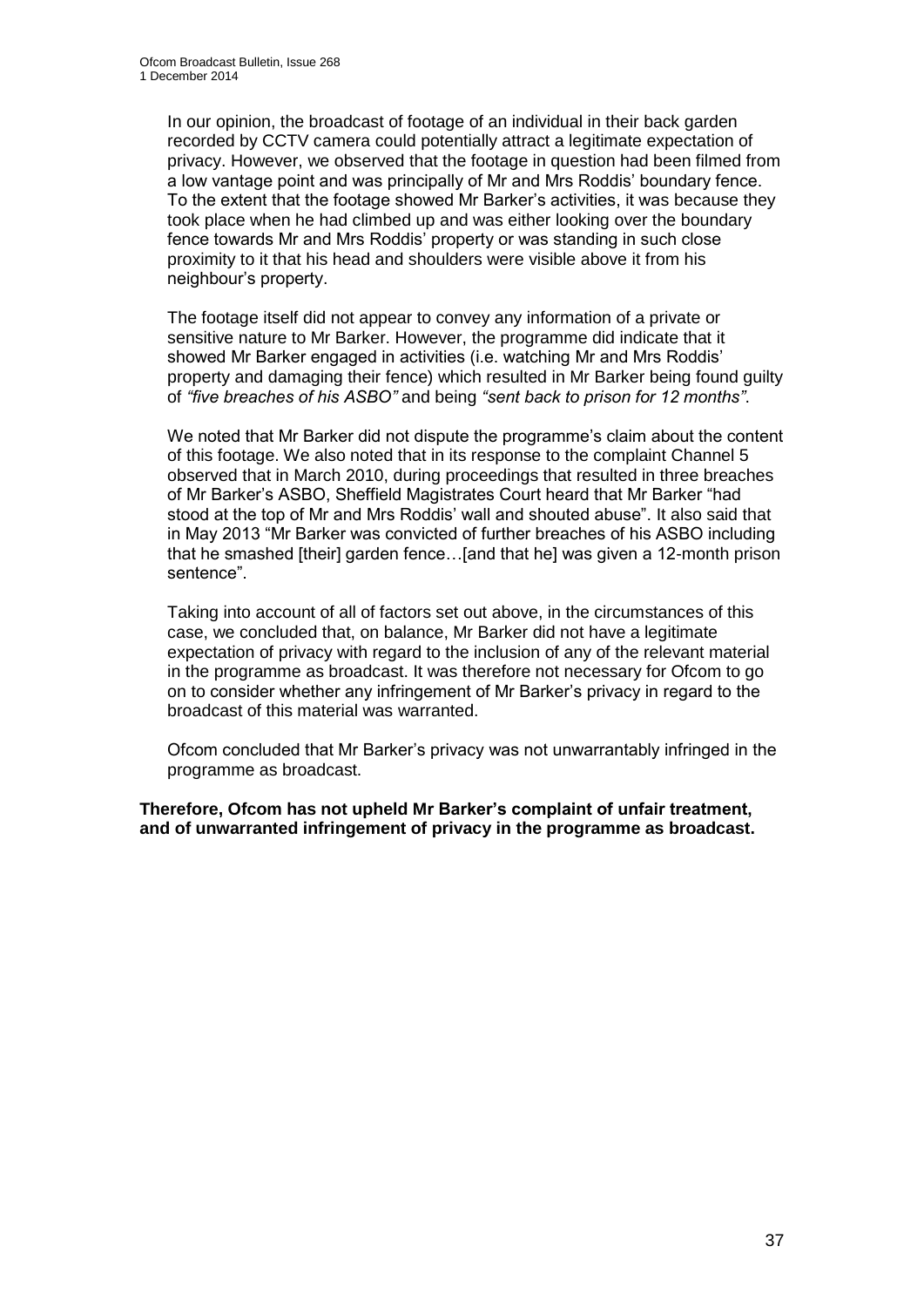# **Not Upheld**

## **Complaint by Mr Oliver Smith**

*Police Interceptors, Channel 5, 10 March 2014*

#### **Summary**

Ofcom has not upheld Mr Oliver Smith's complaint of unwarranted infringement of privacy in the programme as broadcast.

The programme was part of a series that followed the work of police officers carrying out their public duties. The programme included footage of Mr Smith being stopped by police officers for speeding. His face and car registration plate were shown unobscured in the programme, he was named in the programme and his voice was heard. The programme also stated that Mr Smith was fined £300 and his driving licence was endorsed with six penalty points for speeding.

Ofcom found that, in the particular circumstances of this case, Mr Smith did not have a legitimate expectation of privacy with regard to the broadcast of unobscured footage of him and his car registration plate in the programme as broadcast. Therefore, Mr Smith's privacy was not unwarrantably infringed in the programme as broadcast.

#### **Introduction and programme summary**

On 10 March 2014, Channel 5 broadcast an edition of its reality documentary series *Police Interceptors* which examines the work of police officers as they attempt to intercept and arrest criminals.

Footage of Mr Smith was first shown in the 'coming up next teaser' after the first commercial break. The police officer and Mr Smith were shown and the police officer was heard saying: *"there are times Oliver, where you're doing 110mph".* 

Longer footage of Mr Smith was shown later in the programme. The narrator introduced Sergeant Jason Baxter, a police officer who was shown driving in Lincolnshire while: *"in hot pursuit of a car he suspects is speeding".* The police officer said:

*"Right, that's the car in front, it's the Audi A3, it's been slowed down by the car ahead. We're with him now, we're in national speed limit. We'll see how he chooses to drive".*

The car being followed by the police belonged to the complainant, Mr Smith, who was driving. Mr Smith's car registration number plate was shown unobscured throughout the relevant part of the programme and was readable.

The police officer commented that if Mr Smith's car overtook the tractor in front of it, the driver would have a clear stretch of road ahead, and said that he would see whether the driver then drove in excess of the speed limit. The police officer acknowledged at this point that the driver was driving safely while behind the tractor.

The programme showed footage of the Mr Smith's car overtaking the tractor. The narrator added: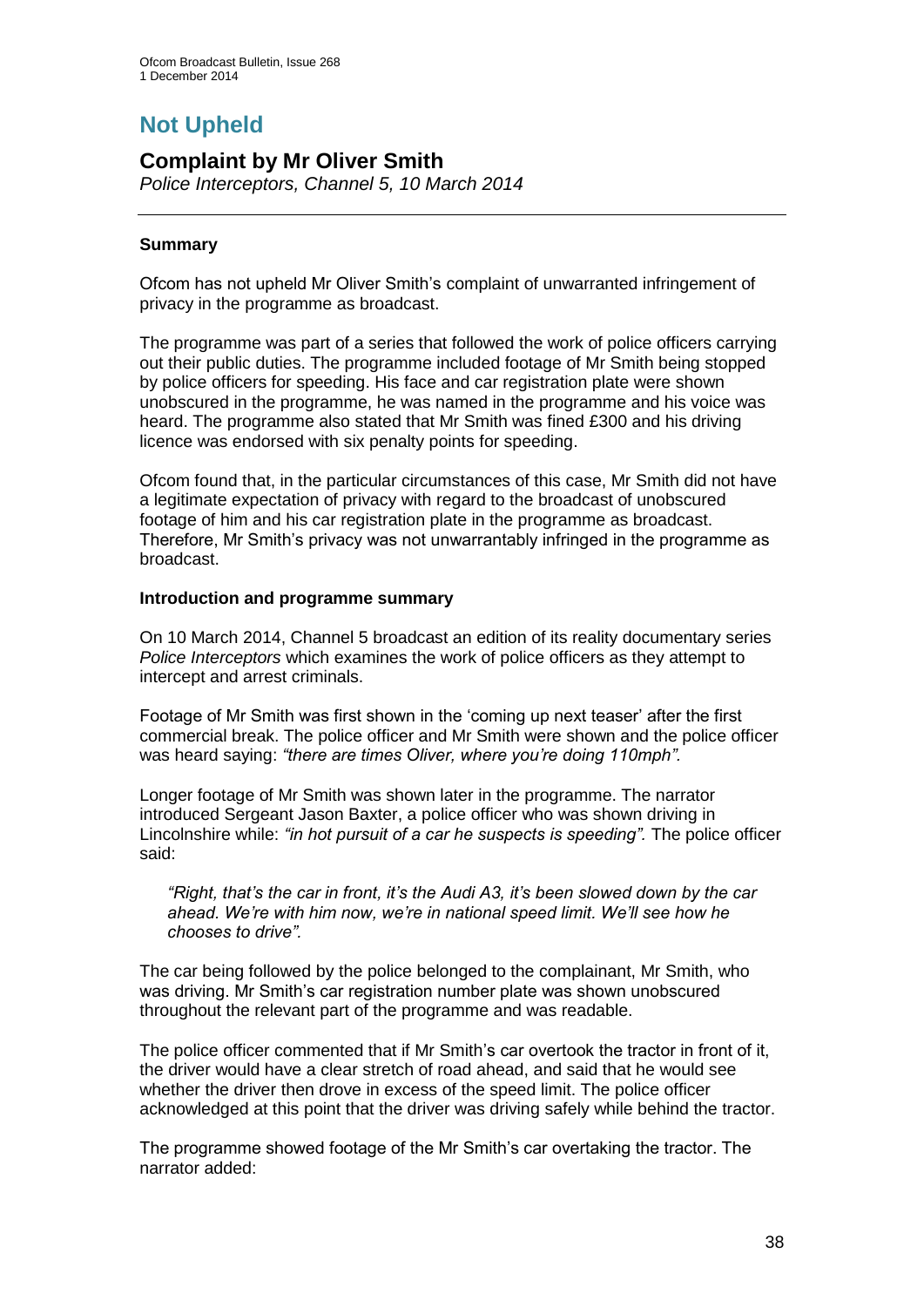*"The endless straight proved too much, and the driver has floored it".*

The police officer stated that the driver's speed was up to 90mph, and the narrator commented that the roads in Lincolnshire were deceptively bumpy which was: *"just one of the factors that sees the county's roads top national road death statistics".* The police officer then commented that the speed of the complainant's car was up to 110mph, and said that he would work out the driver's average speed. The narrator explained that using an on-board speed gun the police officer could calculate the average speed of the car, and that it was this figure which determined how serious the offence was. The police officer said:

*"Averaging 96mph, I think we need to have a word with this chap".*

The police officer put his car sirens on and Mr Smith's car was shown immediately pulling over to the side of the road. The police officer asked the driver (Mr Smith) to step out of his car and get into the police car. Mr Smith was shown getting out of his car and walking towards the camera, before getting into the police car. The police officer then stated:

*"I need to speak to you in relation to your speed, you overtook that tractor, and then you kind of went for it on that clear section of road, alright? And what I'm gonna do, I'll just show you the video".*

Footage was shown from the police car's on-board camera, which showed the complainant's driving. The police officer said to Mr Smith: *"that's you overtaking the tractor, OK? There are times where you'll see on here that you're doing 110mph, and I'm trying to keep pace with you…"*. Accompanying this, the complainant was shown through the window in the back of the car where he was sitting. The narrator then stated that: *"Jason's words seem to be hitting home".*

The complainant was again shown through the window of the police car. The following exchange took place.

Police officer: *"That is a lovely car, and I appreciate the speeds it's capable of – you don't need a lecture".*

Mr Smith: *"I'm…hands up, you know, that's silly, big time".* 

The police officer was then shown letting the complainant out of the police car and wished him a safe journey home. The complainant was shown driving away in his car.

The section involving the complainant ended with the narrator stating that: *"the driver of the Audi pleaded guilty and was given six points on his licence and a £300 fine".*  Slowed down footage was then shown of the complainant with his head in his hands, shaking his head in the back of the police car.

His face was shown unobscured and his voice was heard.

#### **Summary of the complaint and the broadcaster's response**

Mr Smith complained that his privacy was unwarrantably infringed in the programme as broadcast because unobscured footage of him and his car registration number plate were included in the programme without his consent.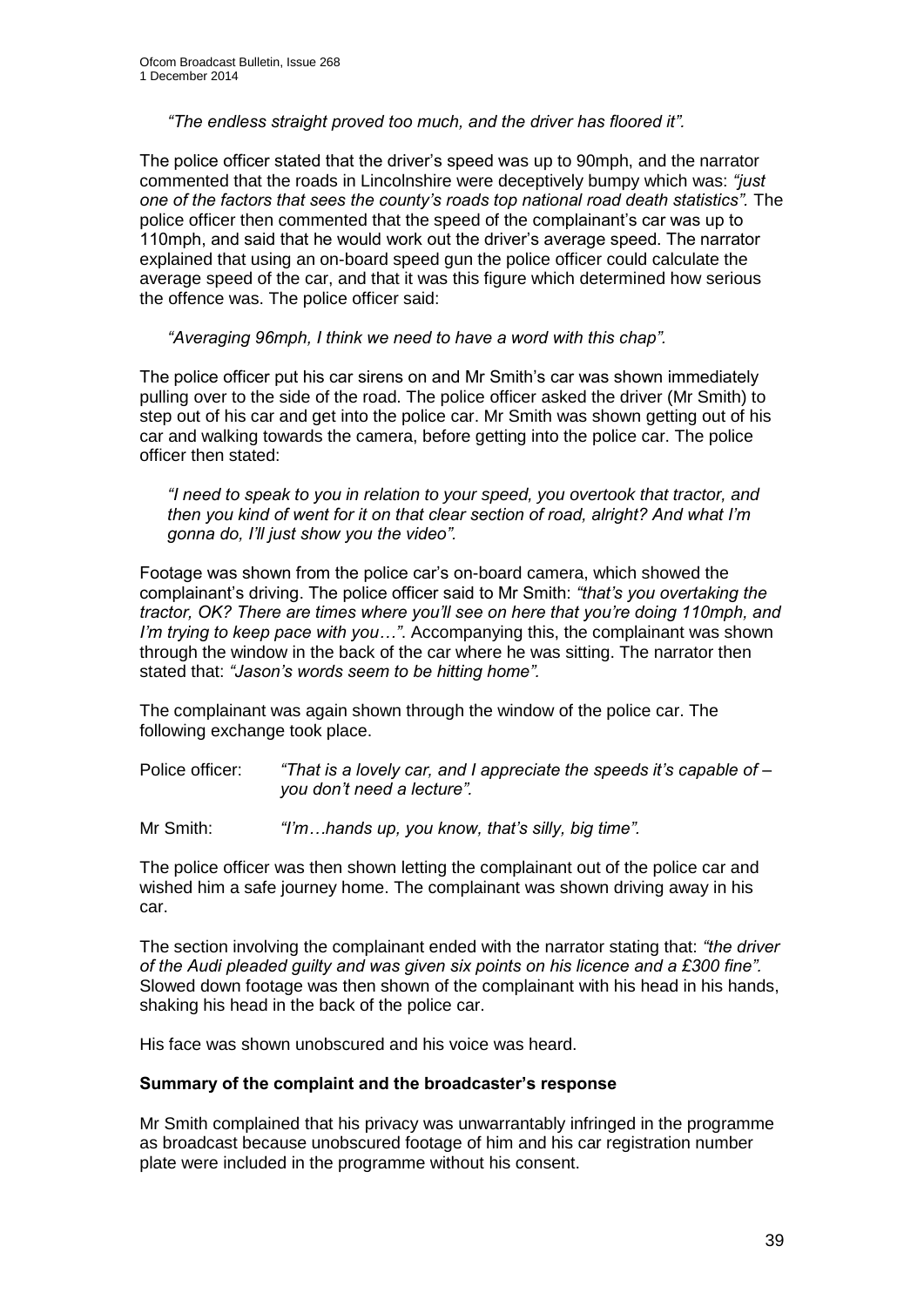1

In response, Channel 5 said that the programme sought to demonstrate the work the police perform for the public and showed, in a vivid and distinctive way, how community policing is effective and what obstacles, difficulties and dangers police officers face as they go about their duties. It also focussed on the human cost to the persons who commit crimes, whether they are convicted or cautioned or released without further action. Channel 5 said that this was done to educate the public about the risks they take when they transgress the law and that the programme was underpinned by the clearest public interest, namely, seeing the consequences of stupid or reckless decisions (such as drinking and driving, or driving too fast) and the many ways in which such conduct may impact adversely on society, including the police officers and those making those decisions.

Channel 5 submitted that: "The commission of a crime or engagement in anti-social activity in a public place, and any aftermath which also occurs in a public place, is not an aspect of a person's life encompassed in the phrase "private and family life" and nor is it capable of attracting a reasonable expectation of privacy. Such occasions are simply not covered by the ambit of Article 8". In support of its position, Channel 5 referred to the decision in the European Court of Human Rights ("ECHR") *Axel*  Springer case<sup>1</sup>, the Supreme Court judgment in *Kinloch v HM Advocate* [2012] UKSC 62*<sup>2</sup>* and the Northern Ireland Queen's Bench judgment in *JR 38 for Judicial Review* [2013] NIQB 44*<sup>3</sup>* .

With regard to the complaint itself, the broadcaster said that in Mr Smith's case, he was shown speeding on an open highway and being pursued by the police. He was eventually stopped, questioned, charged and released. It said that Mr Smith's actions were not carried out in private and did not attract any reasonable expectation of privacy. Therefore, it was open for Channel 5 to identify him.

Channel 5 said that by driving in the open and breaking the law whilst doing so, Mr Smith was not engaged in a public activity which would include any aspect of his private or family life.

Channel 5 stated that Mr Smith was not a vulnerable person or a person in need of particular care and that anyone who was on or near the road where Mr Smith was speeding could have seen him and observed his conduct and arrest. No reasonable

<sup>1</sup> Channel 5 referred to this paragraph in the ECHR judgment: *Axel Springer AG v Germany* (application no 39954/08; 7/02/2012*)* "In order for Article 8 [of the European Convention on Human Rights] to come into play, however, an attack on a person's reputation must attain a certain level of seriousness and in a manner causing prejudice to personal enjoyment of the right to respect for private life (see A v Norway). The Court has held, moreover, that Article 8 cannot be relied on in order to complain of a loss of reputation which is the foreseeable consequence of one's own actions such as, for example, the commission of a criminal offence (see *Sidabras and Dziautas v Lithuania*)".

<sup>&</sup>lt;sup>2</sup> Channel 5 in particular emphasised the following statement of Lord Hope in respect of whether a person subject to police surveillance in a public street had a legitimate expectation of privacy: "The criminal nature of what he was doing, if that was what it was found to be, was not an aspect of his private life that he was entitled to keep private".

<sup>3</sup> Channel 5 in particular referred to the following statements by Lord Justice Higgins: *"*In this case the applicant placed himself in public view among a crowd of other persons engaged, allegedly, in public disorder. He was open to public view by anyone who happened to be watching be they police or civilians… In my view a criminal act is far removed from the values which Article 8 was designed to protect, rather the contrary".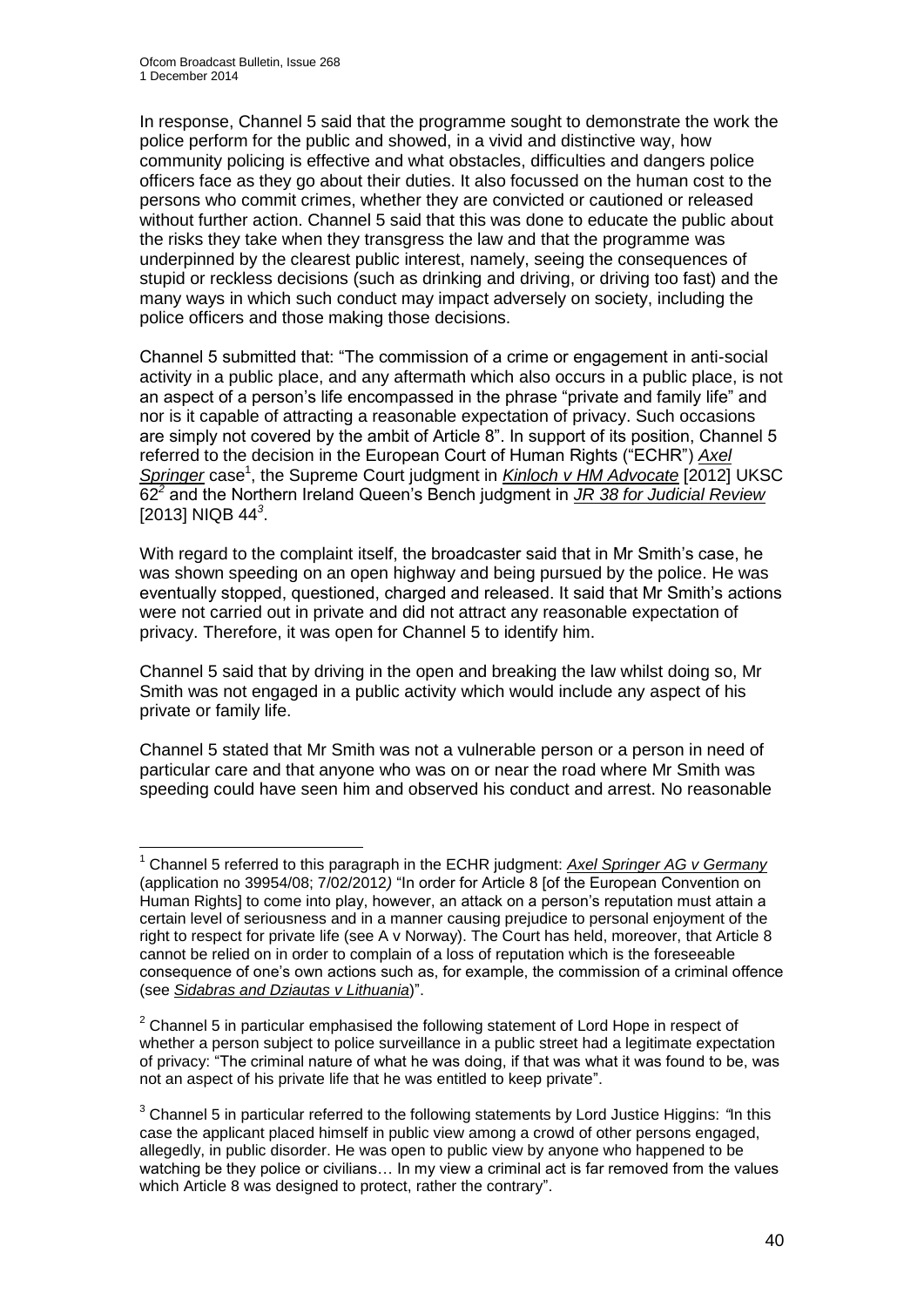person of ordinary sensibilities, Channel 5 said, would expect that the commission of a crime was likely to attract an expectation of privacy.

Channel 5 said that the circumstances warranted the filming and broadcast of the footage without Mr Smith's consent. It said that the filming and broadcast of the footage was undertaken with a view to demonstrate to the public the everyday activities of a police force charged with keeping the law and ensuring that communities were safe. The broadcaster said that the benefit to the public of seeing the work of the police as it happens outweighed the embarrassment Mr Smith may have suffered as a result of his crime and punishment being filmed and broadcast.

The broadcaster said that for these reasons given in its response, Mr Smith did not have a reasonable expectation of privacy in relation to his conduct in speeding on a public highway and his subsequent arrest and punishment. Channel 5 said that if it was wrong about this, given the clear public interest, its right to freely inform the public about matters of public interest outweighed any private interest found to be held by Mr Smith.

Channel 5 concluded that Mr Smith did not have a legitimate expectation of privacy under Ofcom's Broadcasting Code ("the Code") and that the circumstances of this case were not those where he could "reasonably expect privacy…in a public place". It added that the inclusion and identification of Mr Smith in the programme was wholly warranted as it was in the public interest to reveal these matters (i.e. criminal activity) and to show the work of the police dealing with drivers who speed on public highways.

#### **Ofcom's initial Preliminary View**

Ofcom prepared a Preliminary View in this case that the complaint of unwarranted infringement of privacy in the programme as broadcast should not be upheld. We provisionally concluded that Mr Smith did not have a legitimate expectation of privacy in relation to the inclusion of this number plate and the detail of his speeding conviction. However, we did provisionally consider that Mr Smith had a legitimate expectation of privacy, although limited, in relation to his police interview conducted in the back of the police car, but that this expectation of privacy was outweighed by the significant public interest. The public interest was in showing the work of the police dealing with individuals whose conduct on the road was dangerous (i.e. speeding, averaging 96 mph, on a road with a 60 mph speed limit) to them and other road users, and the consequences of that conduct.

Both parties' representations are summarised below.

#### *Mr Smith's representations*

Mr Smith said that "he never argued that [his] speeding offence shouldn't have been broadcast" and agreed that it was in the public interest that this type of programme is broadcast on television. Mr Smith also said that he agreed that "there was no problem whatsoever with me being filmed". However, he said that he did not understand how there was any extra benefit to the public interest in identifying the individuals in the programme.

Mr Smith added that if he had been asked by Channel 5 to consent to the inclusion of the unobscured footage of him, he would have said no. However, he would have been content for the programme to include all of the footage of him, including the audio in the police car, if his face and car number plate had been obscured. Mr Smith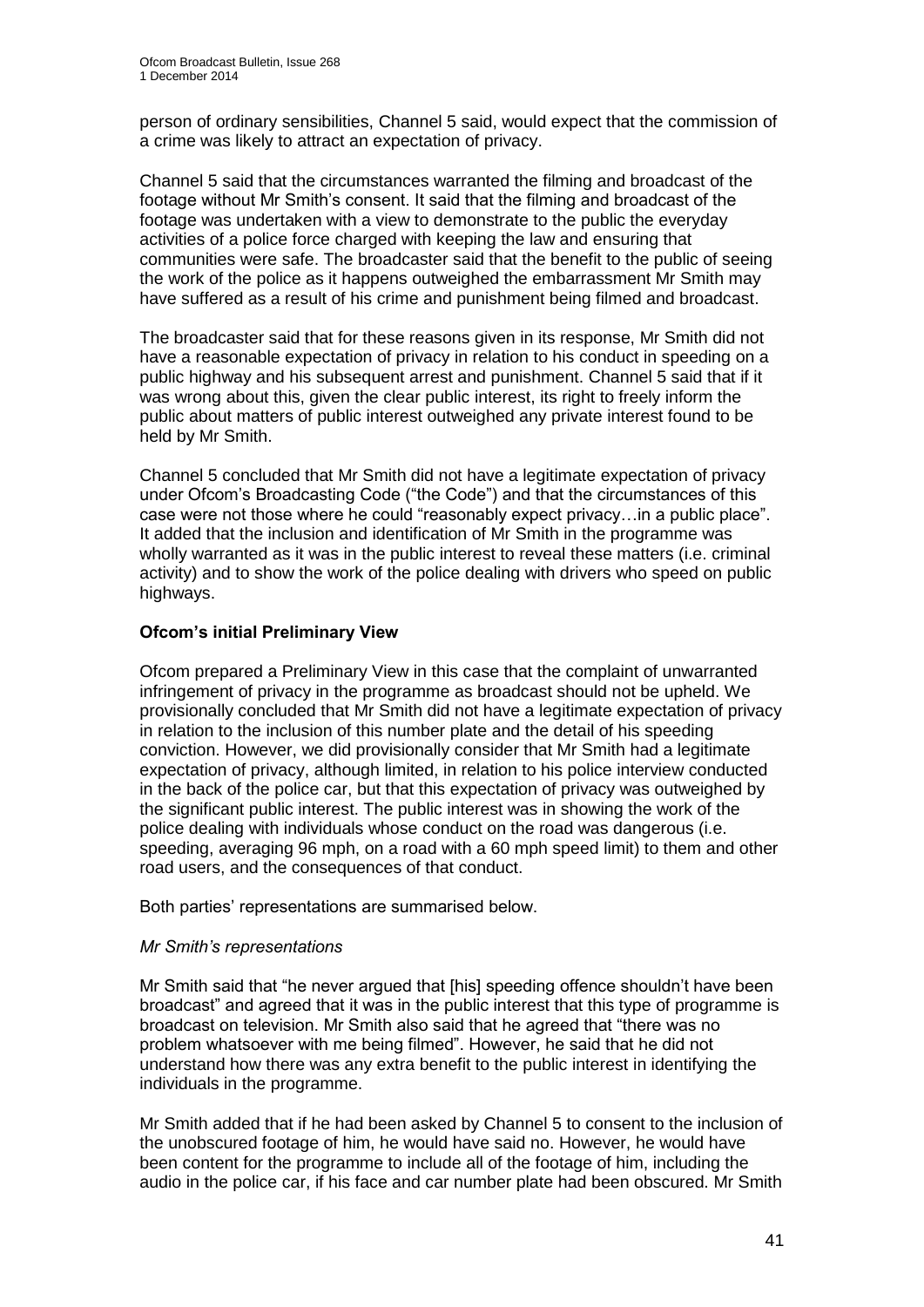observed that numerous individuals included in the programme did have their faces obscured in the programme.

Mr Smith argued that the inclusion of the unobscured footage of him included in the programme did unwarrantably infringe his privacy.

#### *Channel 5's representations*

1

Channel 5 submitted that Ofcom had not responded satisfactorily in the Preliminary View to Channel 5's various legal arguments that Mr Smith did not have a legitimate expectation of privacy. The broadcaster submitted that, other than *Axel Springer*, Ofcom had ignored the case law cited by Channel 5 in its previous submissions. It argued that Ofcom provided no authority for its assertion that: "It is not correct that Article 8 rights can never be engaged in relation to the circumstances of a person's unlawful activity".

Channel 5 also said that for example Ofcom had provided no authority for its opinion set out in the Preliminary View that privacy rights can be "limited". Channel 5 argued that Ofcom should properly explain its reasoning. The broadcaster added that a refusal of Ofcom to provide its reasoning on the matter could create a "chilling effect" on the broadcaster's right to exercise its freedom of expression.

Channel 5 said that, in its opinion, Ofcom appeared to hold views about the law on privacy which suggested that Ofcom believed that individuals have a "right to be forgotten". Channel 5 said that Ofcom's approach suggests that Ofcom believes that as time elapsed Article 10 rights may or will dwindle, making it impermissible for material to be broadcast in relation to which a person has a limited right to privacy. Channel 5 made reference to comments by a House of Lords Select Committee (with which Channel 5 said it agreed) on the position of the European Commission on the 'right to be forgotten' in a data protection context relating to data on the web accessible through search engines $4$ , and submitted that such a "right to be forgotten" is "misguided in principle and unworkable in practice".

The broadcaster said that Ofcom had provided no authority to support its opinion in the Preliminary View that it was reasonable to regard being questioned by a police officer about a speeding offence as a "sensitive situation"*.* The broadcaster added that Ofcom had not explained "why something being sensitive equates with a right recognised as protected under Article 8". Channel 5 said there was no authority to support this.

The question which needs to be considered, Channel 5 said, is "not whether a particular individual regards themselves as in a sensitive situation or an embarrassing predicament" but "whether a reasonable person would think that a person questioned by police after being caught speeding would consider that exchange to attract privacy rights". Channel 5 stated that discussions with police officers in relation to the commission of crimes are "inherently not private". Channel 5 further said that, given these other considerations, the fact that the interaction with the police officer in the back of the police car was not likely to be in the public domain should not have been determinative.

 $4$  Channel 5 in particular quoted from paragraphs 47-48, 52-53 and 61-62 of the following report [http://www.parliament.uk/business/committees/committees-a-z/lords-select/eu-home](http://www.parliament.uk/business/committees/committees-a-z/lords-select/eu-home-affairs-sub-committee-f-/news/right-to-be-forgotten-report/)[affairs-sub-committee-f-/news/right-to-be-forgotten-report/](http://www.parliament.uk/business/committees/committees-a-z/lords-select/eu-home-affairs-sub-committee-f-/news/right-to-be-forgotten-report/)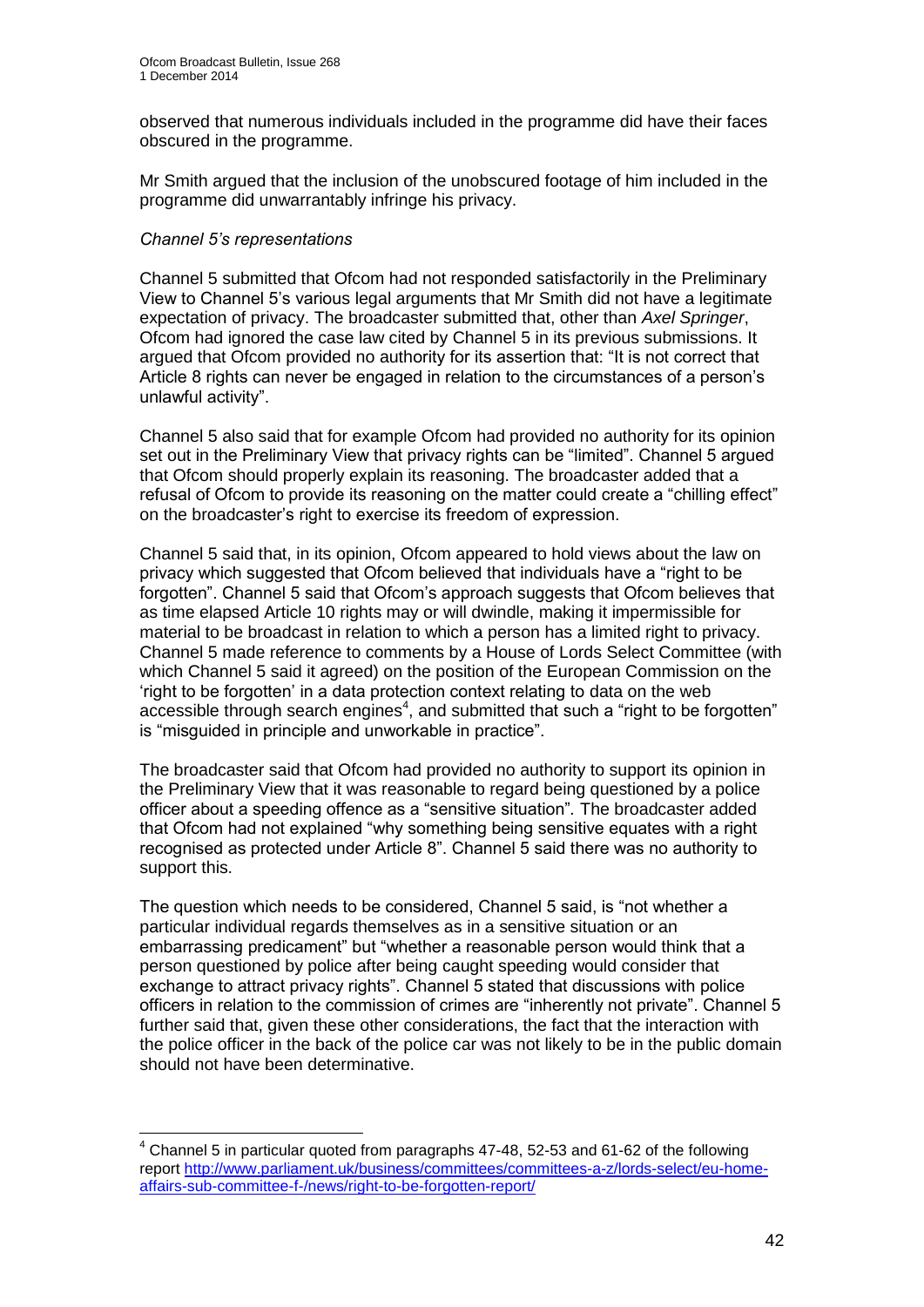#### **Revised Preliminary View**

Having carefully assessed the representations of both parties on the initial Preliminary View, Ofcom considered, in light of the further points raised, that we should review our initial Preliminary View. In particular, we reassessed our reasoning in finding that the complainant had a legitimate expectation of privacy, albeit limited, in relation to the broadcast of the footage of Mr Smith's interview with the police officer in the back of the police car that was in the programme. This was reflected in the revised Preliminary View.

We provisionally concluded in the revised Preliminary View that Mr Smith did not have a legitimate expectation of privacy in relation to the inclusion of his car registration plate, the detail of his speeding conviction and the unobscured footage of him broadcast without his consent of him being stopped by the police and questioned about a possible criminal offence in the back of the police car.

Both parties were given the opportunity to make representations on the revised Preliminary View. In summary, Mr Smith said that he was disappointed with Ofcom's decision not to uphold his complaint, but said that it would not have "a deep seated and lasting effect" on his life. Mr Smith did not make any further substantive comments that affected the outcome of the revised Preliminary View. Channel 5 did not make any representations on the revised Preliminary View.

Ofcom's statutory duties include the application, in the case of all television and radio services, of standards which provide adequate protection to members of the public and all other persons from unjust or unfair treatment and unwarranted infringement of privacy in, or in connection with the obtaining of material included in, programmes in such services.

In carrying out its duties, Ofcom has regard to the need to secure that the application of these standards is in the manner that best guarantees an appropriate level of freedom of expression. Ofcom is also obliged to have regard, in all cases, to the principles under which regulatory activities should be transparent, accountable, proportionate and consistent and targeted only at cases in which action is needed.

In reaching our Decision, we carefully considered all the relevant material provided by both parties. This included a recording and transcript of the programme as broadcast and both parties' written submissions. We also took careful account of the representations made by both parties in response to the initial Preliminary View on this complaint and Mr Smith's representations on the revised Preliminary View.

The individual's right to privacy has to be balanced against the competing rights of the broadcaster to freedom of expression. Neither right as such has precedence over the other and where there is a conflict between the two, it is necessary to intensely focus on the comparative importance of the specific rights. Any justification for interfering with or restricting each right must be taken into account and any interference or restriction must be proportionate.

This is reflected in how Ofcom applies Rule 8.1 of the Code which states that any infringement of privacy in programmes, or in connection with obtaining material included in programme, must be warranted.

In assessing Mr Smith's complaint that his privacy was unwarrantably infringed in the broadcast of the programme because unobscured footage of him was shown without his consent, Ofcom had regard to Practice 8.4 of the Code. This states that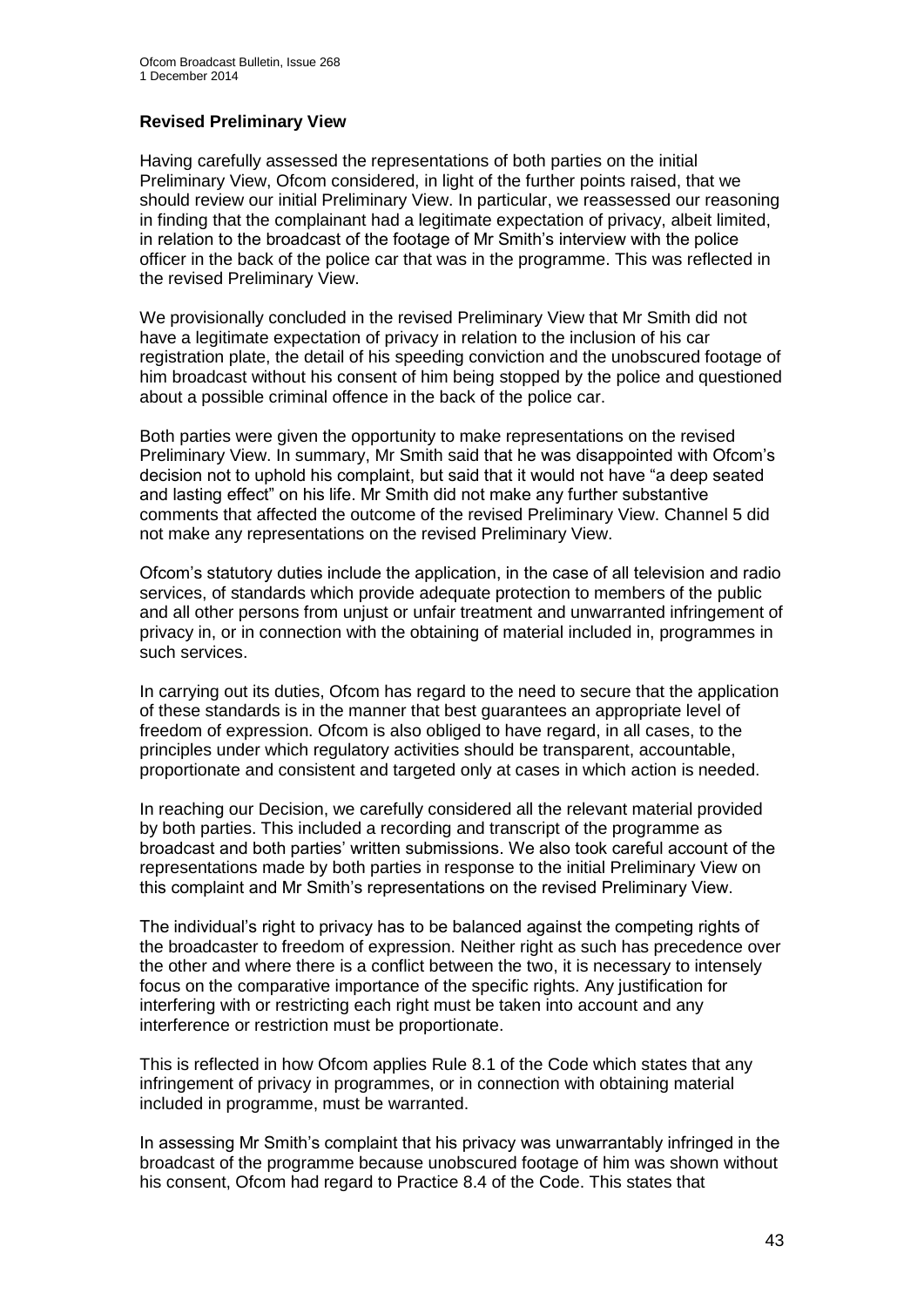broadcasters should ensure that actions filmed or recorded in, or broadcast from, a public place, are not so private that prior consent is required before broadcast from the individual concerned, unless broadcasting without their consent is warranted. Ofcom also had regard to Practice 8.6 of the Code. This states that, if the broadcast of a programme would infringe the privacy of a person, consent should be obtained before the relevant material is broadcast, unless the infringement of privacy is warranted.

In considering whether or not Mr Smith's privacy was unwarrantably infringed in the programme as broadcast, Ofcom first assessed the extent to which he had a legitimate expectation of privacy in relation to the unobscured footage of him as broadcast.

As already set out in the "Introduction and programme summary" section above, we noted where in the programme Mr Smith appeared and the context in which he was shown, i.e. being stopped by a police officer for speeding.

Ofcom also considered Channel 5's submissions in relation to Mr Smith's complaint. As noted in earlier fairness and privacy decisions<sup>5</sup>, Ofcom does not agree with Channel 5's interpretation of the *Axel Springer* case. It is not correct that Article 8 rights can never be engaged in relation to the circumstances of a person's unlawful activity in a public place, nor that discussions with police officers about the commission of crimes are "inherently" not private. Ofcom does not consider that the case law which Channel 5 relies upon (including *Weller, Kinloch* and *Re JR38* as mentioned above) supports such an inflexible approach to the determination of whether an individual has a legitimate expectation of privacy in the broadcast of footage relating to such circumstances.

Channel 5 said that, in its opinion, Ofcom appeared to hold views about the law on privacy which suggested that Ofcom believed individuals have a "right to be forgotten". Channel 5 considered that such a "right to be forgotten" is "misguided in principle and unworkable in practice" (in line with comments by a House of Lords Select Committee referred to above). In Ofcom's view, those comments are not relevant to the present situation which concerns an individual's rights to privacy under Article 8 of the European Convention on Human Rights in a broadcasting context, and not the application of the Data Protection Directive in the context of online searches (which was the context in which the comments of the House of Lords Select Committee were made). Channel 5 also appears to have misunderstood Ofcom's position on this issue – Ofcom is not suggesting that Article 8 means that individuals have a 'right to be forgotten' in this context.

The test as to whether a legitimate expectation of privacy arises is objective: it is fact sensitive and must always be judged in light of the circumstances in which the individual concerned finds him or herself<sup>6</sup>. Ofcom's view regarding the fact sensitive

[bulletins/obb252/obb252.pdf;](http://stakeholders.ofcom.org.uk/binaries/enforcement/broadcast-bulletins/obb252/obb252.pdf) Complaint by Miss Jodie Musgrave, *Police Interceptors*, Channel 5, 23 September 2013.

[http://stakeholders.ofcom.org.uk/binaries/enforcement/broadcast](http://stakeholders.ofcom.org.uk/binaries/enforcement/broadcast-bulletins/obb259/obb259.pdf)[bulletins/obb259/obb259.pdf;](http://stakeholders.ofcom.org.uk/binaries/enforcement/broadcast-bulletins/obb259/obb259.pdf) and Complaint by Mr D, *Police Interceptors,* Channel 5, 17 February 2014 [http://stakeholders.ofcom.org.uk/binaries/enforcement/broadcast](http://stakeholders.ofcom.org.uk/binaries/enforcement/broadcast-bulletins/obb2641/obb265.pdf)[bulletins/obb2641/obb265.pdf](http://stakeholders.ofcom.org.uk/binaries/enforcement/broadcast-bulletins/obb2641/obb265.pdf)

<sup>6</sup> See for example, Anthony Clarke MR in *Murray v Big Pictures* [2009] Ch 481, paragraph 36: "the question whether there is a reasonable expectation of privacy is a broad one, which

 5 See Complaint by Miss C, Criminals: Caught on Camera, Channel 5, 18 October 2013, [http://stakeholders.ofcom.org.uk/binaries/enforcement/broadcast-](http://stakeholders.ofcom.org.uk/binaries/enforcement/broadcast-bulletins/obb252/obb252.pdf)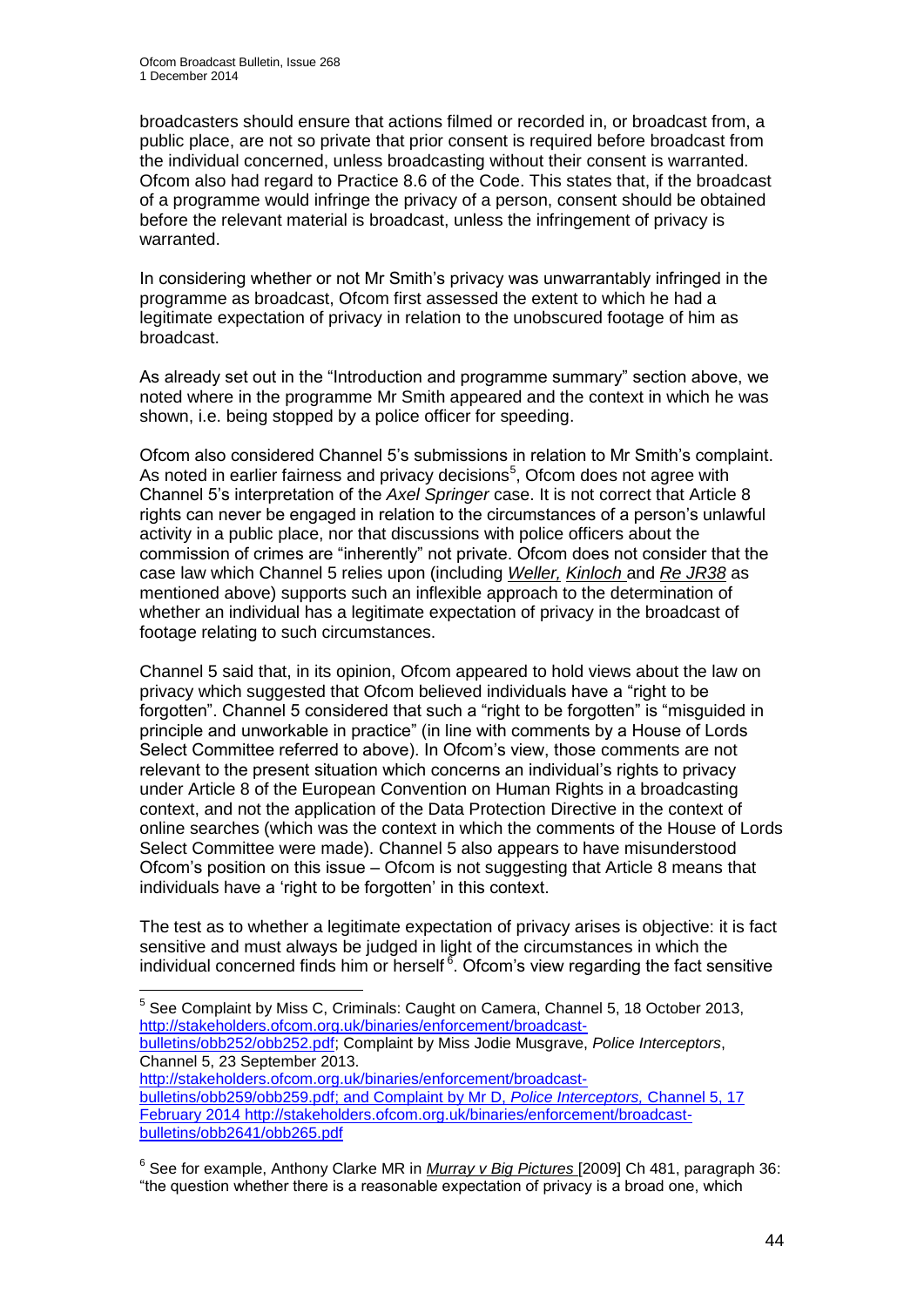nature of this assessment is consistent with the interpretation of the *Axel Springer* case in a recent judgment of the High Court, *Hannon v News Group Newspapers Ltd* [2014] EWHC 1580  $(Ch)^7$ . Ofcom will therefore continue to approach each case on its facts.

In our view, whether or not someone who has been filmed while being questioned by the police after being stopped in relation to suspected speeding offences has a legitimate expectation of privacy in the subsequent broadcast of that footage depends on all the relevant circumstances. These may include:

- whether the filming took place in a public place;
- whether the individual was identifiable from either the information and/or footage included in the programme;
- whether the individual was vulnerable in any way (e.g. through the consumption of alcohol or drugs or because of an illness or disability);
- whether the person concerned was a minor;
- whether the footage depicted the individual doing something, or disclosed information about that individual, which was confidential, sensitive or personal;
- the time that had elapsed between the events depicted in the footage and its broadcast (or re-broadcast); and
- any change in factual circumstances between the events depicted and its broadcast which may affect the extent to which the material could be considered to be private or confidential (for example, whether since the incident filmed the individual concerned was charged and/or found guilty of any offences).

In relation to the specific circumstances of Mr Smith's case, Ofcom noted from the programme as broadcast that it appeared that he had been filmed openly. Although it

1 takes account of all the circumstances of the case. They include the attributes of the claimant, the nature of the activity in which the claimant was engaged, the place at which it was happening, the nature and purpose of the intrusion, the absence of consent and whether it was known or could be inferred, the effect on the claimant and the circumstances in which and the purposes for which the information came in the hands of the publisher". This approach was cited recently in *Weller v Associated Newspapers* at paragraph 37.

7 In *Hannon* Mr Justice Mann noted that *Axel Springer* "does not support an absolute right of the press to have, and to publish, the fact of an arrest, and its circumstances. At most it supports a submission that, if the facts justify it, that right exists and the countervailing privacy rights do not. As with a large number of disputes under Convention rights **that is a question of fact and degree**, and is **highly fact sensitive**" (paragraph 96, emphasis added). (Ofcom noted that Channel 5 had argued that this case was not authority for the above position because the argument was not made in that case and Mr Justice Mann was not making a final ruling on the facts. However, Ofcom considers that the issues considered in that case (whether there is a reasonable expectation of privacy in relation to an arrest and reasons for it) are analogous to the issues in the present cases and the fact that there was no final ruling on this point on the facts is not material to the principal point, namely whether, as a matter of established legal precedent, there can be no reasonable expectation of privacy in relation to the circumstances of a person's unlawful activity in a public place).

Ofcom's view is also consistent with the leading judgment in *Re JR38* (mentioned above) on which Channel 5 seeks to rely. See the judgment of Morgan LCJ at paragraph 28 at which he notes: "I accept that the determination of whether the retention and use of photographs constitutes an interference with Article 8 **requires a fact specific consideration in every case**". Morgan LCJ found at paragraph 30 that this was a case in which the claimant's Art. 8 rights are engaged in connection with the publication of a photograph of a child by the police indicating he was wanted for interview in connection with involvement in potential criminal activity.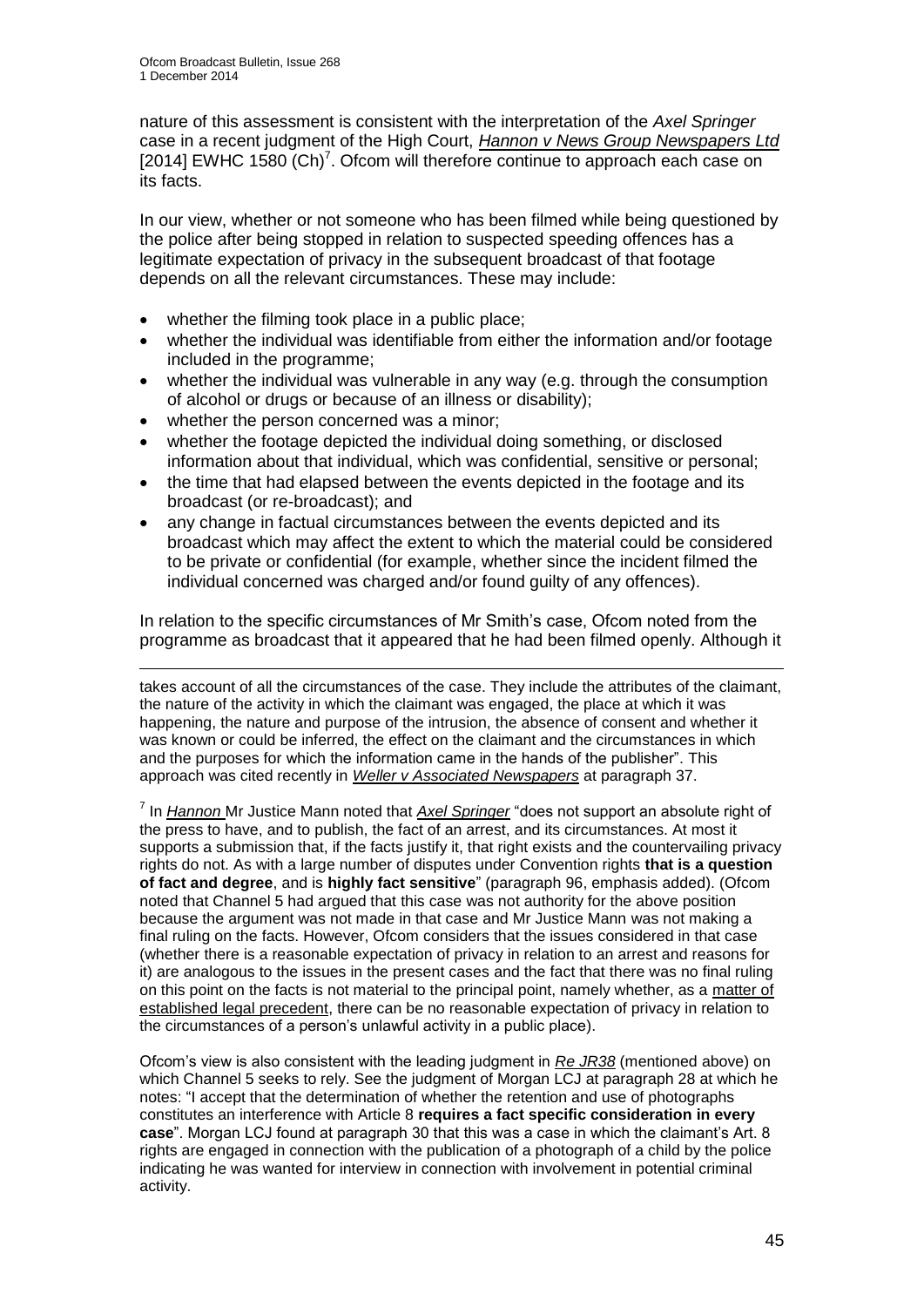was not clear from the footage that Mr Smith had been aware that he was being filmed by a television camera, he was aware that he had been filmed speeding by the police officer. We had regard to the fact that the programme makers had obtained permission from the police to follow the work of the interceptor unit in carrying out all their public duties. Ofcom also noted that Mr Smith subsequently pleaded guilty to speeding and was, as a result of his conduct, fined £300 and received six penalty points on his driving licence. This would have been information which was already a matter of public record.

Ofcom then considered whether Mr Smith was identifiable in the programme as broadcast. Mr Smith was referred to by his first name "Oliver" in the "coming up next section" of the programme, his face was shown unobscured and his voice was heard. Also, we noted that the car registration number of the vehicle he was driving at the time was also shown unobscured. We therefore considered that Mr Smith was identifiable from the footage included in the programme.

We noted that Mr Smith said in his representations on the initial Preliminary View that he agreed that there was a public interest in showing programmes of this nature and that he agreed "that there was no problem whatsoever" in him being filmed. We noted too that Mr Smith said that he would not have objected to the broadcast of the footage of him if his face and car number plate had been obscured. Mr Smith said that he had specifically complained about the inclusion of unobscured footage of him and his car registration number plate being broadcast without his consent. Having been provided with this further explanation as to the precise nature of Mr Smith's complaint, Ofcom therefore considered first whether Mr Smith had a legitimate expectation of privacy in the broadcast of unobscured material showing him speeding in his car and his car registration number plate.

We did not consider that the broadcast of the unobscured footage of Mr Smith's car driving in excess of the speed limit on a public road could reasonably be regarded as disclosing anything which was private, personal or confidential to Mr Smith. We noted that Mr Smith's car registration number was shown unobscured. However, we considered from viewing the footage shown in the programme that the programme makers had not particularly focused on the registration number. In our view, it was reasonable to expect that the car and its number plate would be filmed given that it was being pursued by the police officer for speeding and, although it was unobscured, the footage did not focus or linger, in particular, on it.

Similarly we did not consider that the broadcast of the fact of Mr Smith's conviction for speeding offences, which was a matter of public record, in itself was information in relation to which Mr Smith had a legitimate expectation of privacy in the circumstances.

Ofcom then went on to assess whether or not Mr Smith had a legitimate expectation of privacy in relation to the unobscured footage of Mr Smith being stopped by the police and questioned in the back of the police car. We took into account that here he was not shown engaged in any conduct or action that could reasonably be regarded as particularly private, sensitive or confidential in nature, other than being stopped by the police and questioned by a police officer in the back of a police car at the road side after being stopped for speeding. Further, we recognised that he did not seem to be in a particularly vulnerable state, for example, he did not appear to be distressed or visibly upset.

Ofcom recognises that appearing in a programme being questioned by the police in relation to a criminal offence (in this case a speeding office), may reasonably be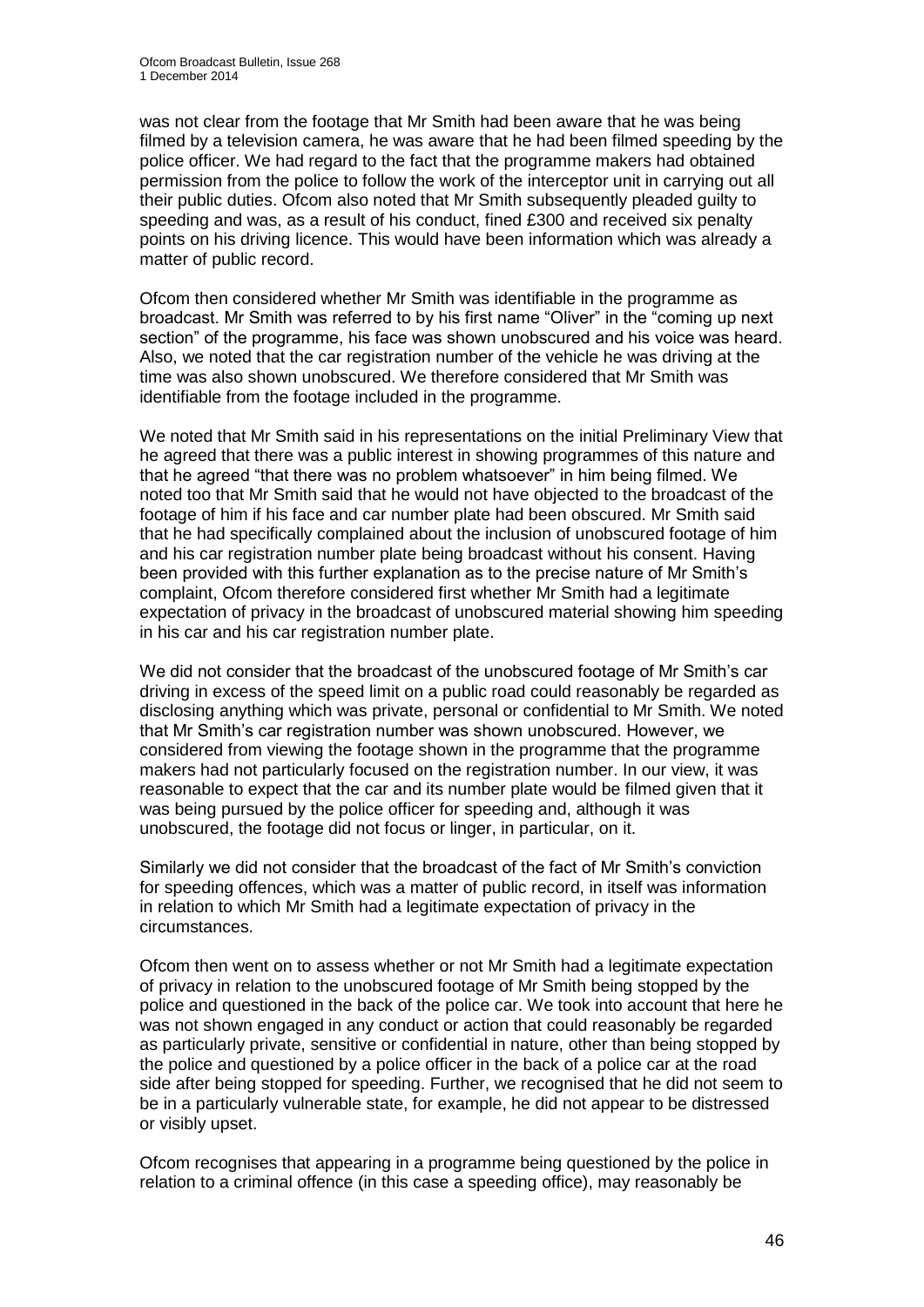regarded as being sensitive and may, depending on the particular circumstances present, give rise to an expectation of privacy. In Mr Smith's case, we noted that Channel 5 appeared to suggest in its representations on the initial Preliminary View that Ofcom had not explained why the fact that this situation may be "sensitive" would mean that the complainant's Article 8 rights were engaged in these circumstances and that the question was not whether the particular individual regards himself as being in a sensitive situation or an embarrassing predicament, but rather whether a reasonable person would think that the relevant situation attracted privacy rights. Ofcom considered that being questioned by the police may reasonably be regarded as a sensitive situation to some extent because when a member of the public is being questioned by the police on possible suspicion of having committed, or being involved with, a criminal offence, that individual will often be feeling under pressure.

Further, we also took into account that the circumstances of Mr Smith's interaction with the police officer in the back of the police car were unlikely to have been in the public domain prior to the broadcast of the footage filmed of him in this situation.

However, we had particular regard to the comments made by Mr Smith in his representations on the initial Preliminary View, and it appeared to Ofcom that Mr Smith would not have objected to the programme broadcasting obscured footage of his encounter with the police, including footage of him being questioned by the police in the back of the police car. Further, we also noted the representations made by Mr Smith on the revised Preliminary View, that the broadcast of the footage would not have "a deep seated and lasting effect" on his life. Ofcom considered that these representations suggested that Mr Smith did not consider that his interview with the police officer in the back of the police car was a particularly sensitive situation for him to be in or that this footage had disclosed anything about him of a particularly private or sensitive nature. Mr Smith only appeared to object to the fact that he was identifiable in the footage of him broadcast in the programme. Ofcom took the view that, while the inclusion of an unobscured image of Mr Smith being questioned by the police identified him as having committed a speeding offence, as noted above, we did not consider that he had a legitimate expectation of privacy in relation to the broadcast of this fact in the circumstances of this case.

Ofcom also noted that Mr Smith had commented that other individuals in the programme had their faces obscured. Ofcom recognises that television is a visual medium and broadcasters have editorial discretion when selecting and editing material, including whether or not to broadcast obscured or unobscured footage of individuals, as long as this complies with the Code and other relevant legal requirements. Ofcom noted that footage of other individuals included in the programme may have been obscured for reasons other than due to privacy concerns, for example because the individuals may have had upcoming court cases and it could have been contempt of court to identify them.

Therefore, taking all the above factors into consideration, we considered that, in the particular circumstances, Mr Smith did not have a legitimate expectation of privacy in relation to the broadcast without his consent of unobscured footage of him being stopped by the police and questioned about a possible criminal offence in the back of the police car. As a result, it was not necessary for Ofcom to go on to consider whether any infringement into Mr Smith's privacy was warranted.

#### **Therefore, Ofcom has not upheld Mr Smith's complaint of unwarranted infringement of privacy in the programme as broadcast.**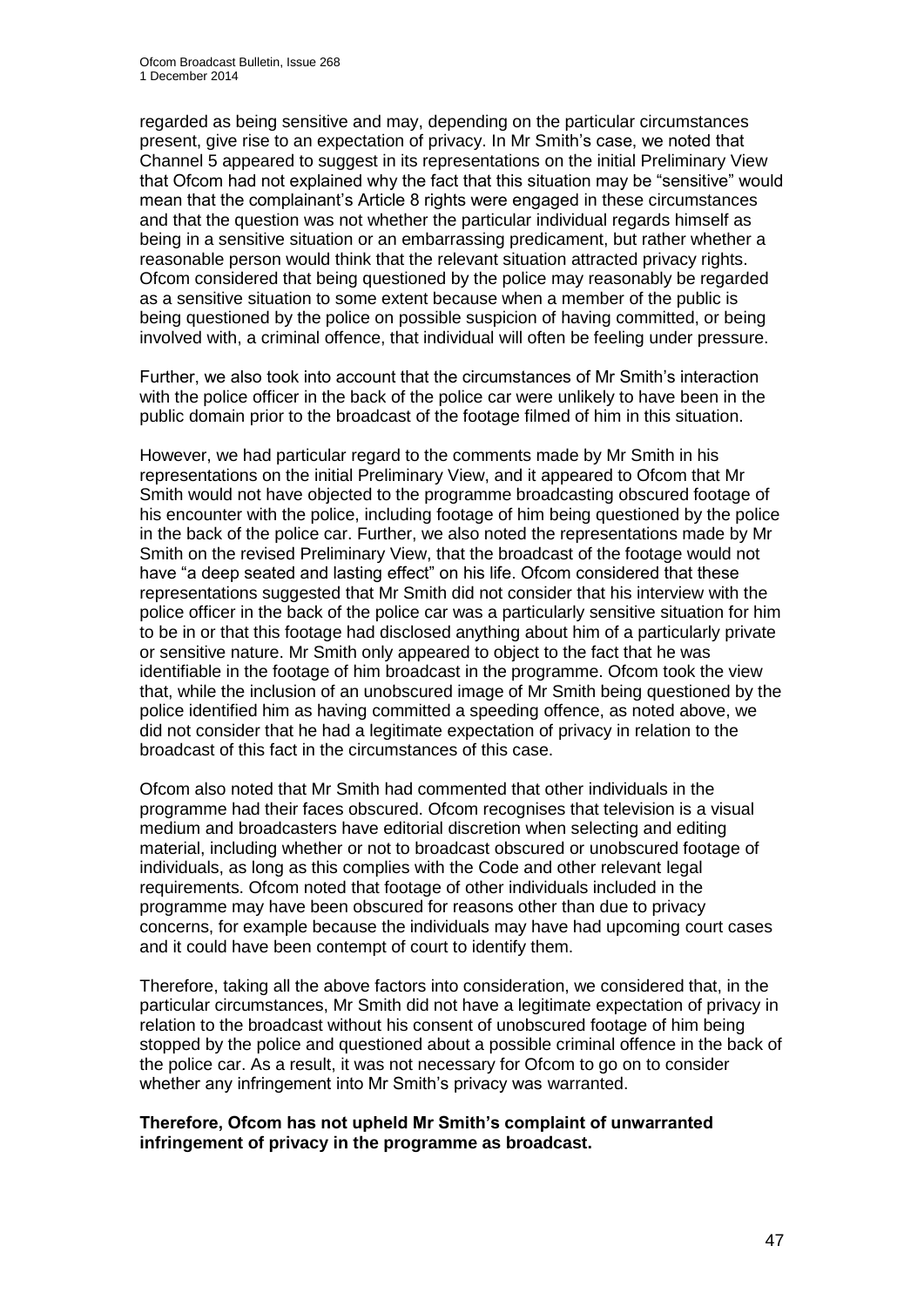## **Investigations Not in Breach**

Here are alphabetical lists of investigations that Ofcom has completed between 4 and 17 November 2014 and decided that the broadcaster did not breach Ofcom's codes, licence conditions or other regulatory requirements.

#### **Investigations conducted under the Procedures for investigating breaches of content standards for television and radio**

| Programme                  | <b>Broadcaster</b> | <b>Transmission</b><br>date | <b>Categories</b>                   |
|----------------------------|--------------------|-----------------------------|-------------------------------------|
| Newsbeat                   | <b>BBC Radio 1</b> | 03/09/2014                  | Violence and<br>dangerous behaviour |
| <b>Child Genius</b>        | Channel 4          | Various                     | Under 18s in<br>programmes          |
| Programming                | Fadak TV           | 01/03/2014                  | Religious programmes                |
| Radio Clyde<br><b>News</b> | Radio Clyde        | 11/08/2014                  | Elections/Referendums               |
| Dynamo                     | Watch              | 26/09/2014                  | Offensive language                  |

For more information about how Ofcom conducts investigations about content standards, go to: [http://stakeholders.ofcom.org.uk/broadcasting/guidance/complaints](http://stakeholders.ofcom.org.uk/broadcasting/guidance/complaints-sanctions/standards/)[sanctions/standards/.](http://stakeholders.ofcom.org.uk/broadcasting/guidance/complaints-sanctions/standards/)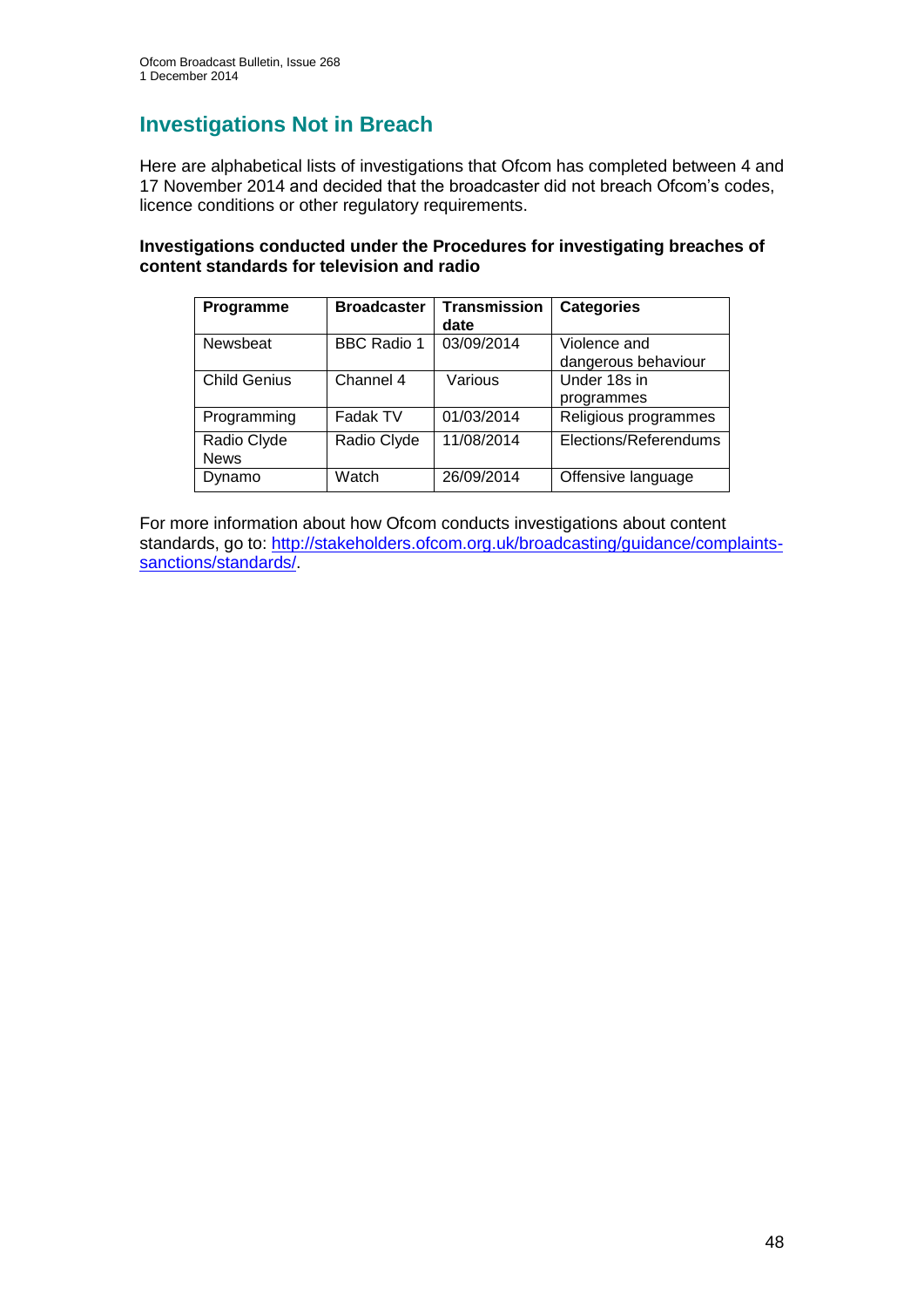## **Complaints Assessed, Not Investigated**

Here are alphabetical lists of complaints that, after careful assessment, Ofcom has decided not to pursue between 4 and 17 November 2014 because they did not raise issues warranting investigation.

#### **Complaints assessed under the Procedures for investigating breaches of content standards for television and radio**

For more information about how Ofcom assesses conducts investigations about content standards, go to: [http://stakeholders.ofcom.org.uk/broadcasting/guidance/complaints](http://stakeholders.ofcom.org.uk/broadcasting/guidance/complaints-sanctions/standards/)[sanctions/standards/.](http://stakeholders.ofcom.org.uk/broadcasting/guidance/complaints-sanctions/standards/)

| Programme                                         | <b>Broadcaster</b>           | <b>Transmission Date</b> | <b>Categories</b>                           | <b>Number of</b><br>complaints |
|---------------------------------------------------|------------------------------|--------------------------|---------------------------------------------|--------------------------------|
| Bam Bam at<br><b>Breakfast</b>                    | 106 Jack FM<br>(South Coast) | 04/11/2014               | <b>Disability</b><br>discrimination/offence | 1                              |
| Derren Brown: Trick<br>of the Mind                | 4Music                       | 29/10/2014               | <b>Disability</b><br>discrimination/offence | $\mathbf{1}$                   |
| Iggy Azalea'a<br>Hottest Club Joints!<br>Top 20   | 4Music                       | 18/10/2014               | Scheduling                                  | $\overline{1}$                 |
| The $10$<br><b>Breakthrough Stars</b><br>of 2014! | 4Music                       | 14/10/2014               | Scheduling                                  | $\overline{1}$                 |
| Four in a Bed                                     | 4seven                       | 03/10/2014               | Race<br>discrimination/offence              | $\overline{1}$                 |
| Movies at 9 (trailer)                             | $5*$                         | 03/11/2014               | Scheduling                                  | $\overline{2}$                 |
| Movies at 9 (trailer)                             | $5^*$                        | 04/11/2014               | Scheduling                                  | $\overline{1}$                 |
| <b>Morning Show</b>                               | 95.6 BRFM                    | 17/10/2014               | Offensive language                          | $\overline{1}$                 |
| <b>Advertisements</b>                             | Aaj Tak                      | 04/11/2014               | Advertising/editorial<br>distinction        | $\mathbf{1}$                   |
| <b>BBC News</b>                                   | <b>BBC</b>                   | Various                  | Due impartiality/bias                       | $\mathbf{1}$                   |
| Programming                                       | <b>BBC</b>                   | Various                  | Advertising/editorial<br>distinction        | $\mathbf{1}$                   |
| Subtitling                                        | <b>BBC/ITV</b>               | Various                  | <b>Television Access</b><br><b>Services</b> | $\overline{1}$                 |
| <b>BBC News</b>                                   | BBC <sub>1</sub>             | 08/11/2014               | Outside of remit/other                      | $\overline{1}$                 |
| <b>BBC News</b>                                   | BBC <sub>1</sub>             | n/a                      | Due impartiality/bias                       | $\overline{1}$                 |
| <b>BBC News at One</b>                            | BBC <sub>1</sub>             | 04/11/2014               | Violence and<br>dangerous behaviour         | $\mathbf{1}$                   |
| <b>BBC News at One</b>                            | BBC <sub>1</sub>             | 06/11/2014               | Generally accepted<br>standards             | $\mathbf{1}$                   |
| <b>BBC News at One</b>                            | BBC <sub>1</sub>             | 07/11/2014               | Offensive language                          | $\overline{1}$                 |
| <b>BBC News at One</b>                            | BBC <sub>1</sub>             | 14/11/2014               | Scheduling                                  | $\mathbf{1}$                   |
| <b>BBC News at Six</b>                            | BBC <sub>1</sub>             | 20/08/2014               | Generally accepted<br>standards             | $\mathbf{1}$                   |
| <b>BBC News at Six</b>                            | BBC <sub>1</sub>             | 05/11/2014               | Due impartiality/bias                       | $\mathbf{1}$                   |
| <b>Breakfast</b>                                  | BBC <sub>1</sub>             | 03/11/2014               | Crime                                       | 1                              |
| <b>Breakfast</b>                                  | BBC <sub>1</sub>             | 03/11/2014               | Violence and<br>dangerous behaviour         | $\overline{2}$                 |
| <b>Breakfast</b>                                  | BBC <sub>1</sub>             | 07/11/2014               | Charity appeals                             | $\overline{1}$                 |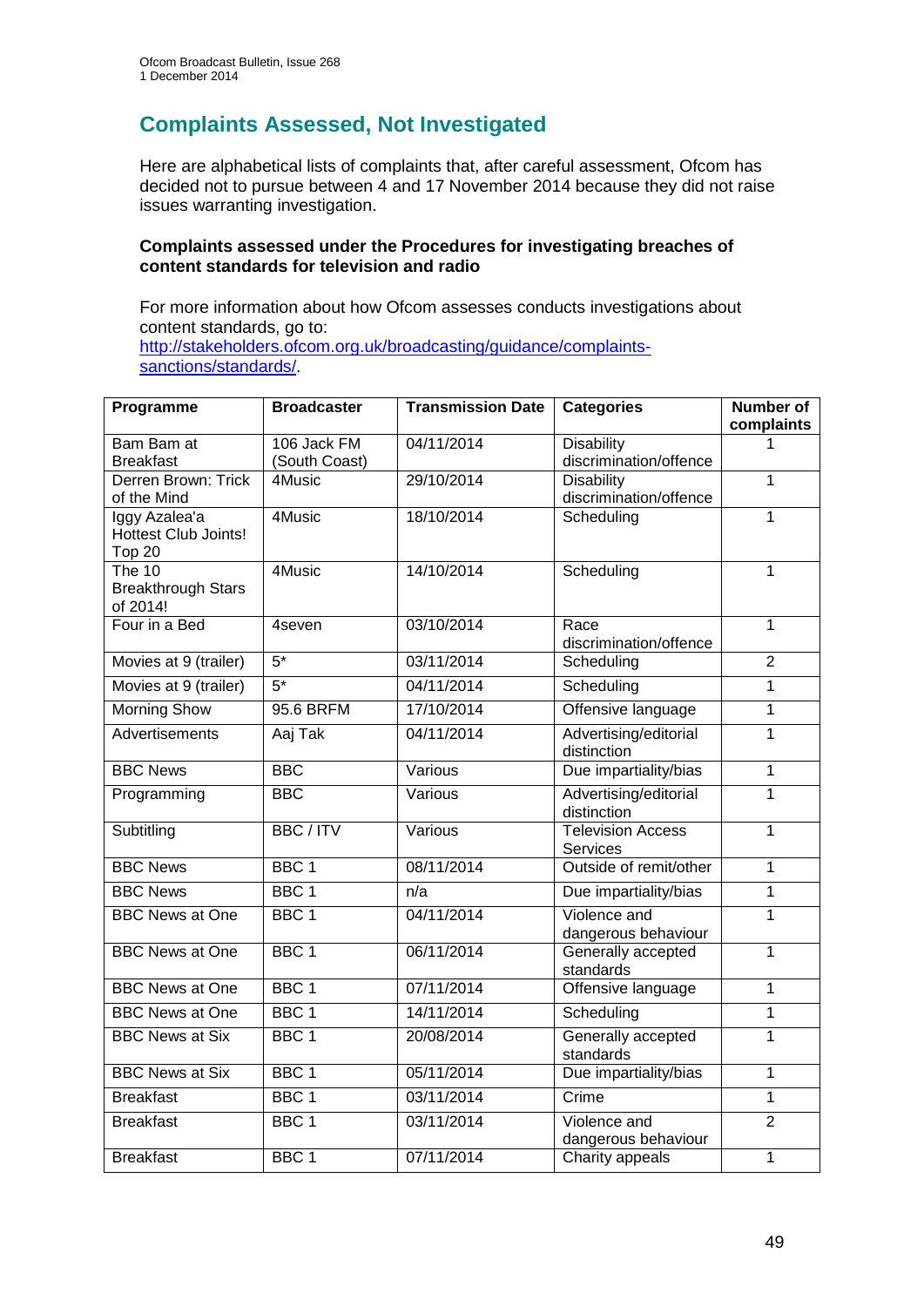| <b>Breakfast</b>                                | BBC <sub>1</sub> | 13/11/2014 | Outside of remit/other                      | $\mathbf{1}$   |
|-------------------------------------------------|------------------|------------|---------------------------------------------|----------------|
| Call the Council                                | BBC <sub>1</sub> | 14/11/2014 | Materially misleading                       | 1              |
| Children in Need<br>2014                        | BBC <sub>1</sub> | 14/11/2014 | Generally accepted<br>standards             | $\overline{4}$ |
| <b>Citizen Khan</b>                             | BBC <sub>1</sub> | 30/10/2014 | Race<br>discrimination/offence              | $\overline{1}$ |
| Doctor Who                                      | BBC <sub>1</sub> | 01/11/2014 | Generally accepted<br>standards             | 18             |
| Doctor Who                                      | BBC <sub>1</sub> | 01/11/2014 | Outside of remit/other                      | $\overline{1}$ |
| <b>Holby City</b>                               | BBC <sub>1</sub> | 04/11/2014 | Violence and<br>dangerous behaviour         | 1              |
| Panorama                                        | BBC <sub>1</sub> | 14/07/2014 | Violence and<br>dangerous behaviour         | $\overline{6}$ |
| Regional News and<br>Weather                    | BBC <sub>1</sub> | 23/10/2014 | Under 18s in<br>programmes                  | $\mathbf{1}$   |
| <b>Strictly Come</b><br>Dancing                 | BBC <sub>1</sub> | 01/11/2014 | Animal welfare                              | 4              |
| <b>Strictly Come</b><br>Dancing                 | BBC <sub>1</sub> | 01/11/2014 | Scheduling                                  | $\overline{1}$ |
| <b>Strictly Come</b><br>Dancing                 | BBC <sub>1</sub> | 08/11/2014 | Generally accepted<br>standards             | $\overline{2}$ |
| <b>Strictly Come</b><br>Dancing                 | BBC <sub>1</sub> | 15/11/2014 | Offensive language                          | $\overline{2}$ |
| <b>Sunday Morning</b><br>Live                   | BBC <sub>1</sub> | 24/08/2014 | Generally accepted<br>standards             | $\overline{4}$ |
| The Apprentice                                  | BBC <sub>1</sub> | 29/10/2014 | <b>Disability</b><br>discrimination/offence | $\mathbf{1}$   |
| The Missing (trailer)                           | BBC <sub>1</sub> | 11/11/2014 | Scheduling                                  | $\mathbf{1}$   |
| The One Show                                    | BBC <sub>1</sub> | 03/11/2014 | Gambling                                    | 1              |
| The Passing Bells                               | BBC <sub>1</sub> | 04/11/2014 | Scheduling                                  | $\overline{1}$ |
| The Passing Bells                               | BBC <sub>1</sub> | 05/11/2014 | Offensive language                          | $\mathbf{1}$   |
| Watchdog                                        | BBC <sub>1</sub> | 30/10/2014 | Materially misleading                       | $\mathbf{1}$   |
| Watchdog                                        | BBC 1            | 06/11/2014 | Fairness & Privacy                          | $\overline{1}$ |
| <b>Waterloo Road</b>                            | BBC <sub>1</sub> | 05/11/2014 | Generally accepted<br>standards             | 1              |
| A Taste of Britain                              | BBC <sub>2</sub> | 04/11/2014 | Gender<br>discrimination/offence            | 1              |
| <b>BBC News</b>                                 | BBC <sub>2</sub> | 11/11/2014 | Generally accepted<br>standards             | $\mathbf{1}$   |
| Exploring China: A<br><b>Culinary Adventure</b> | BBC <sub>2</sub> | 08/11/2014 | Scheduling                                  | $\mathbf{1}$   |
| Newsnight                                       | BBC <sub>2</sub> | 20/06/2014 | Crime                                       | $\mathbf{1}$   |
| Newsnight                                       | BBC <sub>2</sub> | 24/10/2014 | Generally accepted<br>standards             | 1              |
| Newsnight                                       | BBC <sub>2</sub> | 11/11/2014 | Generally accepted<br>standards             | $\mathbf{1}$   |
| <b>Russell Howard's</b><br><b>Good News</b>     | BBC <sub>2</sub> | 30/10/2014 | Generally accepted<br>standards             | 1              |
| The Daily Politics                              | BBC <sub>2</sub> | 05/11/2014 | Due impartiality/bias                       | $\mathbf{1}$   |
| <b>Bad Education</b>                            | BBC <sub>3</sub> | 07/11/2014 | Generally accepted<br>standards             | $\mathbf{1}$   |
| <b>Comedy Fest Live</b>                         | BBC <sub>3</sub> | 27/10/2014 | Generally accepted<br>standards             | 1              |
| Don't Tell the Bride                            | BBC <sub>3</sub> | 28/10/2014 | Race<br>discrimination/offence              | 1              |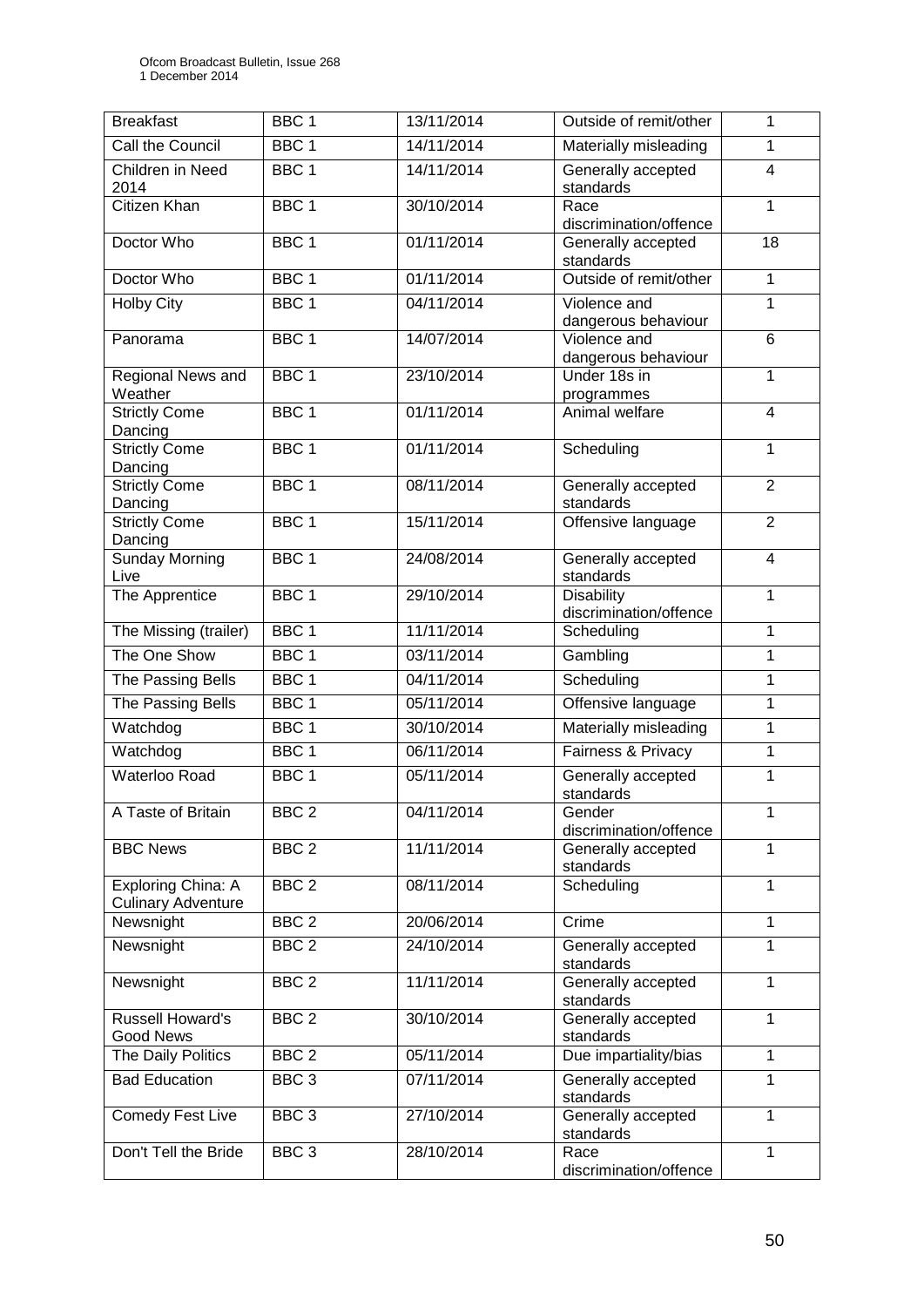| <b>Great TV Mistakes</b>                                   | BBC <sub>3</sub>                                | 16/11/2014 | Scheduling                                  | $\mathbf{1}$   |
|------------------------------------------------------------|-------------------------------------------------|------------|---------------------------------------------|----------------|
| Life is Toff                                               | BBC <sub>3</sub>                                | 04/11/2014 | Animal welfare                              | $\overline{2}$ |
| The Revolution Will<br>be Televised                        | BBC <sub>3</sub>                                | 04/11/2014 | Religious/Beliefs<br>discrimination/offence | $\overline{1}$ |
| <b>World's Craziest</b><br>Fools                           | BBC <sub>3</sub>                                | 16/11/2014 | Race<br>discrimination/offence              | 1              |
| <b>BBC News</b>                                            | <b>BBC News</b><br>Channel                      | 06/11/2014 | Generally accepted<br>standards             | $\mathbf{1}$   |
| <b>BBC News</b>                                            | <b>BBC News</b><br>Channel                      | 13/11/2014 | Due impartiality/bias                       | $\mathbf{1}$   |
| <b>BBC News: The</b><br>Papers                             | <b>BBC News</b><br>Channel                      | 20/08/2014 | Generally accepted<br>standards             | $\mathbf{1}$   |
| <b>News</b>                                                | <b>BBC News</b><br>Channel / Sky<br><b>News</b> | 14/09/2014 | Generally accepted<br>standards             | $\mathbf{1}$   |
| <b>Any Questions</b>                                       | <b>BBC Radio 4</b>                              | 07/11/2014 | Due impartiality/bias                       | 1              |
| <b>BBC News</b>                                            | <b>BBC Radio 4</b>                              | 20/06/2014 | Crime                                       | $\mathbf{1}$   |
| Kerry's List                                               | <b>BBC Radio 4</b>                              | 13/10/2014 | Offensive language                          | $\mathbf{1}$   |
| <b>Saturday Live</b>                                       | <b>BBC Radio 4</b>                              | 01/11/2014 | Race<br>discrimination/offence              | $\mathbf{1}$   |
| Down the Line                                              | <b>BBC Radio 4</b><br>Extra                     | 29/10/2014 | Generally accepted<br>standards             | $\mathbf{1}$   |
| <b>BBC World News</b>                                      | <b>BBC World</b><br><b>News</b>                 | 24/10/2014 | Generally accepted<br>standards             | $\mathbf{1}$   |
| Advertising                                                | Capital Radio                                   | 06/11/2014 | Advertising content                         | 1              |
| <b>Adventure Time</b>                                      | <b>Cartoon Network</b><br>(Bulgaria)            | 30/07/2014 | Scheduling                                  | 1              |
| How To Be Epic At<br>Everything                            | <b>CBBC</b>                                     | 06/11/2014 | Animal welfare                              | 1              |
| <b>Operation Ouch</b>                                      | <b>CBBC</b>                                     | 19/10/2014 | Scheduling                                  | $\mathbf{1}$   |
| <b>Bing</b>                                                | <b>CBeebies</b>                                 | 30/01/2014 | Generally accepted<br>standards             | $\mathbf 1$    |
| Something Special                                          | <b>CBeebies</b>                                 | 04/11/2014 | Generally accepted<br>standards             | $\mathbf{1}$   |
| <b>Halloween Week</b><br>(trailer)                         | Challenge                                       | 23/10/2014 | Scheduling                                  | $\mathbf{1}$   |
| Stalker (trailer)                                          | Challenge                                       | 04/11/2014 | Scheduling                                  | 1              |
| Advertising                                                | Channel 103<br>(Jersey)                         | 11/11/2014 | Advertising content                         | 1              |
| Alan Carr: Chatty<br>Man                                   | Channel 4                                       | 31/10/2014 | Generally accepted<br>standards             | 1              |
| Alan Carr: Chatty<br>Man                                   | Channel 4                                       | 07/11/2014 | <b>Disability</b><br>discrimination/offence | $\overline{2}$ |
| Alan Carr: Chatty<br>Man                                   | Channel 4                                       | 07/11/2014 | Harm                                        | $\mathbf{1}$   |
| American Football<br>Live at Wembley                       | Channel 4                                       | 09/11/2014 | Outside of remit/other                      | $\mathbf{1}$   |
| Channel 4 News                                             | Channel 4                                       | 21/10/2014 | Under 18s in<br>programmes                  | $\mathbf 1$    |
| Channel 4 News                                             | Channel 4                                       | 04/11/2014 | Outside of remit/other                      | 1              |
| Continuity<br>Announcement                                 | Channel 4                                       | 16/10/2014 | Generally accepted<br>standards             | 1              |
| Derren Brown and<br>Martin Freeman for<br>Su <sub>2c</sub> | Channel 4                                       | 17/10/2014 | Gender<br>discrimination/offence            | 1              |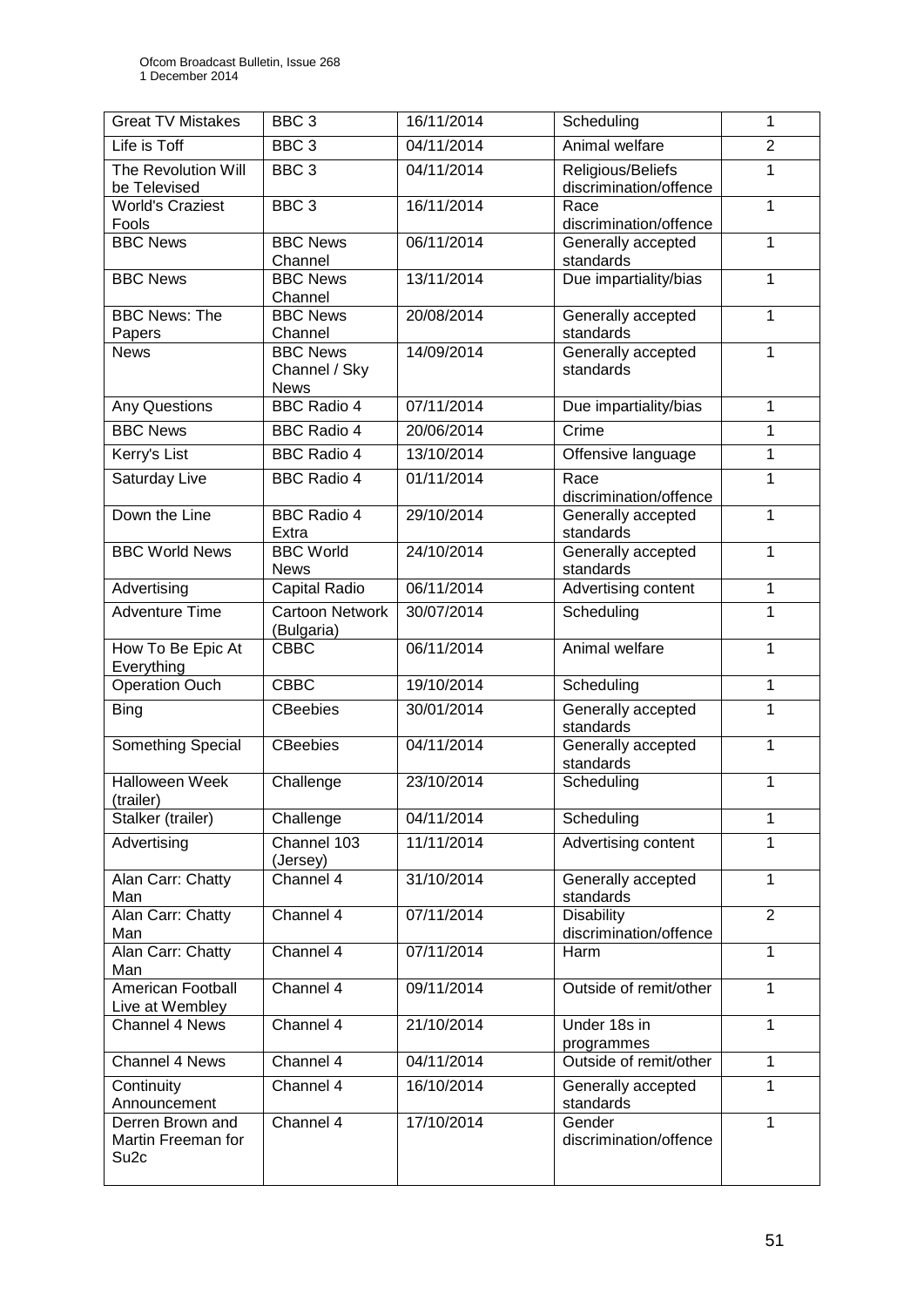| Gogglebox                                                       | Channel 4     | 24/10/2014 | <b>Disability</b><br>discrimination/offence | 1              |
|-----------------------------------------------------------------|---------------|------------|---------------------------------------------|----------------|
| Gogglebox                                                       | Channel 4     | 24/10/2014 | Generally accepted<br>standards             | 1              |
| Gogglebox                                                       | Channel 4     | 07/11/2014 | Race<br>1<br>discrimination/offence         |                |
| Hollyoaks                                                       | Channel 4     | 05/11/2014 | Animal welfare                              | 1              |
| Hollyoaks                                                       | Channel 4     | 07/11/2014 | Violence and<br>dangerous behaviour         | 1              |
| <b>Make Leicester</b><br><b>British</b>                         | Channel 4     | 03/11/2014 | Generally accepted<br>standards             | 1              |
| Make Leicester<br><b>British</b>                                | Channel 4     | 03/11/2014 | Materially misleading                       | 5              |
| Make Leicester<br><b>British</b>                                | Channel 4     | 03/11/2014 | Race<br>discrimination/offence              | $\overline{2}$ |
| Micky Flanagan:<br>Back in the Game                             | Channel 4     | 16/11/2014 | Generally accepted<br>standards             | 1              |
| Mitsubishi's<br>sponsorship of<br>documentaries on<br>Channel 4 | Channel 4     | n/a        | Generally accepted<br>standards             | 1              |
| Posh Pawn                                                       | Channel 4     | 12/11/2014 | Offensive language                          | $\overline{3}$ |
| Shame                                                           | Channel 4     | 02/11/2014 | Sexual material                             | 1              |
| Speed with Guy<br>Martin                                        | Channel 4     | 02/11/2014 | Materially misleading                       | 1              |
| Stand Up To Cancer                                              | Channel 4     | 17/10/2014 | Generally accepted<br>standards             | $\overline{2}$ |
| Will Ferrell for SU2C                                           | Channel 4     | 17/10/2014 | Generally accepted<br>standards             | 1              |
| You Can't Get the<br><b>Staff</b>                               | Channel 4     | 11/11/2014 | Race<br>discrimination/offence              | 1              |
| Advertising                                                     | Channel 5     | 09/11/2014 | Advertising content                         | 1              |
| Advertising                                                     | Channel 5     | 10/11/2014 | Advertising content                         | 1              |
| Advertising                                                     | Channel 5     | 11/11/2014 | Advertising content                         | 1              |
| Benefit Brits by the<br>Sea                                     | Channel 5     | 09/10/2014 | Offensive language                          | 1              |
| Can't Pay? We'll<br>Take it Away!                               | Channel 5     | 29/10/2014 | Crime                                       | 1              |
| Can't Pay? We'll<br>Take it Away!                               | Channel 5     | 12/11/2014 | Violence and<br>dangerous behaviour         | 3              |
| Getting Even with<br>Dad                                        | Channel 5     | 09/11/2014 | Offensive language                          | $\overline{2}$ |
| Home and Away                                                   | Channel 5     | 11/11/2014 | Generally accepted<br>standards             | $\mathbf{1}$   |
| <b>NCIS</b>                                                     | Channel 5     | 11/11/2014 | Generally accepted<br>standards             | $\mathbf{1}$   |
| Neighbours                                                      | Channel 5     | 03/11/2014 | Generally accepted<br>standards             | 1              |
| The Gadget Show                                                 | Channel 5     | 13/11/2014 | Offensive language                          | 1              |
| The Wright Stuff                                                | Channel 5     | 26/08/2014 | Due impartiality/bias                       | 1              |
| The Wright Stuff                                                | Channel 5     | 04/11/2014 | Generally accepted<br>standards             | 1              |
| Time of Death                                                   | Channel 5     | 14/10/2014 | Violence and<br>dangerous behaviour         | 1              |
| Can't Pay? We'll<br>Take it Away!                               | Channel 5 +24 | 06/11/2014 | Generally accepted<br>standards             | 1              |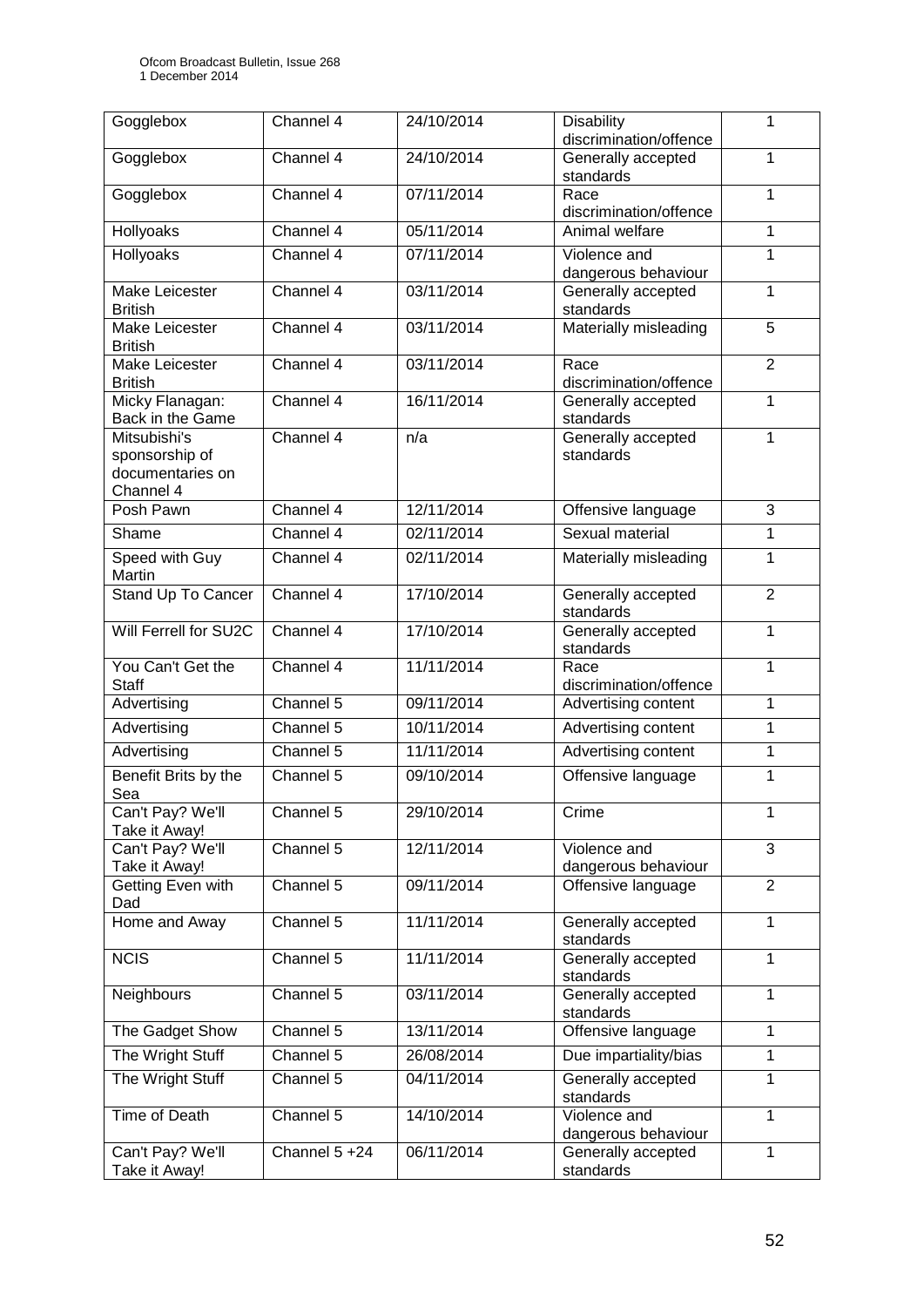| Super Scoreboard                                            | Clyde 1         | 27/10/2014 | Generally accepted<br>standards             | 1              |
|-------------------------------------------------------------|-----------------|------------|---------------------------------------------|----------------|
| Advertising                                                 | Cool FM         | n/a        | Advertising content                         | $\mathbf{1}$   |
| Mclean<br>Bookmakers'<br>sponsorship of sport<br>on Cool FM | Cool FM         | 14/10/2014 | Commercial<br>communications on<br>radio    | 1              |
| Advertising                                                 | Dave            | 02/11/2014 | Advertising content                         | 1              |
| Just Eat's<br>sponsorship of<br>programmes on<br>Dave       | Dave            | 08/11/2014 | Harm                                        | 1              |
| Spooksville (trailer)                                       | Disney Channel  | 23/10/2014 | Scheduling                                  | 1              |
| The Bill                                                    | Drama           | 20/10/2014 | Offensive language                          | 1              |
| George Gently                                               | Drama           | Various    | <b>Television Access</b><br><b>Services</b> | 1              |
| Snooker                                                     | Eurosport2      | 26/10/2014 | Advertising minutage                        | 1              |
| <b>Burn Notice</b>                                          | Fox             | 05/11/2014 | Offensive language                          | 1              |
| Leverage                                                    | Fox             | 13/11/2014 | Offensive language                          | 1              |
| <b>Matt Wilkinson</b>                                       | <b>Heart FM</b> | 04/11/2014 | Offensive language                          | 1              |
| Programming                                                 | <b>Heart FM</b> | Various    | Materially misleading                       | 1              |
| Advertising                                                 | <b>ITV</b>      | 29/10/2014 | Advertising content                         | 1              |
| Advertising                                                 | <b>ITV</b>      | 07/11/2014 | Advertising content                         | 1              |
| Advertising                                                 | <b>ITV</b>      | 12/11/2014 | Advertising content                         | 1              |
| Advertising                                                 | <b>ITV</b>      | 12/11/2014 | Advertising content                         | 1              |
| Advertising                                                 | <b>ITV</b>      | 13/11/2014 | Advertising content                         | $\mathbf{1}$   |
| Advertising                                                 | <b>ITV</b>      | 13/11/2014 | Advertising content                         | 1              |
| Advertising                                                 | <b>ITV</b>      | 15/11/2014 | Advertising content                         | 1              |
| Advertising                                                 | <b>ITV</b>      | 15/11/2014 | Advertising content                         | 1              |
| Advertising                                                 | <b>ITV</b>      | 15/11/2014 | Advertising content                         | 1              |
| Advertising                                                 | <b>ITV</b>      | Various    | Advertising content                         | 1              |
| <b>Broadmoor</b>                                            | $\overline{IV}$ | 05/11/2014 | Generally accepted<br>standards             | 1              |
| <b>Coronation Street</b>                                    | <b>ITV</b>      | 31/10/2014 | Generally accepted<br>standards             | 1              |
| <b>Coronation Street</b>                                    | <b>ITV</b>      | 03/11/2014 | <b>Disability</b><br>discrimination/offence | $\overline{2}$ |
| <b>Coronation Street</b>                                    | $\overline{IV}$ | 07/11/2014 | Race<br>discrimination/offence              | $\overline{3}$ |
| <b>Coronation Street</b>                                    | <b>ITV</b>      | 10/11/2014 | Race<br>discrimination/offence              | $\mathbf{1}$   |
| Downton Abbey                                               | <b>ITV</b>      | 09/11/2014 | Offensive language                          | 1              |
| Emmerdale                                                   | <b>ITV</b>      | 06/11/2014 | Offensive language                          | 1              |
| Good Morning<br><b>Britain</b>                              | <b>ITV</b>      | 07/07/2014 | Crime                                       | $\overline{2}$ |
| <b>Good Morning</b><br><b>Britain</b>                       | <b>ITV</b>      | 04/11/2014 | Due accuracy                                | $\mathbf{1}$   |
| Good Morning<br><b>Britain</b>                              | <b>ITV</b>      | 06/11/2014 | Generally accepted<br>standards             | 1              |
| I'm a Celebrity, Get<br>Me Out of Here!<br>(trailer)        | <b>ITV</b>      | 16/11/2014 | Generally accepted<br>standards             | $\mathbf{1}$   |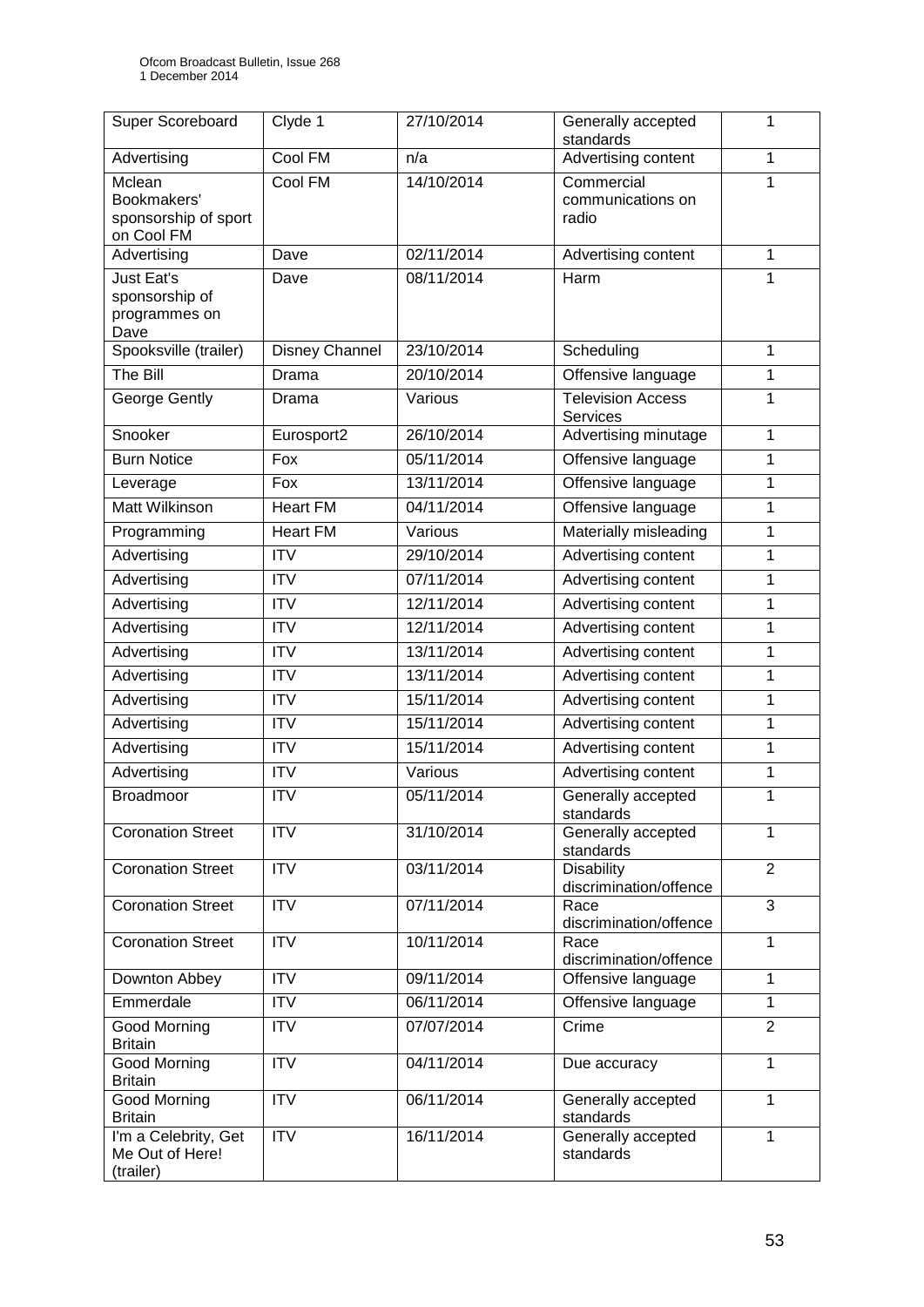| <b>ITV</b> News                                                | <b>ITV</b>                   | 11/11/2014 | Generally accepted<br>standards                        | $\overline{2}$ |
|----------------------------------------------------------------|------------------------------|------------|--------------------------------------------------------|----------------|
| <b>ITV News at Ten</b><br>and Weather                          | $\overline{\text{IV}}$       | 20/08/2014 | Generally accepted<br>standards                        | 1              |
| Loose Women                                                    | <b>ITV</b>                   | 03/11/2014 | Generally accepted<br>standards                        | 1              |
| Loose Women                                                    | $\overline{ITV}$             | 04/11/2014 | $\overline{2}$<br>Disability<br>discrimination/offence |                |
| Loose Women                                                    | <b>ITV</b>                   | 04/11/2014 | Generally accepted<br>standards                        | 1              |
| Loose Women                                                    | $\overline{IV}$              | 06/11/2014 | Undue prominence                                       | $\overline{2}$ |
| Lorraine                                                       | <b>ITV</b>                   | 16/10/2014 | Generally accepted<br>standards                        | 1              |
| Lorraine                                                       | $\overline{ITV}$             | 05/11/2014 | Due impartiality/bias                                  | 1              |
| Programme trailers                                             | ITV                          | 01/11/2014 | Outside of<br>remit/other/other                        | 1              |
| Scott and Bailey                                               | <b>ITV</b>                   | 29/10/2014 | Violence and<br>dangerous behaviour                    | $\overline{1}$ |
| The Chase                                                      | $\overline{ITV}$             | 24/10/2014 | Sexual orientation<br>discrimination/offence           | 1              |
| The Chase                                                      | $\overline{\text{IV}}$       | 28/10/2014 | Outside of remit/other                                 | $\mathbf 1$    |
| The Chase                                                      | <b>ITV</b>                   | 05/11/2014 | Generally accepted<br>standards                        | 1              |
| The Chase                                                      | ITV                          | 05/11/2014 | Outside of remit/other                                 | 1              |
| The Chase                                                      | <b>ITV</b>                   | 07/11/2014 | Gender<br>discrimination/offence                       | 1              |
| The Jeremy Kyle<br>Show                                        | $\overline{ITV}$             | 30/10/2014 | Generally accepted<br>standards                        | 1              |
| The Jeremy Kyle<br>Show                                        | $\overline{ITV}$             | 14/11/2014 | Generally accepted<br>standards                        | $\mathbf 1$    |
| The Jonathan Ross<br>Show                                      | $\overline{IV}$              | 08/11/2014 | Generally accepted<br>standards                        | 1              |
| The X Factor                                                   | $\overline{IV}$              | 11/10/2014 | Generally accepted<br>standards                        | $\overline{2}$ |
| The X Factor                                                   | $\overline{IV}$              | 11/10/2014 | Offensive language                                     | 1              |
| This Morning                                                   | ITV                          | 11/11/2014 | Crime                                                  | 1              |
| <b>This Morning</b>                                            | <b>ITV</b>                   | 13/11/2014 | Offensive language                                     | 1              |
| This Morning (trailer)                                         | <b>ITV</b>                   | 06/11/2014 | Scheduling                                             | 1              |
| Advertising                                                    | <b>ITV / Sky</b><br>Channels | 11/11/2014 | Advertising content                                    | 1              |
| <b>ITV London News</b>                                         | <b>ITV London</b>            | 06/11/2014 | Outside of remit/other                                 | 1              |
| Advertisements                                                 | <b>ITV Player</b>            | 07/11/2014 | Advertising minutage                                   | 1              |
| <b>Celebrity Juice</b>                                         | ITV <sub>2</sub>             | 23/10/2014 | Generally accepted<br>standards                        | 1              |
| Celebrity Juice                                                | ITV2                         | 30/10/2014 | Race<br>discrimination/offence                         | $\mathbf{1}$   |
| Celebrity Juice                                                | ITV2                         | 15/11/2014 | Offensive language                                     | 1              |
| Kellogg's Squares'<br>sponsorship of<br><b>Celebrity Juice</b> | ITV <sub>2</sub>             | 30/10/2014 | Generally accepted<br>standards                        | 1              |
| The Best of You've<br>Been Framed                              | ITV2                         | 18/10/2014 | Religious/Beliefs<br>discrimination/offence            | 1              |
| You've Been<br>Framed!                                         | ITV2                         | 03/11/2014 | Generally accepted<br>standards                        | 1              |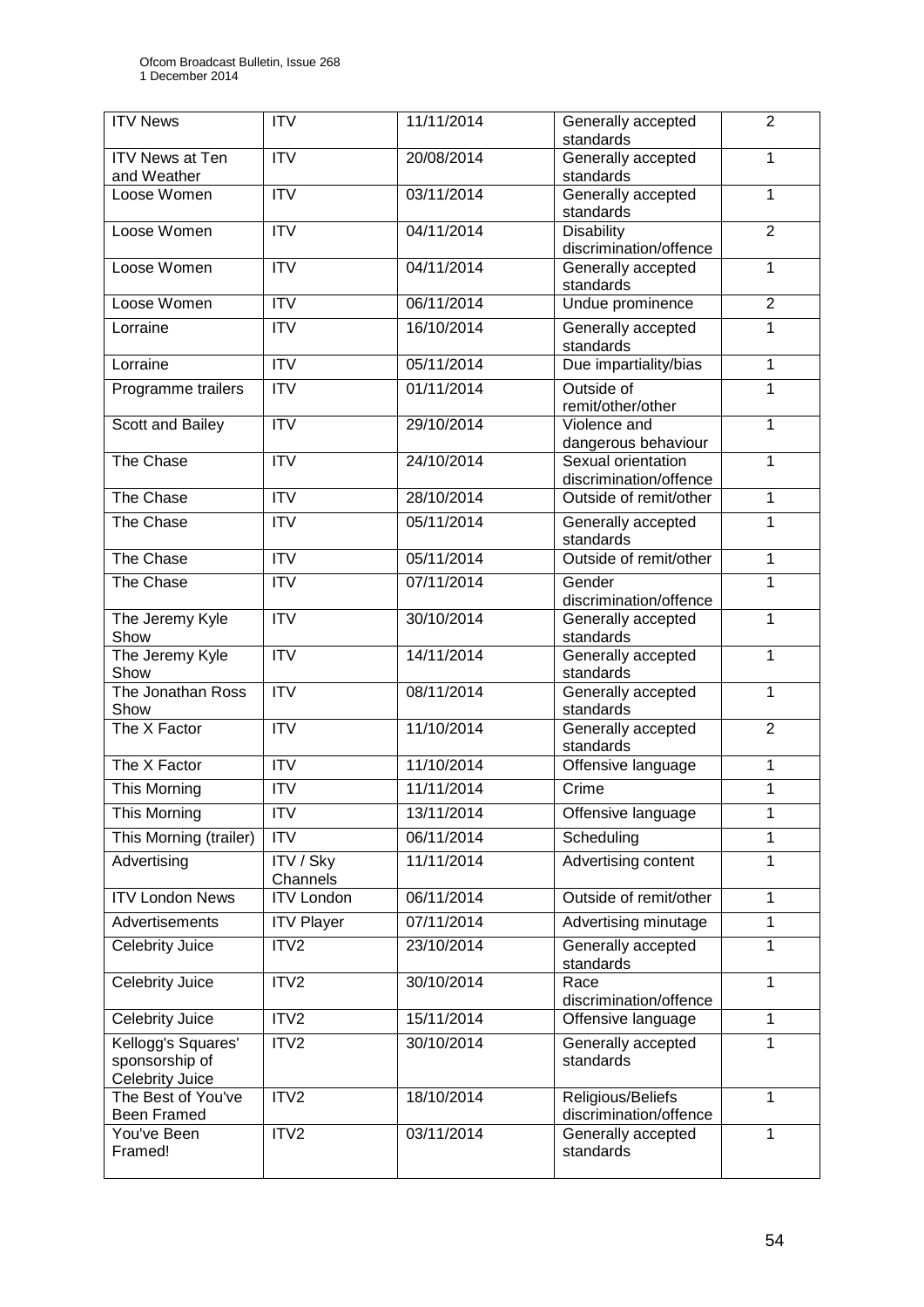| Millionnaire<br>Matchmaker | <b>ITVBe</b>        | 30/10/2014 | Gender<br>discrimination/offence | 1              |
|----------------------------|---------------------|------------|----------------------------------|----------------|
| The Only Way is            | <b>ITVBe</b>        | 25/10/2014 | Generally accepted               | $\mathbf{1}$   |
|                            |                     |            |                                  |                |
| Essex                      |                     |            | standards                        |                |
| TOWIE: All Back to         | <b>ITVBe</b>        | 13/10/2014 | Offensive language               | 1              |
| Essex                      |                     |            |                                  |                |
| Hostel: Part II            | Kanal 11            | 25/10/2014 | Generally accepted               | 1              |
|                            |                     |            | standards                        |                |
|                            |                     |            |                                  |                |
| The Box+ and               | Kerrang!            | 23/10/2014 | Offensive language               | 1              |
| 4Music Fashion             |                     |            |                                  |                |
| Voucher competition        |                     |            |                                  |                |
| Steve Allen                | <b>LBC 97.3FM</b>   | 26/10/2014 | Sexual orientation               | 1              |
|                            |                     |            |                                  |                |
|                            |                     |            | discrimination/offence           |                |
| Posh Pawn                  | More4               | 20/10/2014 | Gender                           | 1              |
|                            |                     |            | discrimination/offence           |                |
| Sanjay and Craig           | Nicktoons           | 25/10/2014 | Scheduling                       | 1              |
|                            |                     |            |                                  |                |
| Cars That Rock with        | Quest               | 05/11/2014 | Offensive language               | $\overline{1}$ |
| Brian Johnson              |                     |            |                                  |                |
|                            | QVC                 |            |                                  |                |
| Advertising                |                     | 12/11/2014 | Advertising content              | $\mathbf{1}$   |
| <b>Ken Bates</b>           | Radio Yorkshire     | 16/10/2014 | Race                             | $\overline{2}$ |
|                            |                     |            | discrimination/offence           |                |
|                            |                     |            |                                  |                |
| Advertising                | Rocks and Co        | 17/10/2014 | Advertising content              | 1              |
| Sky HD promotions          | Sky                 | n/a        | Outside of remit/other           | $\overline{1}$ |
|                            |                     |            |                                  |                |
| Cathouse                   | <b>Sky Livingit</b> | 08/11/2014 | Sexual material                  | 1              |
| <b>Sky News</b>            | <b>Sky News</b>     | 06/11/2014 | Generally accepted               | $\mathbf 1$    |
|                            |                     |            |                                  |                |
|                            |                     |            | standards                        |                |
| Sky News at Six            | <b>Sky News</b>     | 12/10/2014 | Crime                            | 1              |
| with Andrew Wilson         |                     |            |                                  |                |
| <b>Sky News Tonight</b>    | <b>Sky News</b>     | 29/10/2014 | Generally accepted               | $\mathbf{1}$   |
| with Adam Boulton          |                     |            | standards                        |                |
|                            |                     |            |                                  |                |
| <b>Sky News Tonight</b>    | <b>Sky News</b>     | 01/09/2014 | Crime                            | $\mathbf{1}$   |
| with Adam Boulton          |                     |            |                                  |                |
| &                          |                     |            |                                  |                |
| <b>Sky News with Anna</b>  | <b>Sky News</b>     | 13/11/2014 | Offensive language               | $\mathbf{1}$   |
|                            |                     |            |                                  |                |
| Jones                      |                     |            |                                  |                |
| <b>Sky News with Colin</b> | <b>Sky News</b>     | 21/06/2014 | Crime                            | 1              |
| Brazier                    |                     |            |                                  |                |
| <b>Sky News with Colin</b> | <b>Sky News</b>     | 07/11/2014 | Due impartiality/bias            | 1              |
|                            |                     |            |                                  |                |
| <b>Brazier</b>             |                     |            |                                  |                |
| Sky News with Kay          | <b>Sky News</b>     | 09/07/2014 | Due impartiality/bias            | 1              |
| <b>Burley</b>              |                     |            |                                  |                |
| <b>Sky World News</b>      | <b>Sky News</b>     | 20/06/2014 | Crime                            | 1              |
|                            |                     |            |                                  |                |
| Sunrise                    | <b>Sky News</b>     | 20/10/2014 | Generally accepted               | $\mathbf{1}$   |
|                            |                     |            | standards                        |                |
|                            | Sky Sports 1        | 19/10/2014 | Violence and                     | $\mathbf{1}$   |
| Ford Super Sunday          |                     |            |                                  |                |
|                            |                     |            | dangerous behaviour              |                |
| Live Spanish               | Sky Sports 5        | 25/10/2014 | Materially misleading            | 1              |
| Football                   |                     |            |                                  |                |
| Soccer A.M.                | Sky1                | 08/11/2014 | Scheduling                       | $\mathbf{1}$   |
|                            |                     |            |                                  |                |
| Programming                | Supreme FM          | 18/10/2014 | Outside of remit/other           | 1              |
|                            |                     |            |                                  |                |
| Alan Brazil Sports         | Talksport           | 24/10/2014 | Generally accepted               | 1              |
| <b>Breakfast</b>           |                     |            | standards                        |                |
| <b>Drivetime</b>           | Talksport           | 11/11/2014 | Generally accepted               | 1              |
|                            |                     |            | standards                        |                |
|                            |                     |            |                                  |                |
| Johnny Vaughan             | Talksport           | 05/11/2014 | Race                             | $\mathbf{1}$   |
|                            |                     |            | discrimination/offence           |                |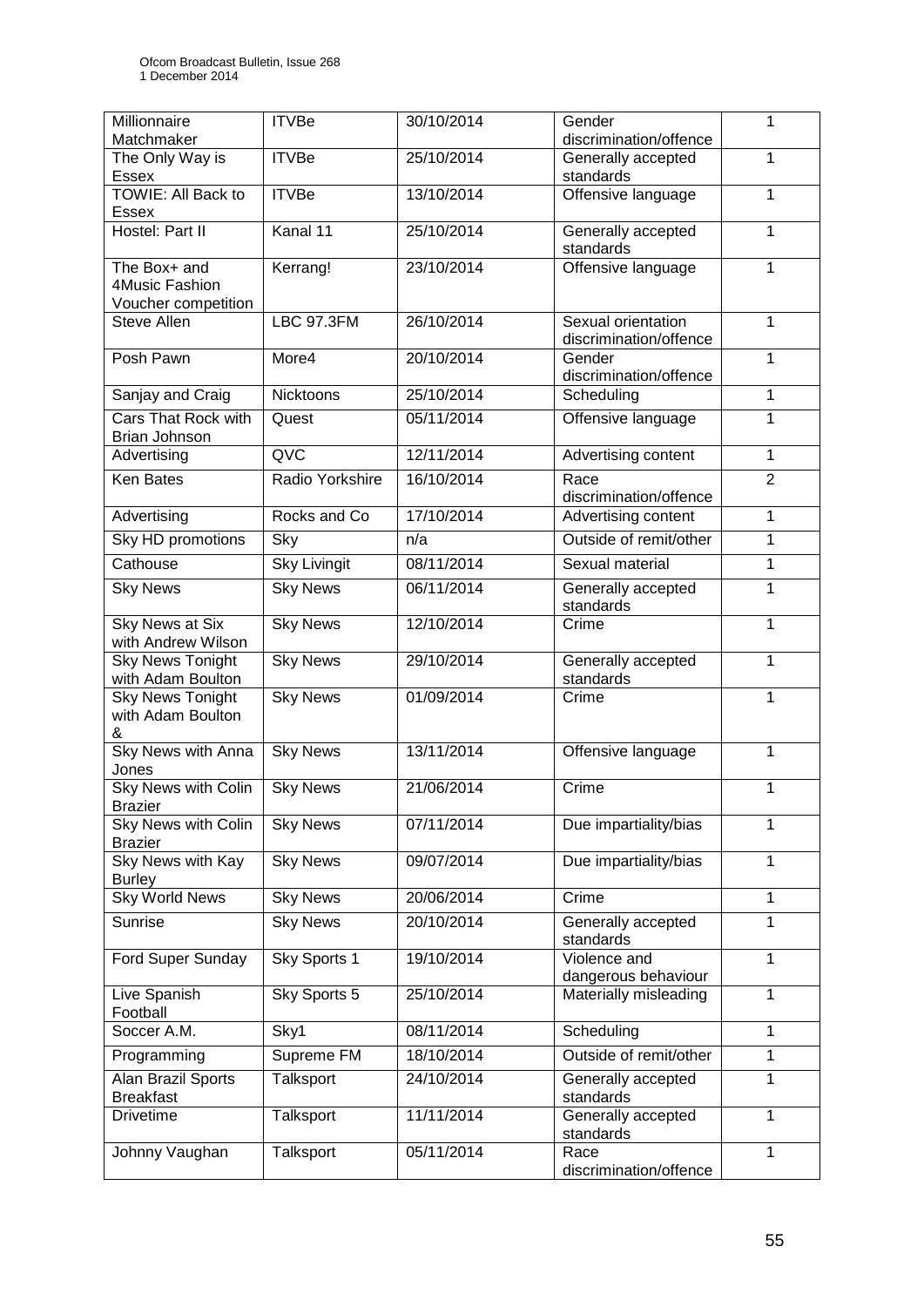| The Warm-Up with<br>Johnny Vaughan | <b>Talksport</b> | 25/10/2014 | Scheduling                          |  |
|------------------------------------|------------------|------------|-------------------------------------|--|
| Conan (trailers)                   | truTV            | 07/11/2014 | Hypnotic and other<br>techniques    |  |
| Ink Master                         | truTV            | 18/10/2014 | Race<br>discrimination/offence      |  |
| The Job Lot                        | UTV              | 24/10/2014 | Generally accepted<br>standards     |  |
| <b>UTV Player</b><br>promotion     | <b>UTV</b>       | n/a        | Violence and<br>dangerous behaviour |  |

#### **Complaints assessed under the General Procedures for investigating breaches of broadcast licences**

For more information about how Ofcom conducts investigations about broadcast licences, go to: [http://stakeholders.ofcom.org.uk/broadcasting/guidance/complaints](http://stakeholders.ofcom.org.uk/broadcasting/guidance/complaints-sanctions/general-procedures/)[sanctions/general-procedures/.](http://stakeholders.ofcom.org.uk/broadcasting/guidance/complaints-sanctions/general-procedures/)

| Licensee                    | <b>Categories</b> |
|-----------------------------|-------------------|
| Sunny Govan Community Media | Kev               |
| Group                       | Commitments       |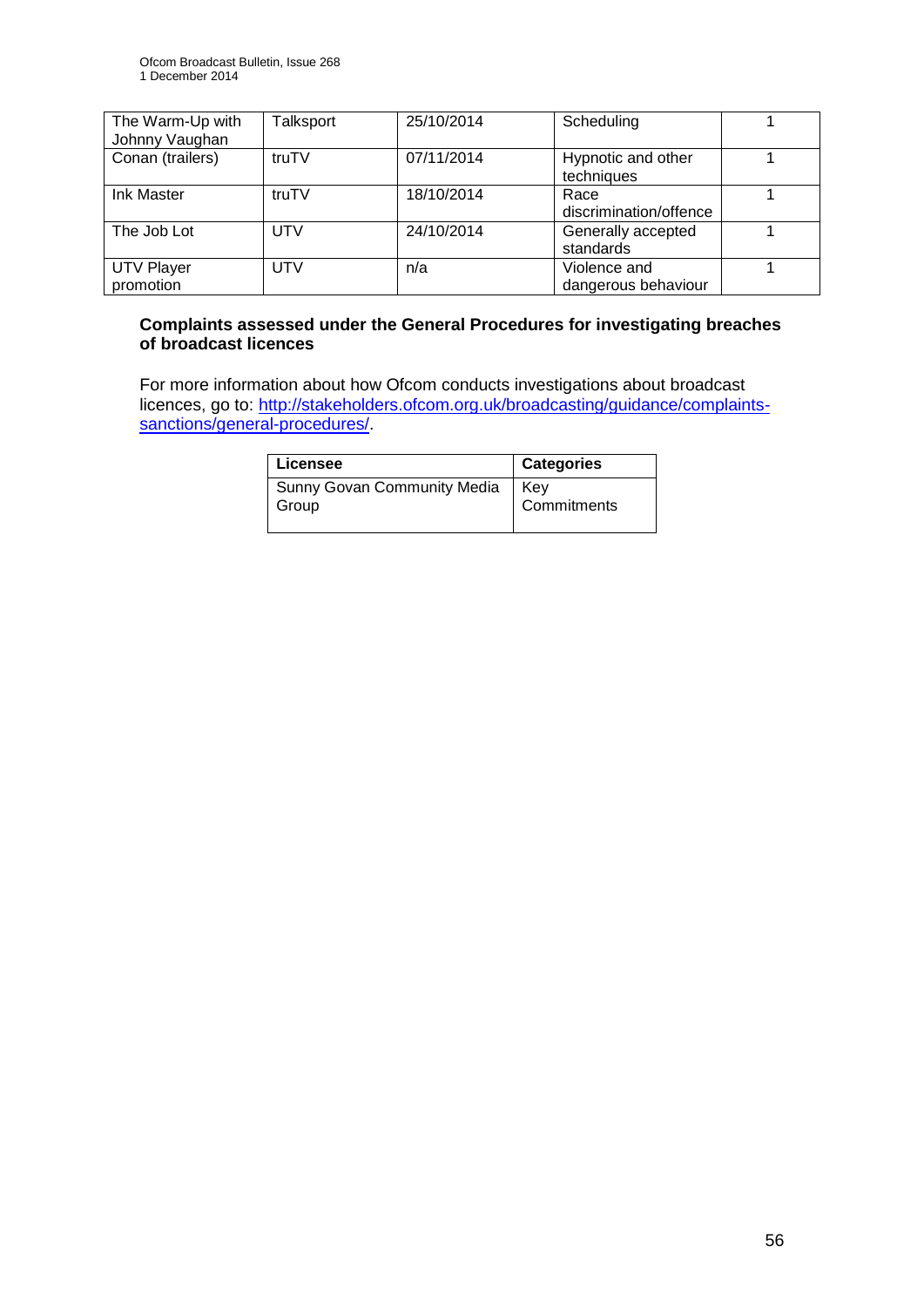## **Investigations List**

If Ofcom considers that a broadcaster may have breached its codes, a condition of its licence or other regulatory requirements, it will start an investigation.

#### **It is important to note that an investigation by Ofcom does not necessarily mean the broadcaster has done anything wrong. Not all investigations result in breaches of the licence or other regulatory requirements being recorded.**

Here are alphabetical lists of new investigations launched between 6 and 19 November 2014.

#### **Investigations launched under the Procedures for investigating breaches of content standards for television and radio**

| Programme                                        | <b>Broadcaster</b>          | <b>Transmission date</b> |
|--------------------------------------------------|-----------------------------|--------------------------|
| Advertising minutage                             | Aaj Tak                     | 4 November 2014          |
| Advertising minutage                             | The Travel<br>Channel       | 11 October 2014          |
| <b>BBC News at Six</b>                           | BBC <sub>1</sub>            | 6 November 2014          |
| Clubaholic.tv (trailer)                          | Made In Leeds               | Various                  |
| How to Pull a Lady                               | Made In Leeds               | Various                  |
| <b>Latest Homes Live</b>                         | Latest TV                   | 27 October 2014          |
| Michael and Andrea                               | <b>Kiss FM</b>              | 2 November 2014          |
| My Sister's Keeper                               | Film 4                      | 27 October 2014          |
| <b>Nick Conrad</b>                               | <b>BBC Radio</b><br>Norfolk | 17 November 2014         |
| <b>Teenage Mutant Ninja Turtles</b>              | Channel 5                   | 8 November 2014          |
| The Radio 1 Breakfast Show with<br>Nick Grimshaw | <b>BBC Radio 1</b>          | 6 November 2014          |
| This Morning                                     | $\overline{\text{IV}}$      | 6 November 2014          |
| This Morning                                     | <b>ITV</b>                  | 14 October 2014          |

For more information about how Ofcom assesses complaints and conducts investigations about content standards, go to: [http://stakeholders.ofcom.org.uk/broadcasting/guidance/complaints](http://stakeholders.ofcom.org.uk/broadcasting/guidance/complaints-sanctions/standards/)[sanctions/standards/.](http://stakeholders.ofcom.org.uk/broadcasting/guidance/complaints-sanctions/standards/)